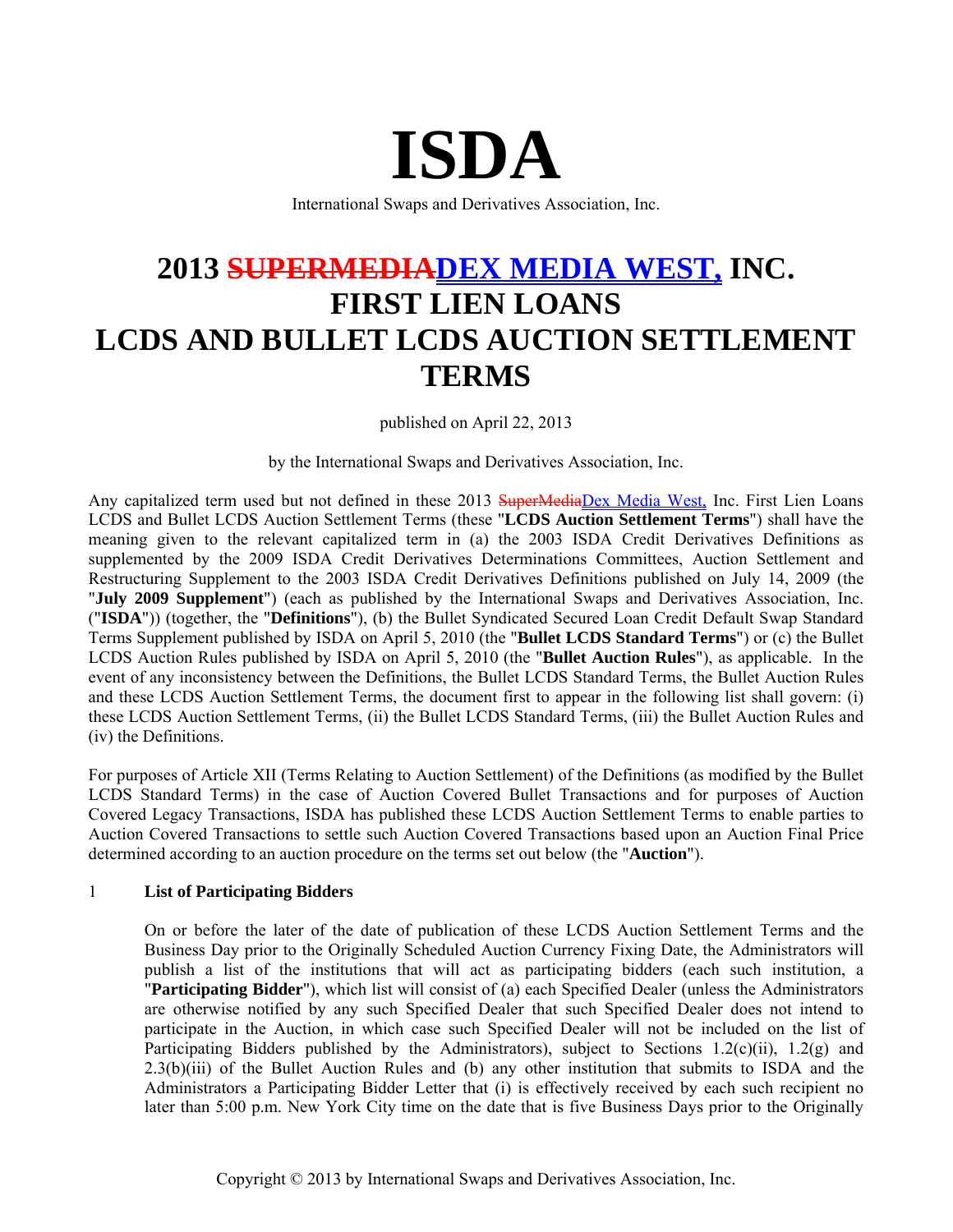Scheduled Auction Currency Fixing Date, or such later date and time as may be established by the Participating Dealers pursuant to Section 2.3(b)(ii) of the Bullet Auction Rules and (ii) is approved by the Participating Dealers pursuant to Section 2.3(b)(ii) of the Bullet Auction Rules. Following the initial date of publication of the list of Participating Bidders but prior to the Auction Date, the Administrators may publish revisions to such list to add Participating Bidders or remove previously included Participating Bidders.

#### 2 **Determining the Auction Currency Rate**

On the relevant Auction Currency Fixing Date, the Administrators will determine the rate of conversion (each, an "**Auction Currency Rate**") as between the Relevant Currency and the currency of denomination of each Deliverable Obligation, which in the case of a Multi-Currency Funding Commitment will be the Master Currency (each, a "**Relevant Pairing**") as follows:

- (a) **Currency Rate Source.** Where it is possible for the Administrators to determine the rate of conversion for a Relevant Pairing by reference to the Currency Rate Source on the relevant Auction Currency Fixing Date, the relevant rate of conversion shall be the Auction Currency Rate for such Relevant Pairing.
- (b) **Currency Rate Source Unavailable.** On each Business Day from, and including, the relevant Auction Currency Fixing Date to, and including, the earlier of (i) the Auction Final Price Determination Date and (ii) the Auction Cancellation Date, the Administrators will determine whether an Auction Currency Rate can be determined for any Relevant Pairing in accordance with Section 2(a) of these LCDS Auction Settlement Terms. If the Administrators are not able to determine an Auction Currency Rate for any Relevant Pairing in accordance with Section 2(a) of these LCDS Auction Settlement Terms on any such Business Day, the Administrators will determine the Auction Currency Rate for each such Relevant Pairing as follows:
	- (A) Between 1:45 p.m. and 2:00 p.m. New York City time on any such Business Day, the Administrators will seek to obtain from each Participating Bidder, and each Participating Bidder may submit, the mid-market rate of conversion, determined by each such Participating Bidder in a commercially reasonable manner, for each such Relevant Pairing.
	- (B) If more than three such rates are obtained by the Administrators, the Auction Currency Rate will be the arithmetic mean of such rates, without regard to the rates having the highest and lowest values. If exactly three rates are obtained, the Auction Currency Rate will be the rate remaining after disregarding the rates having the highest and lowest values. For this purpose, if more than one rate has the same highest or lowest value, then one of such rates shall be disregarded. If fewer than three rates are obtained, it will be deemed that the Auction Currency Rate cannot be determined for such Relevant Pairing.
- (c) **Publication of Auction Currency Rate.** If the Administrators determine an Auction Currency Rate for each Relevant Pairing in accordance with either Section 2(a) or 2(b) of these LCDS Auction Settlement Terms, the Administrators will publish on their respective websites such Auction Currency Rates as soon as is reasonably practicable following determination thereof, but in no event later than 3:00 p.m. New York City time on the Business Day prior to the Auction Date (or as soon as possible thereafter in the case where Section 13 of these LCDS Auction Settlement Terms applies).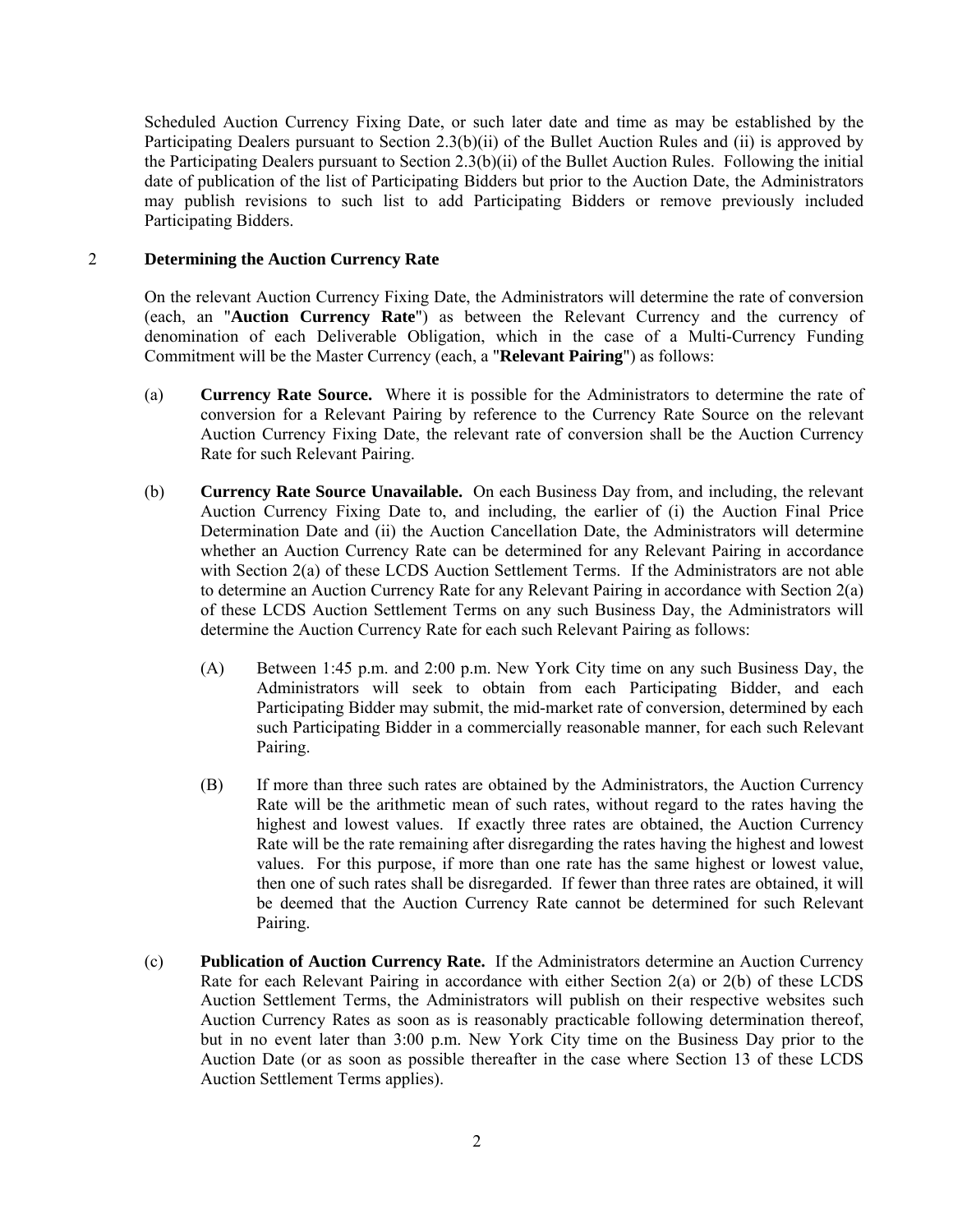(d) **Inability to Determine Auction Currency Rate.** If the Administrators are unable to determine an Auction Currency Rate for each Relevant Pairing in accordance with Sections 2(a) and 2(b) of these LCDS Auction Settlement Terms, Section 13(b) of these LCDS Auction Settlement Terms shall apply.

#### 3 **Customer Physical Settlement Requests**

Any customer that wishes to submit a Customer Physical Settlement Request to a Participating Bidder must submit a Customer Physical Settlement Request Letter to the relevant Participating Bidder no later than 5:00 p.m. New York City time on the Business Day prior to the Auction Final Price Determination Date (provided that a Participating Bidder may elect, in its sole discretion, to accept a Customer Physical Settlement Request Letter at any later time prior to the commencement of the Initial Bidding Period). Each Customer Physical Settlement Request submitted to a Participating Bidder must be, to the best of the relevant customer's knowledge and belief, on the same side of the market as, and (when aggregated with all other Customer Physical Settlement Requests, if any, submitted by such customer and/or the Affiliates of such customer to one or more other Participating Bidders) not in excess of, such customer's Market Position. Each Participating Bidder must accept Customer Physical Settlement Requests from any customer with whom it or its Affiliates has a trading relationship under a Governing Master Agreement, provided that such Customer Physical Settlement Request (a) would not, in the discretion of the applicable Participating Bidder, cause any credit limits established by such Participating Bidder with respect to such customer that are in effect at the time of the receipt of such Customer Physical Settlement Request to be exceeded, and (b) is no larger than, and is on the same side of the market as, such customer's Dealer-Specific Market Position with respect to the relevant Participating Bidder and/or the Affiliates of such Participating Bidder (in aggregate). A Participating Bidder may elect, in its sole discretion, to accept a Customer Physical Settlement Request that is larger than (or on the opposite side of the market as) the relevant customer's Dealer-Specific Market Position with respect to such Participating Bidder and/or the Affiliates of such Participating Bidder.

#### 4 **Initial Market Submissions and Dealer Physical Settlement Requests**

During the Initial Bidding Period, each Participating Bidder shall submit to the Administrators an Initial Market Submission and may submit to the Administrators a Physical Settlement Request (which Physical Settlement Request will equal the aggregate of the relevant Participating Bidder's Dealer Physical Settlement Request and all valid Customer Physical Settlement Requests, if any, that the relevant Participating Bidder receives and accepts from its customers pursuant to Section 3 of these LCDS Auction Settlement Terms). Each Dealer Physical Settlement Request must be, to the best of the relevant Participating Bidder's knowledge and belief, on the same side of the market as, and not in excess of, the Market Position of such Participating Bidder and/or the Affiliates of such Participating Bidder.

#### 5 **Determining the Initial Market Midpoint**

If the Administrators receive no fewer than the Minimum Number of Valid Initial Market Submissions, the Administrators will determine the "**Initial Market Midpoint**" as follows:

(a) **Matched Markets.** The Administrators will sort the Initial Market Bids and Initial Market Offers that comprise the Valid Initial Market Submissions separately, with the Initial Market Bids sorted in descending order and the Initial Market Offers sorted in ascending order. Each Initial Market Bid will then be matched with the corresponding Initial Market Offer (i.e., the highest Initial Market Bid will be matched with the lowest Initial Market Offer, the second highest Initial Market Bid will be matched with the second lowest Initial Market Offer, etc.) (each such matching of an Initial Market Bid with the corresponding Initial Market Offer, a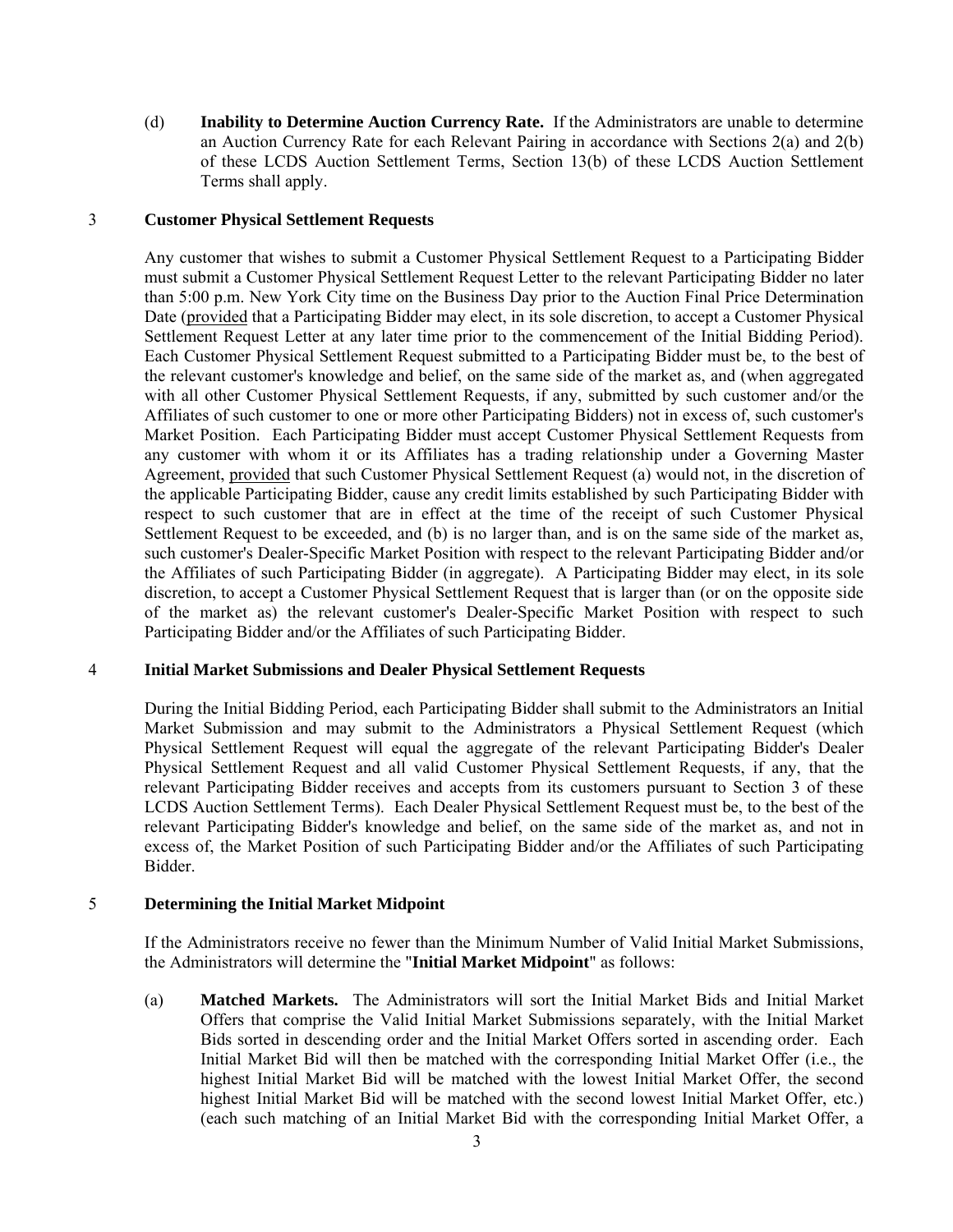"**Matched Market**"). For purposes of sorting the Initial Market Bids and Initial Market Offers, where two Initial Market Bids are equal, the one received first in time by the Administrators will be considered to be the lower of the two, and where two Initial Market Offers are equal, the one received first in time by the Administrators will be considered to be the higher of the two.

- (b) **Tradeable and Non-Tradeable Markets.** After sorting the Initial Market Bids and Initial Market Offers pursuant to Section 5(a) of these LCDS Auction Settlement Terms, the Administrators will determine which Matched Markets are Tradeable Markets by reference to whether the relevant Initial Market Bid is (i) equal to the corresponding Initial Market Offer, in which case such Matched Market constitutes a Tradeable Market that is a Touching Market, or (ii) higher than the corresponding Initial Market Offer, in which case such Matched Market constitutes a Tradeable Market that is a Crossing Market. Any Matched Market that is not a Tradeable Market is a Non-Tradeable Market.
- (c) **Best Half.** The Administrators will then calculate the mean of the Initial Market Bids and Initial Market Offers included in the Best Half of Non-Tradeable Markets. To identify the Best Half, the Administrators will list all Non-Tradeable Markets in an order based on the spread between the Initial Market Bid and the Initial Market Offer within each Non-Tradeable Market, from the smallest spread to the largest spread (i.e., the Non-Tradeable Market with the smallest spread between its Initial Market Bid and its Initial Market Offer will be at the top of the list, the Non-Tradeable Market with the second smallest spread between its Initial Market Bid and its Initial Market Offer will be next on the list, etc.). The Best Half of the Non-Tradeable Markets are those in the top half of the list of Non-Tradeable Markets. In the event that the number of Non-Tradeable Markets is an odd number, the Administrators will round up the number of Non-Tradeable Markets to include in the Best Half to the nearest whole number. The Administrators will then calculate the Initial Market Midpoint by finding the mean of all the Initial Market Bids and Initial Market Offers that form Non-Tradeable Markets included in the Best Half (with the results rounded to the nearest fraction of a percentage point that is the Relevant Pricing Increment; provided that where such results fall equidistant between two Relevant Pricing Increments, such results will be rounded up).
- (d) **Example Calculation of Initial Market Midpoint.** The steps described in (a), (b) and (c) above are illustrated in the following example (which is not intended to reflect indicative prices for the Deliverable Obligations):



Step 1 – Sort Bids from highest to lowest and Offers from lowest to highest.

Step 2 – Ignore all Tradeable Markets.

Step 3 – The Initial Market Midpoint is the mean of the Best Half of the Non-Tradeable Markets. If there is an odd number of Non-Tradeable Markets, round up the number of Non-Tradeable Markets to include in the Best Half to the nearest whole number. In this example, the Relevant Pricing Increment is assumed to be one-eighth of one percentage point.

**Best Half**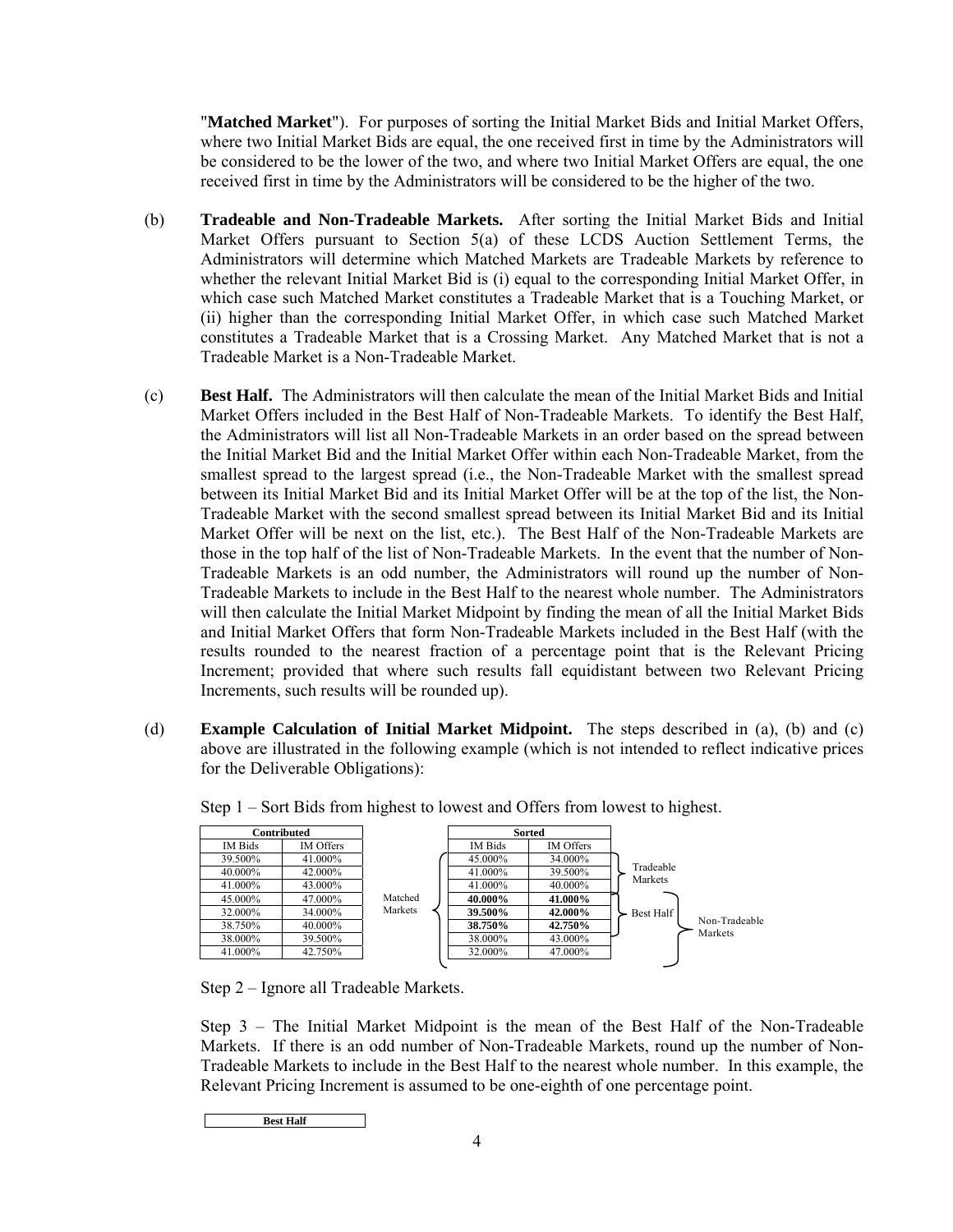| <b>IM Bids</b> | <b>IM Offers</b> |                                                                                                                  |
|----------------|------------------|------------------------------------------------------------------------------------------------------------------|
| 40.000%        | 41.000%          | <b>Initial Market Midpoint</b> = Average (40, 41, 39.5, 42, 38.75, 42.75) = 40.667%, rounded to the nearest one- |
| 39.500%        | 42.000%          | eighth of one percentage point $= 40.625\%$                                                                      |
| 38.750%        | 42.750%          |                                                                                                                  |

#### 6 **Market Position Trades and determining the Open Interest**

If an Initial Market Midpoint has been determined pursuant to Section 5 of these LCDS Auction Settlement Terms, the Administrators will match all Valid Physical Settlement Requests with one another in order to determine the Open Interest. If the sum of all Quotation Amounts stated in each Physical Settlement Sell Request is less than the sum of all Quotation Amounts stated in each Physical Settlement Buy Request, all Physical Settlement Sell Requests will be matched with Physical Settlement Buy Requests, subject to the Rounding Convention, or if the sum of all Quotation Amounts stated in each Physical Settlement Buy Request is less than the sum of all Quotation Amounts stated in each Physical Settlement Sell Request, all Physical Settlement Buy Requests will be matched with Physical Settlement Sell Requests, subject to the Rounding Convention (each such match, a "**Market Position Trade**"), and each such pair will form a trade at the Auction Final Price as described in Section 12 below.

#### 7 **Determining Adjustment Amounts**

For each Tradeable Market, the Participating Bidder whose Initial Market Bid or Initial Market Offer forms part of such Tradeable Market will make a payment to ISDA (the "**Adjustment Amount**") on the third Business Day after the Auction Final Price Determination Date as follows:

- (a) **Procedure for Calculating Adjustment Amounts.** The Adjustment Amount with respect to a Tradeable Market will be an amount calculated by the Administrators equal to (i) the Initial Market Quotation Amount multiplied by (ii) either (A) if the Open Interest is an offer to sell Deliverable Obligations, the greater of (I) zero and (II) an amount equal to ( $\alpha$ ) the Initial Market Bid forming part of such Tradeable Market minus (β) the Initial Market Midpoint or (B) if the Open Interest is a bid to purchase Deliverable Obligations, the greater of (I) zero and (II) an amount equal to (α) the Initial Market Midpoint minus (β) the Initial Market Offer forming part of such Tradeable Market. Each Participating Bidder agrees that (1) if the Open Interest is an offer to sell Deliverable Obligations, the Participating Bidder whose Initial Market Bid formed part of such Tradeable Market will pay the Adjustment Amount to ISDA and (2) if the Open Interest is a bid to purchase Deliverable Obligations, the Participating Bidder whose Initial Market Offer formed part of such Tradeable Market will pay the Adjustment Amount to ISDA. Any payments of Adjustment Amounts shall be used by ISDA to defray any costs related to any auction that ISDA has coordinated (including the Auction), or that ISDA will in the future coordinate, for purposes of settlement of Auction Covered Transactions (as defined in the related LCDS and/or Bullet LCDS Auction Settlement Terms). To the extent that ISDA determines at any time that the aggregate of all such payments received by ISDA (and not previously applied by ISDA to defray auction-related costs) up to and including such time exceeds the costs (including future costs as determined by ISDA) of such auctions, ISDA may in its sole discretion distribute any such excess among all entities that have previously acted as participating bidders in any prior auction proportionately, based upon participation as a participating bidder in such prior auctions. Payments of Adjustment Amounts will not be conducted or effected by, or through, any Administrator.
- (b) **Example Calculation of Adjustment Amount.** The steps described in Section 7(a) of these LCDS Auction Settlement Terms are illustrated in the following example (which is not intended to reflect indicative prices for the Deliverable Obligations):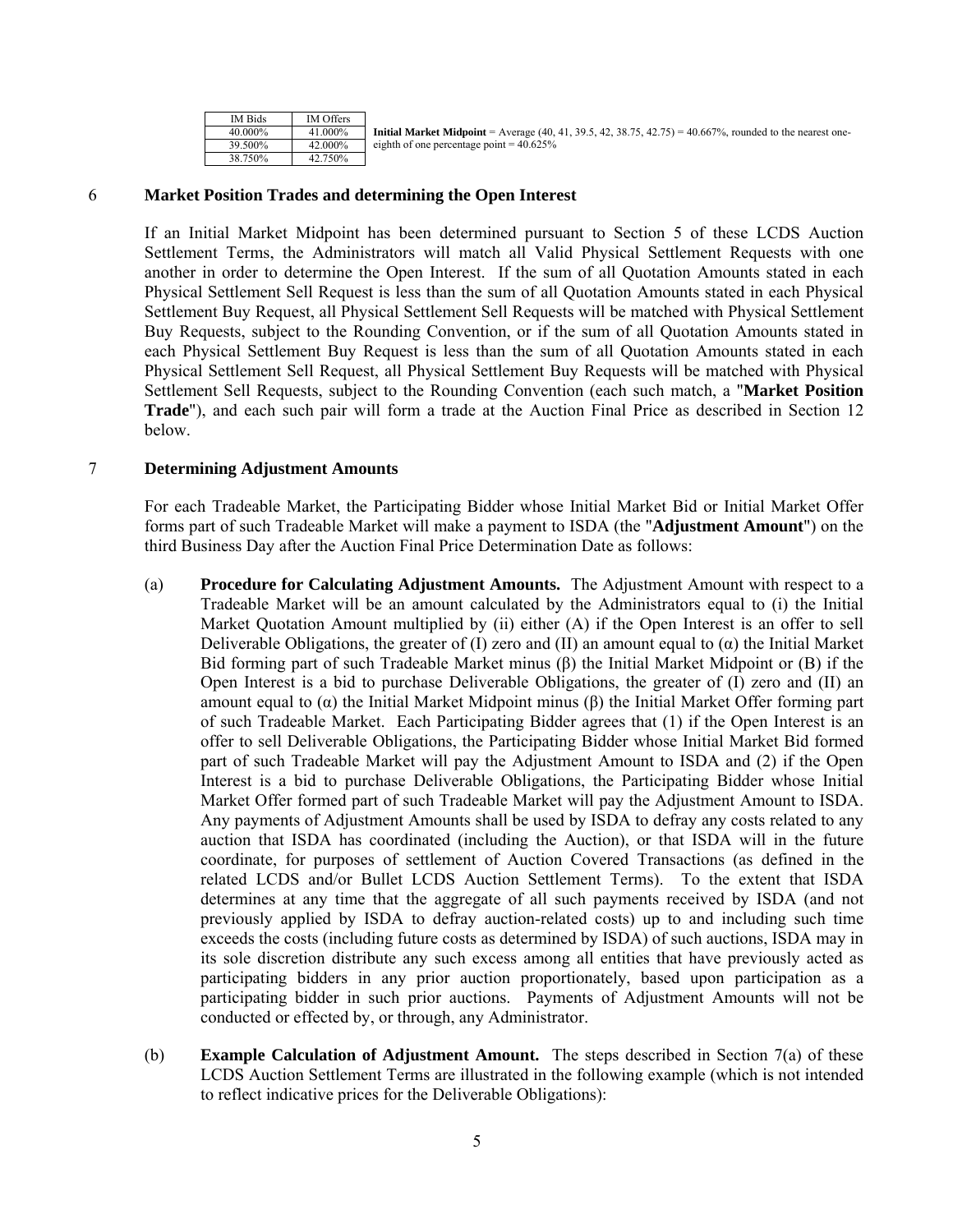Step 1 – Consider only Tradeable Markets.

| <b>Tradeable Markets</b> |                  |  |  |
|--------------------------|------------------|--|--|
| IM Bids                  | <b>IM</b> Offers |  |  |
| 45.000%                  | 34.000%          |  |  |
| 41.000%                  | 39.500%          |  |  |
| 41.000%                  | 40.000 %         |  |  |

Step 2 – Calculate the Adjustment Amount for each Tradeable Market by (i) if the Open Interest is (A) an offer to sell Deliverable Obligations, determining the greater of (I) zero and (II) an amount equal to (α) the Initial Market Bid forming part of such Tradeable Market minus (β) the Initial Market Midpoint or (B) a bid to purchase Deliverable Obligations, determining the greater of (I) zero and (II) an amount equal to (α) the Initial Market Midpoint minus (β) the Initial Market Offer forming part of such Tradeable Market and (ii) multiplying the resulting amount by the Initial Market Quotation Amount.

Example calculation of Adjustment Amount if the Open Interest is an offer to sell Deliverable Obligations:

|                |            | <b>Adjustment Amount</b>                                 |
|----------------|------------|----------------------------------------------------------|
| <b>IM Bids</b> | <b>IMM</b> | (as a percentage of the Initial Market Quotation Amount) |
| 45.000%        | $40.625\%$ | 4.375%                                                   |
| 41.000%        | 40.625%    | 0.375%                                                   |
| 41.000%        | 40.625%    | 0.375%                                                   |

Example calculation of Adjustment Amount if the Open Interest is a bid to purchase Deliverable Obligations:

| IMM     | <b>IM Offers</b> | <b>Adjustment Amount</b><br>(as a percentage of the Initial Market Quotation Amount) |
|---------|------------------|--------------------------------------------------------------------------------------|
| 40.625% | 34.000%          | 6.625%                                                                               |
| 40.625% | 39.500%          | .125%                                                                                |
| 40.625% | 40.000%          | 0.625%                                                                               |

#### 8 **Publication of Initial Bidding Information**

At or prior to the Initial Bidding Information Publication Time, on any day on which the Initial Bidding Period has successfully concluded, each Administrator will publish on its website the following information:

- (a) the size and direction of the Open Interest;
- (b) the Initial Market Midpoint; and
- (c) the details of any Adjustment Amounts,

(such information with respect to such successfully concluded Initial Bidding Period, the "**Initial Bidding Information**"). In addition, if any Other Initial Bidding Period has successfully concluded on such day, each Administrator will, at the same time that it publishes the Initial Bidding Information, also publish on its website equivalent information with respect to such Other Initial Bidding Period(s).

If (i) for any reason, (A) the Initial Bidding Period lasts longer, or occurs later, than the Originally Scheduled Initial Bidding Period or (B) a relevant Other Initial Bidding Period lasts longer, or occurs later, than the related Other Originally Scheduled Initial Bidding Period, or (ii) as of the time on the relevant day at which the Administrators would otherwise publish the Initial Bidding Information, (A) a Materiality Event has been declared pursuant to Section 13(a) of these LCDS Auction Settlement Terms or (B) an event has occurred or exists that is considered by any two or more Participating Bidders to be a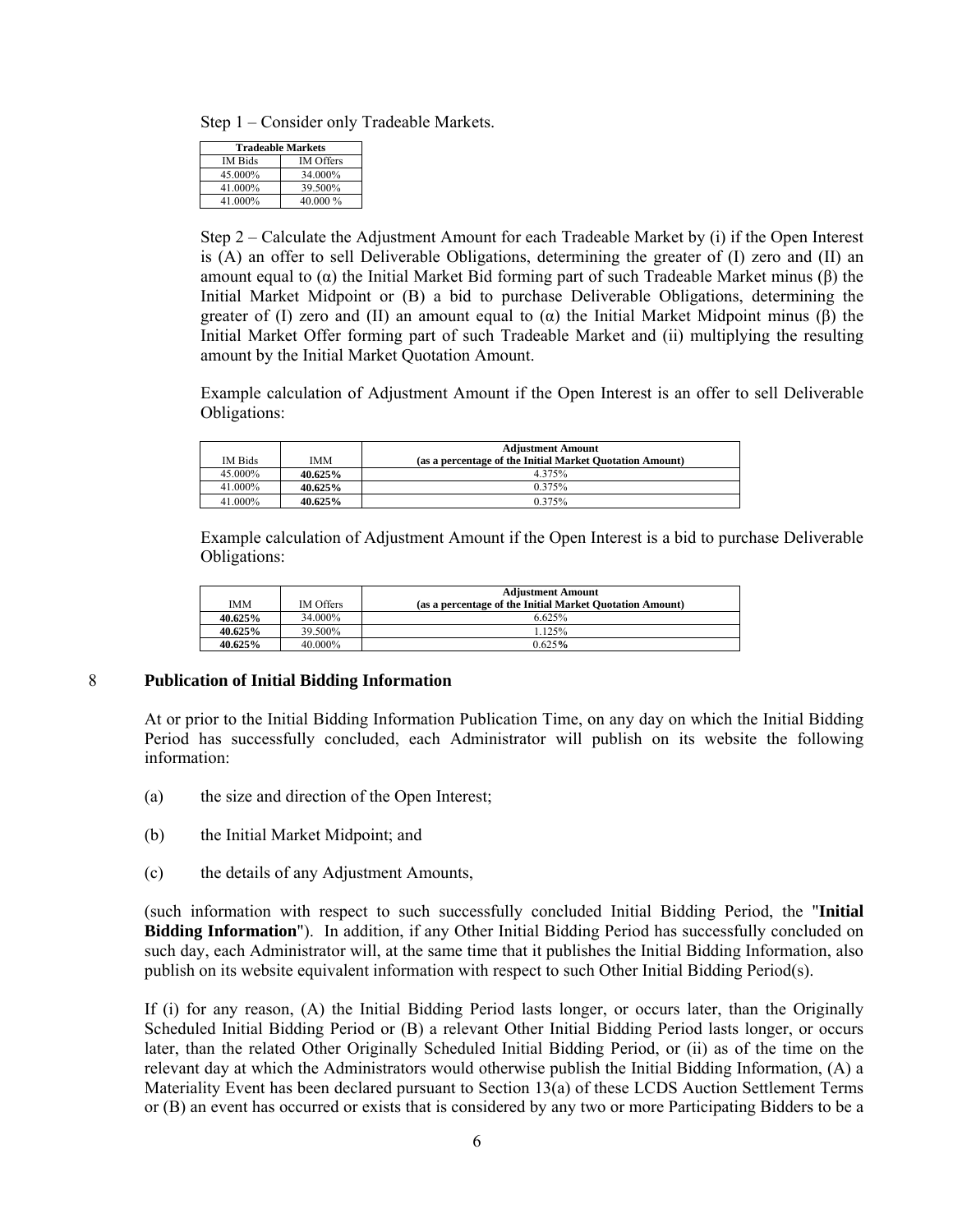Potential Materiality Event and it remains to be determined whether such Potential Materiality Event will result in the declaration of a Materiality Event, the Administrators may delay the Subsequent Bidding Period until, and publish the Initial Bidding Information on their respective websites at, such time as they determine (in their sole and absolute discretion) in order to preserve the integrity of the Auction (except that in the case of the declaration of a Materiality Event under Section 8(ii)(A) of these LCDS Auction Settlement Terms, the Administrators shall refrain from publishing the Initial Bidding Information with respect to such Initial Bidding Period).

#### 9 **If the Open Interest is Zero**

In the event that the Open Interest is zero, no Subsequent Bidding Period will be conducted by the Administrators, and the Initial Market Midpoint, published in accordance with Section 8 of these LCDS Auction Settlement Terms, will be the Auction Final Price.

#### 10 **Customer Limit Order Submissions**

In the event that the Open Interest does not equal zero, a Subsequent Bidding Period will be conducted by the Administrators. Any Customer Limit Order Submission must be submitted to, and received by, the relevant Participating Bidder during the period from and including the time at which the Initial Bidding Information is published to and including the time at which the Subsequent Bidding Period concludes; provided that in the case where the Subsequent Bidding Period is extended by the Administrators (whether such Subsequent Bidding Period is the Originally Scheduled Subsequent Bidding Period or a postponed Subsequent Bidding Period), no Customer Limit Order Submission may be submitted to the relevant Participating Bidder after the time at which such Subsequent Bidding Period was originally scheduled to conclude. Each Customer Limit Order Submission submitted to a Participating Bidder must be on the opposite side of the market from the Open Interest and, to the best of the customer's knowledge and belief, (when aggregated with all other Customer Limit Order Submissions, if any, submitted by such customer to one or more Participating Bidders) not in excess of the size of the Open Interest. The Participating Bidder may, but is not obliged to, take into account in one or more of its Limit Order Submissions any Customer Limit Order Submission submitted to it in accordance with this Section 10 of these LCDS Auction Settlement Terms, provided that if a Participating Bidder, for any reason, decides not to accept a Customer Limit Order Submission from a customer, such Participating Bidder shall promptly notify such customer of such decision.

#### 11 **Participating Bidder Limit Order Submissions and Unmatched Limit Orders**

During the Subsequent Bidding Period, each Participating Bidder may submit Limit Order Submissions that are on the opposite side of the market from the Open Interest. Any Initial Market Bid (if the Open Interest is an offer to sell Deliverable Obligations) or Initial Market Offer (if the Open Interest is a bid to purchase Deliverable Obligations), as applicable, submitted during the Initial Bidding Period (regardless of whether such Initial Market Bid or Initial Market Offer, as applicable, forms part of a Tradeable Market) will, together with any Limit Bid (if the Open Interest is an offer to sell Deliverable Obligations) or Limit Offer (if the Open Interest is a bid to purchase Deliverable Obligations), as applicable, be considered an "**Unmatched Limit Order**", however any Initial Market Bid that forms part of a Tradeable Market and is higher than the Initial Market Midpoint and any Initial Market Offer that forms part of a Tradeable Market and is lower than the Initial Market Midpoint will, in each case, be deemed to be equal to the Initial Market Midpoint for purposes of serving as an Unmatched Limit Order. The sum of (a) the excess, if any, of (i) the aggregate Quotation Amount of a Participating Bidder's Valid Limit Order Submissions over (ii) the portion of such aggregate Quotation Amount attributable to any Customer Limit Order Submissions received by such Participating Bidder that are taken into account in such Participating Bidder's Valid Limit Order Submissions and (b) such Participating Bidder's Initial Market Bid or Initial Market Offer, as applicable, that is on the same side of the market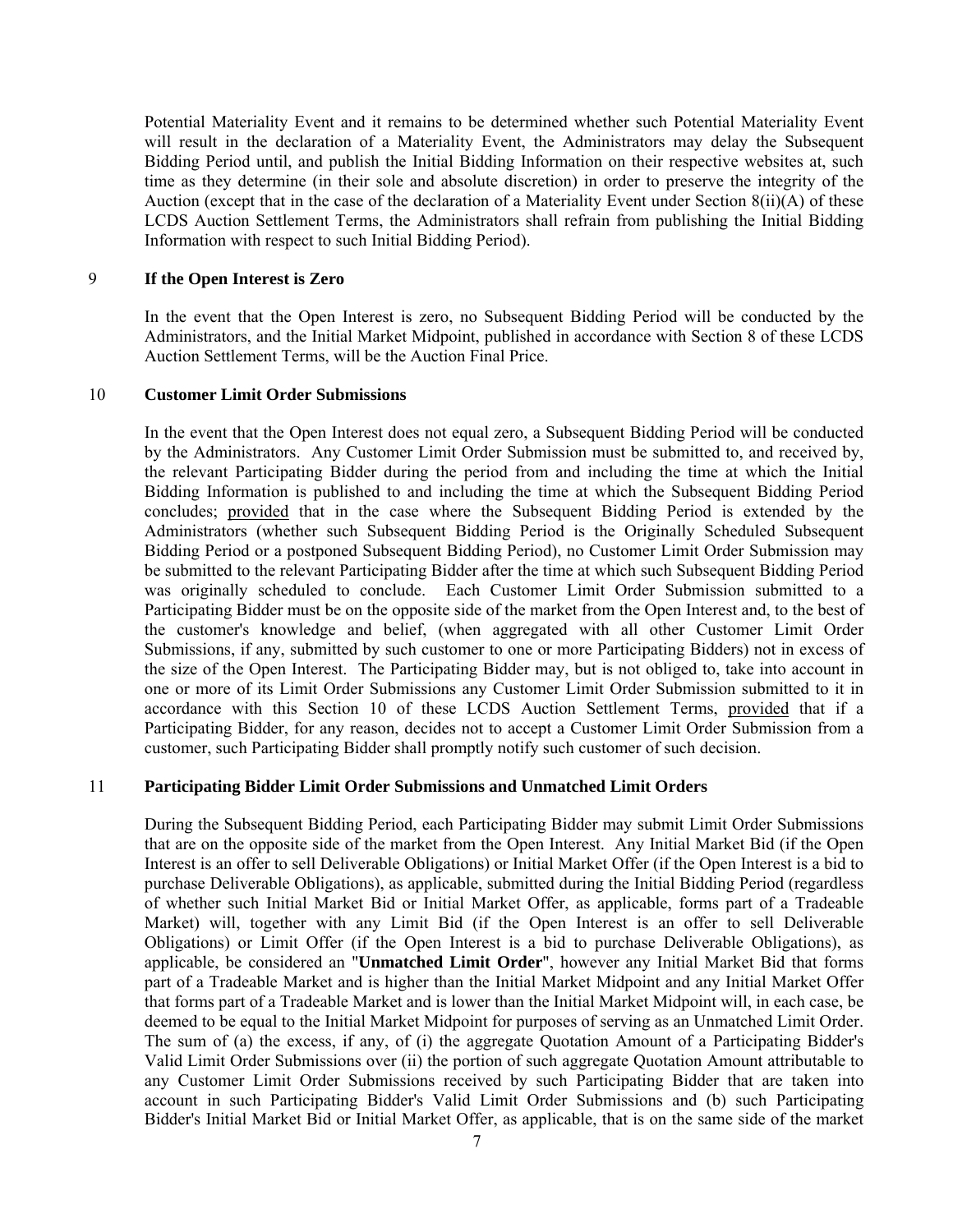as its Valid Limit Order Submissions must be, to the best of such Participating Bidder's knowledge and belief, not in excess of the size of the Open Interest. If the Open Interest is an offer to sell Deliverable Obligations, then any Limit Bid that would otherwise be at a price above the Initial Market Midpoint plus the Cap Amount shall be deemed to be at a price equal to the Initial Market Midpoint plus the Cap Amount. If the Open Interest is a bid to purchase Deliverable Obligations, then any Limit Offer that would otherwise be at a price below the Initial Market Midpoint minus the Cap Amount shall be deemed to be at a price equal to the Initial Market Midpoint minus the Cap Amount.

#### 12 **Matching the Open Interest Against Unmatched Limit Orders and determining the Auction Final Price**

After the conclusion of the Subsequent Bidding Period, the Administrators will match the Open Interest against the corresponding Unmatched Limit Orders.

- (a) **Matching Offers or Bids.** If the Open Interest is a bid to purchase Deliverable Obligations, the Open Interest will be matched against the Unmatched Limit Orders that are Offers. If the Open Interest is an offer to sell Deliverable Obligations, the Open Interest will be matched against the Unmatched Limit Orders that are Bids.
- (b) **Filling or Not Filling the Open Interest.** The Open Interest will be matched against each applicable Unmatched Limit Order, beginning with the Unmatched Limit Order that is the lowest Offer or the highest Bid, as applicable, and moving to the next remaining lowest (in the case of Offers) or next remaining highest (in the case of Bids) until:
	- (i) the full amount of the Open Interest has been matched against Unmatched Limit Orders totaling the same size as the Open Interest; or
	- (ii) all of the Unmatched Limit Orders of the relevant direction (i.e. Offers, if the Open Interest is a bid to purchase Deliverable Obligations or Bids, if the Open Interest is an offer to sell Deliverable Obligations) have been matched to the Open Interest.
- (c) **Matched Limit Orders and Matched Limit Order Trades.** Each Unmatched Limit Order that is matched to the Open Interest under Section 12(b)(i) or 12(b)(ii) of these LCDS Auction Settlement Terms is a "**Matched Limit Order**", and each such match between a Matched Limit Order and a Valid Physical Settlement Request is a "**Matched Limit Order Trade**". If (i) the final matching of the Open Interest against the applicable Unmatched Limit Orders occurs pursuant to Section 12(b)(i) of these LCDS Auction Settlement Terms, (ii) there are multiple Unmatched Limit Orders stating the same price and (iii) each such Unmatched Limit Order stating the same price could be the final Unmatched Limit Order to be matched to the Open Interest, then each such potentially final Unmatched Limit Order stating the same price will be filled Pro Rata against the remaining Open Interest, subject to the Rounding Convention.
- (d) **Auction Final Price when the Open Interest is Filled.** If the final matching of the Open Interest against the applicable Unmatched Limit Orders occurs pursuant to Section 12(b)(i) of these LCDS Auction Settlement Terms, the Auction Final Price will be the price associated with the Matched Limit Order that is the highest Offer or the lowest Bid, as applicable, provided that (i) if the Open Interest is a bid to purchase Deliverable Obligations and the Initial Market Midpoint exceeds the price associated with the highest Matched Limit Order by more than the Cap Amount, then the Auction Final Price will be the Initial Market Midpoint minus the Cap Amount and (ii) if the Open Interest is an offer to sell Deliverable Obligations and the price associated with the lowest Matched Limit Order exceeds the Initial Market Midpoint by more than the Cap Amount, then the Auction Final Price will be the Initial Market Midpoint plus the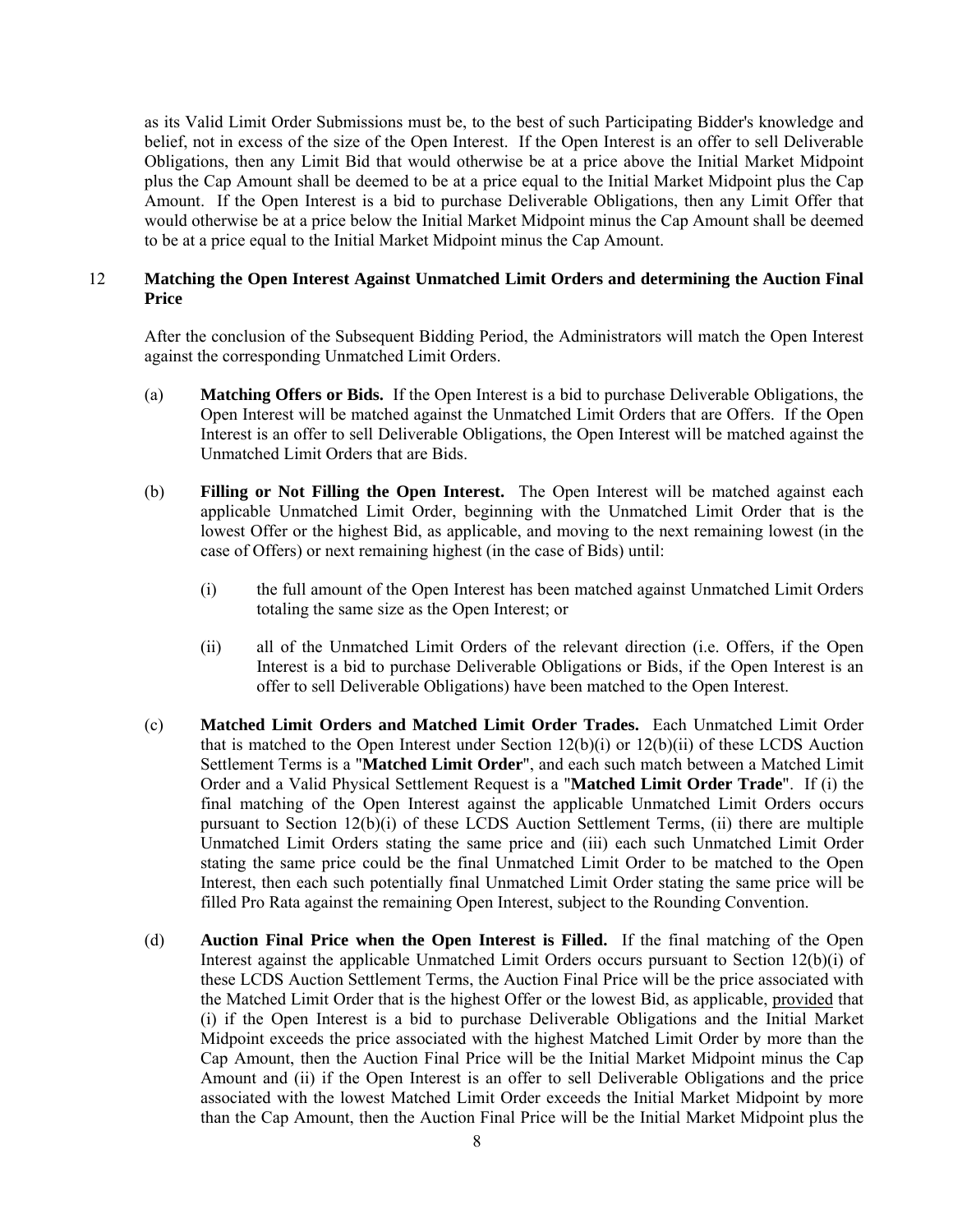Cap Amount. If the Open Interest is zero, the Auction Final Price will be the Initial Market Midpoint.

- (e) **Auction Final Price when the Open Interest is Not Filled.** If the final matching of the Open Interest against the applicable Unmatched Limit Orders occurs pursuant to Section 12(b)(ii) of these LCDS Auction Settlement Terms, the Auction Final Price will be (i) if the Open Interest is a bid to purchase Deliverable Obligations, the greater of (A) 100 percent and (B) the highest Offer received or (ii) if the Open Interest is an offer to sell Deliverable Obligations, zero. In such case, notwithstanding Sections 6 or 12(b) of these LCDS Auction Settlement Terms, all Valid Physical Settlement Requests on the same side of the market as the Open Interest (e.g., bids to purchase or offers to sell) will be matched Pro Rata, subject to the Rounding Convention, against the Valid Limit Order Submissions and Valid Physical Settlement Requests on the opposite side of the market to form Market Position Trades or Matched Limit Order Trades, as applicable.
- (f) **100 Percent Cap to Auction Final Price.** In all cases, if the Auction Final Price determined pursuant to these LCDS Auction Settlement Terms is greater than 100 percent, then, for purposes of settling the Auction Covered Transactions only, the Auction Final Price will be deemed to be 100 percent.
- (g) **Deemed Bilateral Agreement between Participating Bidders.** Each Participating Bidder whose Valid Physical Settlement Request or Matched Limit Order, as applicable, forms part of either a Market Position Trade or a Matched Limit Order Trade will be deemed to have entered into a bilateral agreement on terms equivalent to the Representative Auction-Settled Transaction for which (i) the Floating Rate Payer Calculation Amount is equal to the Quotation Amount with respect to the relevant Market Position Trade or Matched Limit Order Trade, as applicable, and (ii) (A) Seller is the Participating Bidder whose Physical Settlement Buy Request forms part of such Market Position Trade or whose Physical Settlement Buy Request, Limit Bid or Initial Market Bid, as applicable, forms part of such Matched Limit Order Trade and (B) Buyer is the Participating Bidder whose Physical Settlement Sell Request forms part of such Market Position Trade or whose Physical Settlement Sell Request, Limit Offer or Initial Market Offer, as applicable, forms part of such Matched Limit Order Trade; provided that, (I) in the case of the Matched Limit Order Trades containing the highest Offer or the lowest Bid, as applicable, the Quotation Amount will, if necessary, be reduced to reflect the size of the remaining Open Interest, and (II) in the event that there are multiple Matched Limit Orders stating the highest Offer or lowest Bid, as applicable, then such Matched Limit Orders will be filled Pro Rata against the remaining Open Interest, subject to the Rounding Convention. Participating Bidders whose Valid Physical Settlement Request or Matched Limit Order, as applicable, forms part of a Market Position Trade or Matched Limit Order Trade will be matched with one another by the Administrators in their sole and absolute discretion so as to minimize, to the extent reasonably practicable, first, the number of Representative Auction-Settled Transactions for which the Floating Rate Payer Calculation Amount will be either smaller than the Initial Market Quotation Amount or not an integral multiple of the RAST Notional Amount Increment and second, the number of Representative Auction-Settled Transactions to be entered into; provided that, prior to such matching, the Quotation Amounts with respect to Matched Limit Orders or Valid Physical Settlement Requests, as applicable, submitted by the same Participating Bidder will be matched with each other, to the extent possible. Transactions entered into by and between Participating Bidders pursuant to Market Position Trades or Matched Limit Order Trades will not be conducted or effected by, or through, any Administrator.

#### 13 **Delayed Auction Provisions**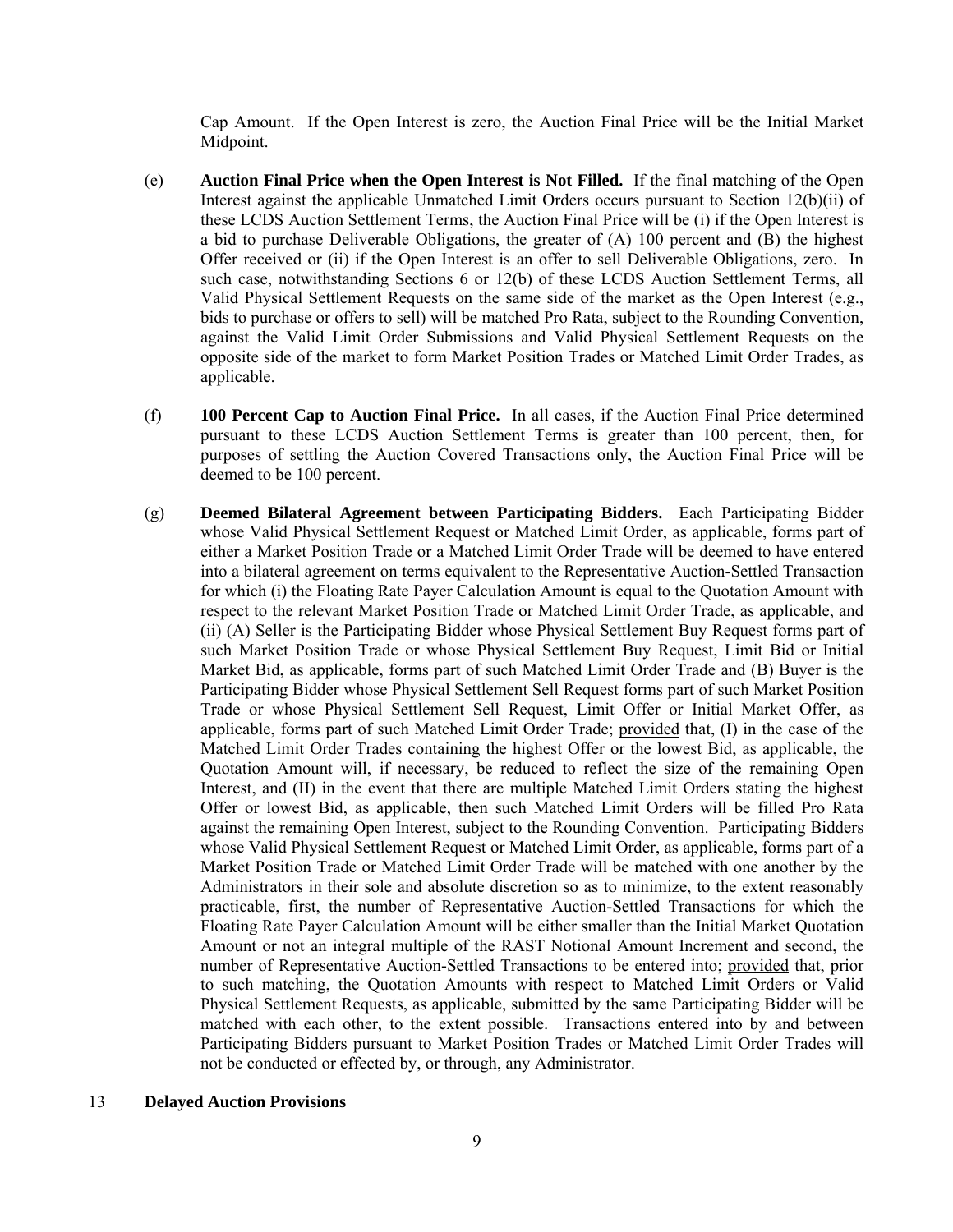The Auction timing may be adjusted under the relevant following circumstances:

(a) **Materiality Event Delayed Auction Date.** If at any time on or after the Business Day prior to the Auction Date but before the conclusion of the Subsequent Bidding Period on the Auction Final Price Determination Date, an event occurs or exists that is determined by any two or more Participating Bidders to be a Potential Materiality Event, then such Participating Bidders shall have a right to require ISDA to call a vote of the Participating Bidders to determine whether such Potential Materiality Event is a Materiality Event, which vote will take place, if such Potential Materiality Event is identified prior to the commencement of the Initial Bidding Period, before the conclusion of such Initial Bidding Period, and otherwise before the conclusion of such Subsequent Bidding Period. If a simple majority of all the Participating Bidders votes that such Potential Materiality Event is a Materiality Event, then such Initial Bidding Period and, if applicable, such Subsequent Bidding Period will be deemed to have been cancelled, annulled or postponed, as applicable, and the auction procedure contemplated by these LCDS Auction Settlement Terms shall recommence as if the Auction had originally been scheduled to take place on the next Business Day, unless, prior to the commencement of the Initial Bidding Period on such next Business Day, ISDA holds a vote of the Participating Bidders, and a simple majority of all the Participating Bidders votes that the news of the Materiality Event has not yet been sufficiently widely disseminated or another Materiality Event has occurred or exists, in which case the auction procedure contemplated by these LCDS Auction Settlement Terms shall recommence as if the Auction had originally been scheduled to take place on the following Business Day (i.e., the second Business Day after the later of the original vote establishing the occurrence of a Materiality Event and the Auction Date), or, if necessary, on each following Business Day thereafter, but in no event later than the fifth Business Day after the Auction Date (any such delayed date on which a new Initial Bidding Period actually occurs following a particular Materiality Event, a "**Materiality Event Delayed Auction Date**"). The Administrators will publish the results of any vote of the Participating Bidders with respect to the declaration of a Materiality Event (including the vote cast by each Participating Bidder participating in such vote) on their respective websites.

In the event of the occurrence of a Materiality Event Delayed Auction Date, (i) each previously submitted Customer Physical Settlement Request and Dealer Physical Settlement Request shall be deemed to be revoked and must be re-submitted pursuant to Section 3 or 4, as applicable, of these LCDS Auction Settlement Terms as if the Auction had originally been scheduled to take place on the relevant Materiality Event Delayed Auction Date and (ii) the Auction Currency Fixing Date shall mean the Business Day prior to the Materiality Event Delayed Auction Date, and the steps set forth in Section 2 of these LCDS Auction Settlement Terms will be repeated with respect to each Relevant Pairing (regardless of whether an Auction Currency Rate was previously determined with respect to any Relevant Pairing) as of such newly designated Auction Currency Fixing Date.

(b) **Currency Rate Delayed Auction Date**. If the Administrators are unable to determine an Auction Currency Rate on an Auction Currency Fixing Date (the "**Relevant Auction Currency Fixing Date**") with respect to each Relevant Pairing, the steps set forth in Section 2 of these LCDS Auction Settlement Terms will be repeated with respect to each Relevant Pairing (regardless of whether an Auction Currency Rate was previously determined with respect to any Relevant Pairing) on the Business Day following such Relevant Auction Currency Fixing Date, and (if necessary) the second Business Day following such Relevant Auction Currency Fixing Date, but in no event later than the second Business Day following the Relevant Auction Currency Fixing Date, and the date on which the Auction is held will be the date that is one Business Day following the newly designated Auction Currency Fixing Date (any such delayed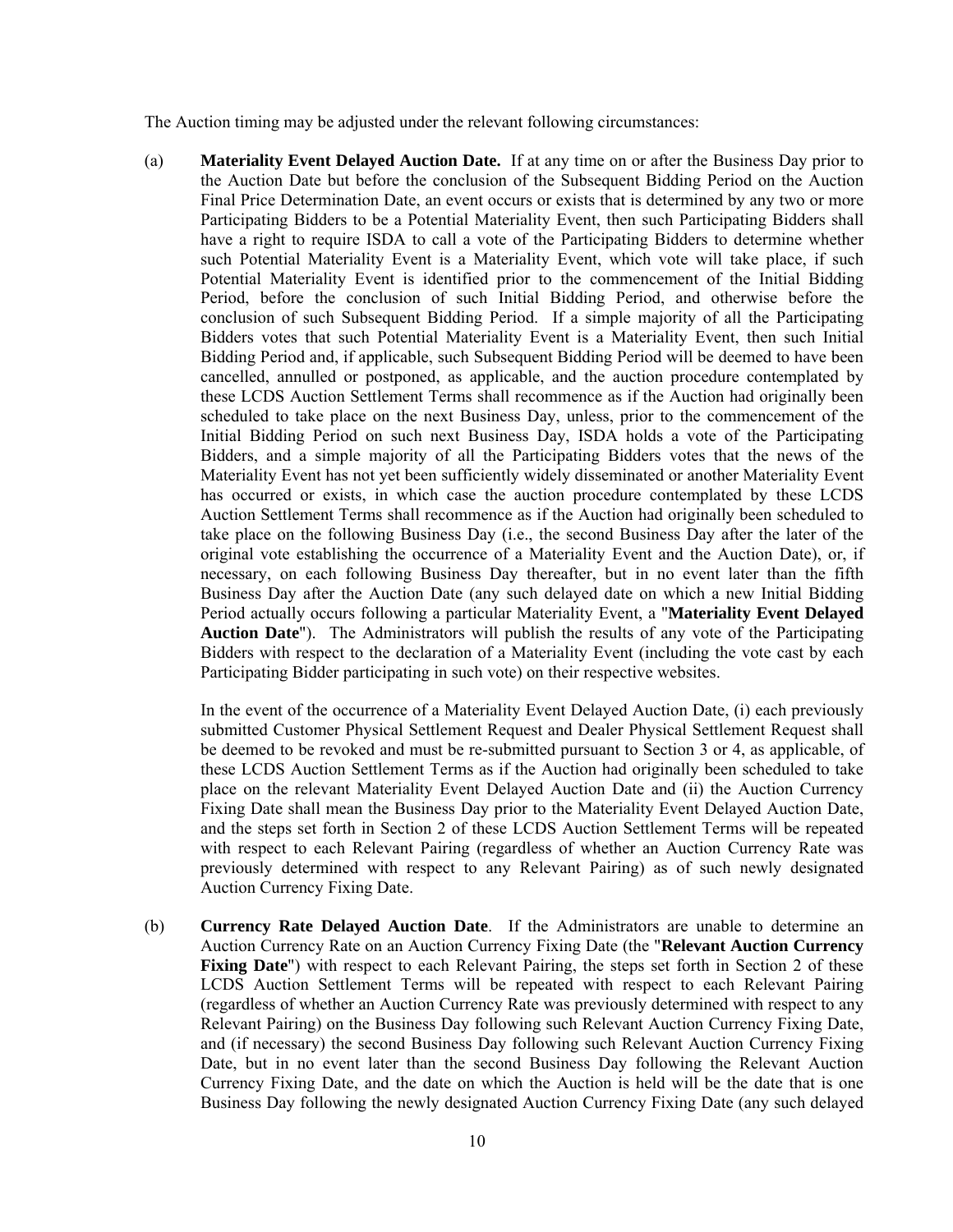date on which an Initial Bidding Period actually occurs following a particular newly designated Auction Currency Fixing Date, a "**Currency Rate Delayed Auction Date**"). In the event of the occurrence of a Currency Rate Delayed Auction Date, each previously submitted Customer Physical Settlement Request and Dealer Physical Settlement Request shall be deemed to be revoked and must be re-submitted pursuant to Section 3 or 4, as applicable, of these LCDS Auction Settlement Terms as if the Auction had originally been scheduled to take place on the relevant Currency Rate Delayed Auction Date.

(c) **Administratively Delayed Auction Date.** If the auction procedure described in these LCDS Auction Settlement Terms does not result in an Auction Final Price for any reason (including, but not limited to, the failure to receive the Minimum Number of Valid Initial Market Submissions) other than the reasons described in Sections  $13(a)$  and  $13(b)$  of these LCDS Auction Settlement Terms, the relevant steps will be repeated on the Auction Date with the auction procedure described in these LCDS Auction Settlement Terms recommencing at such time(s) specified by the Administrators. If an Auction Final Price cannot be determined on any such subsequent attempt(s) on the Auction Date itself for any reason other than the reasons described in Sections 13(a) and 13(b) of these LCDS Auction Settlement Terms, the relevant steps will be repeated according to a schedule to be determined by the Administrators on the Business Day following the Auction Date, and if necessary, the second Business Day following the Auction Date, but in no event later than the second Business Day following the Auction Date (any such delayed date on which a new Initial Bidding Period actually occurs, an "**Administratively Delayed Auction Date**").

In the event of the occurrence of an Administratively Delayed Auction Date, (i) each previously submitted Customer Physical Settlement Request and Dealer Physical Settlement Request shall be deemed to be revoked and must be re-submitted pursuant to Section 3 or 4, as applicable, of these LCDS Auction Settlement Terms as if the Auction had originally been scheduled to take place on the relevant Administratively Delayed Auction Date and (ii) the Auction Currency Fixing Date shall mean the Business Day prior to the Administratively Delayed Auction Date, and the steps set forth in Section 2 of these LCDS Auction Settlement Terms will be repeated with respect to each Relevant Pairing (regardless of whether an Auction Currency Rate was previously determined with respect to any Relevant Pairing) as of such newly designated Auction Currency Fixing Date.

- (d) **Combination of Materiality Event Delayed Auction Date, Currency Rate Delayed Auction Date and/or Administratively Delayed Auction Date**. In the event that the Auction must be held on a later date as a result of any combination of the events described in Sections 13(a), 13(b) and/or 13(c) of these LCDS Auction Settlement Terms, (i) the Administrators shall (A) adjust the Auction Currency Fixing Date and (B) reschedule the date on which the Auction will be held in their sole and absolute discretion in order to preserve the integrity of the Auction, provided that such rescheduled Auction shall be held no later than five Business Days after the Auction Date and (ii) each previously submitted Customer Physical Settlement Request and Dealer Physical Settlement Request shall be deemed to be revoked and must be re-submitted pursuant to Section 3 or 4, as applicable, of these LCDS Auction Settlement Terms as if the Auction had originally been scheduled to take place on the relevant date determined by the Administrators to be the date on which the rescheduled Auction is to be held.
- (e) **Auction Cancellation Date.** If an Auction Final Price has not been determined on or prior to (i) the fifth Business Day following the Auction Date, if Section 13(a) or 13(d) of these LCDS Auction Settlement Terms is applicable or (ii) the second Business Day following the Auction Date, if Section 13(b) or 13(c) of these LCDS Auction Settlement Terms is applicable, then the Auction will be deemed to have been cancelled (the date of such cancellation, an "**Auction**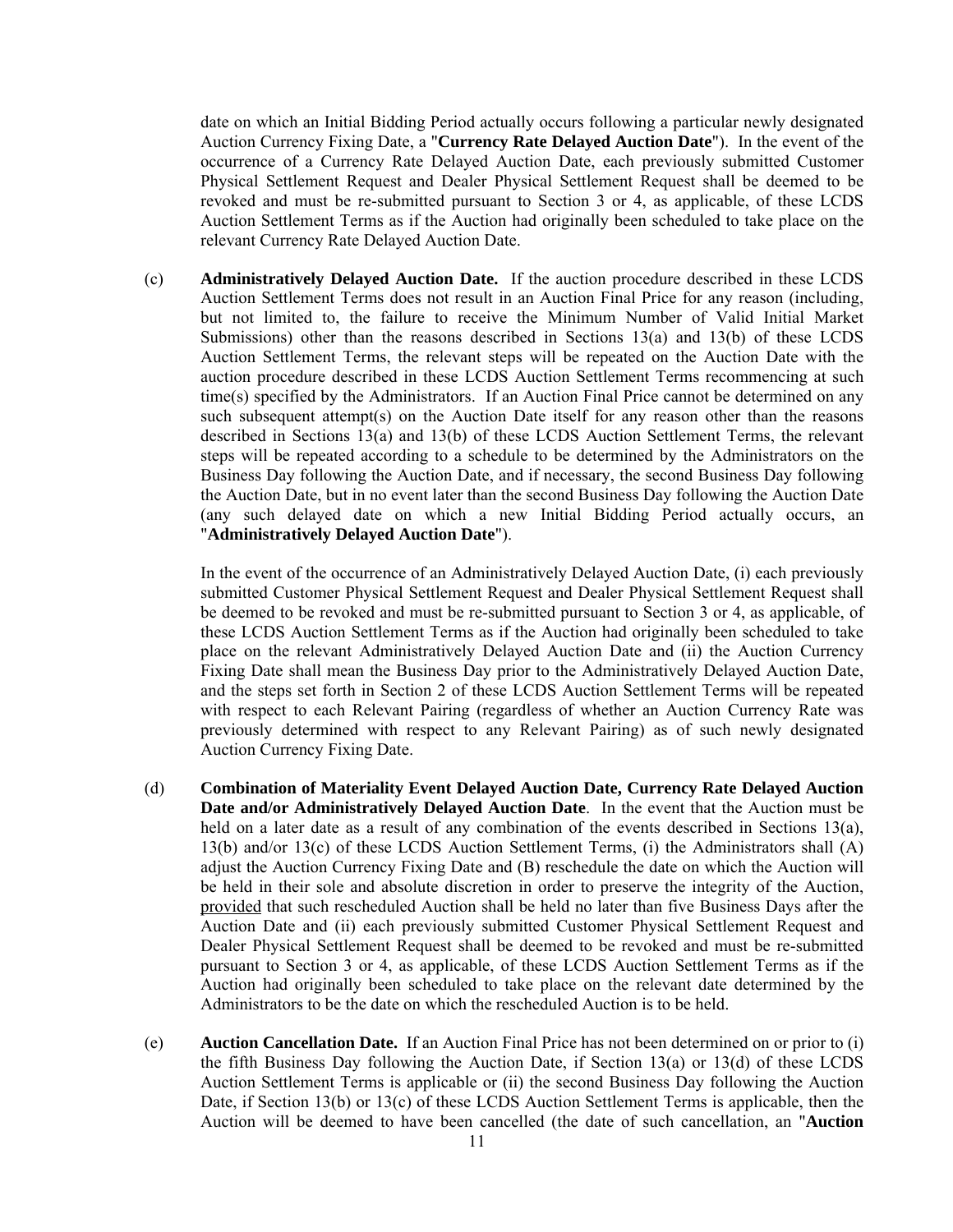**Cancellation Date**"). The Administrators and ISDA will announce the occurrence of an Auction Cancellation Date on their respective websites.

#### 14 **Publication of Subsequent Bidding Information**

At or prior to the Subsequent Bidding Information Publication Time on any day on which the Subsequent Bidding Period has successfully concluded, each Administrator will publish on its website the following information:

- (a) the Auction Final Price;
- (b) the names of the Participating Bidders who submitted Bids, Offers and Valid Physical Settlement Requests, together with the details of all such Bids, Offers and Valid Physical Settlement Requests submitted by each (e.g., the identity of the Participating Bidders and the size of the Quotation Amounts); and
- (c) the details and size of all Market Position Trades or Matched Limit Order Trades,

(such information with respect to such successfully concluded Subsequent Bidding Period, the "**Subsequent Bidding Information**"). In addition, if any Other Subsequent Bidding Period has successfully concluded on such day, each Administrator will, at the same time that it publishes the Subsequent Bidding Information, also publish on its website equivalent information with respect to such Other Subsequent Bidding Period(s).

If, for any reason, (i) the Subsequent Bidding Period lasts longer, or occurs later, than the Originally Scheduled Subsequent Bidding Period or (ii) a relevant Other Subsequent Bidding Period lasts longer, or occurs later than, the related Other Originally Scheduled Subsequent Bidding Period, the Administrators will publish the Subsequent Bidding Information on their respective websites at such time as they determine (in their sole and absolute discretion) in order to preserve the integrity of the Auction. If, as of the conclusion of the Subsequent Bidding Period, it has been determined that the auction procedures contemplated by these LCDS Auction Settlement Terms must be repeated pursuant to Section 13 of these LCDS Auction Settlement Terms, the Administrators will not publish on their respective websites the Subsequent Bidding Information with respect to such Subsequent Bidding Period.

#### 15 **Rules Concerning Amendments and Corrections to Valid Initial Market Submissions, Valid Physical Settlement Requests and Valid Limit Order Submissions**

The following rules will apply to Valid Initial Market Submissions, Valid Physical Settlement Requests and Valid Limit Order Submissions submitted by any Participating Bidder:

- (a) **No Post-Bidding Period Amendments to Valid Initial Market Submissions or Valid Limit Order Submissions.** No Valid Initial Market Submission or Valid Limit Order Submission may be amended either by the Participating Bidder or the Administrators after the conclusion of the Initial Bidding Period or Subsequent Bidding Period, as applicable, even if the relevant Valid Initial Market Submission or Valid Limit Order Submission, as applicable, is a mistake, and all Participating Bidders will be required to comply with the terms of the Matched Limit Order Trade, if any, of which the relevant Initial Market Bid, Initial Market Offer, Limit Bid or Limit Offer, as applicable, forms a part.
- (b) **Amendments to Valid Physical Settlement Requests.** If a Participating Bidder's Valid Physical Settlement Request (without regard to the Customer Physical Settlement Requests that formed a part of such Participating Bidder's Valid Physical Settlement Request) is on the same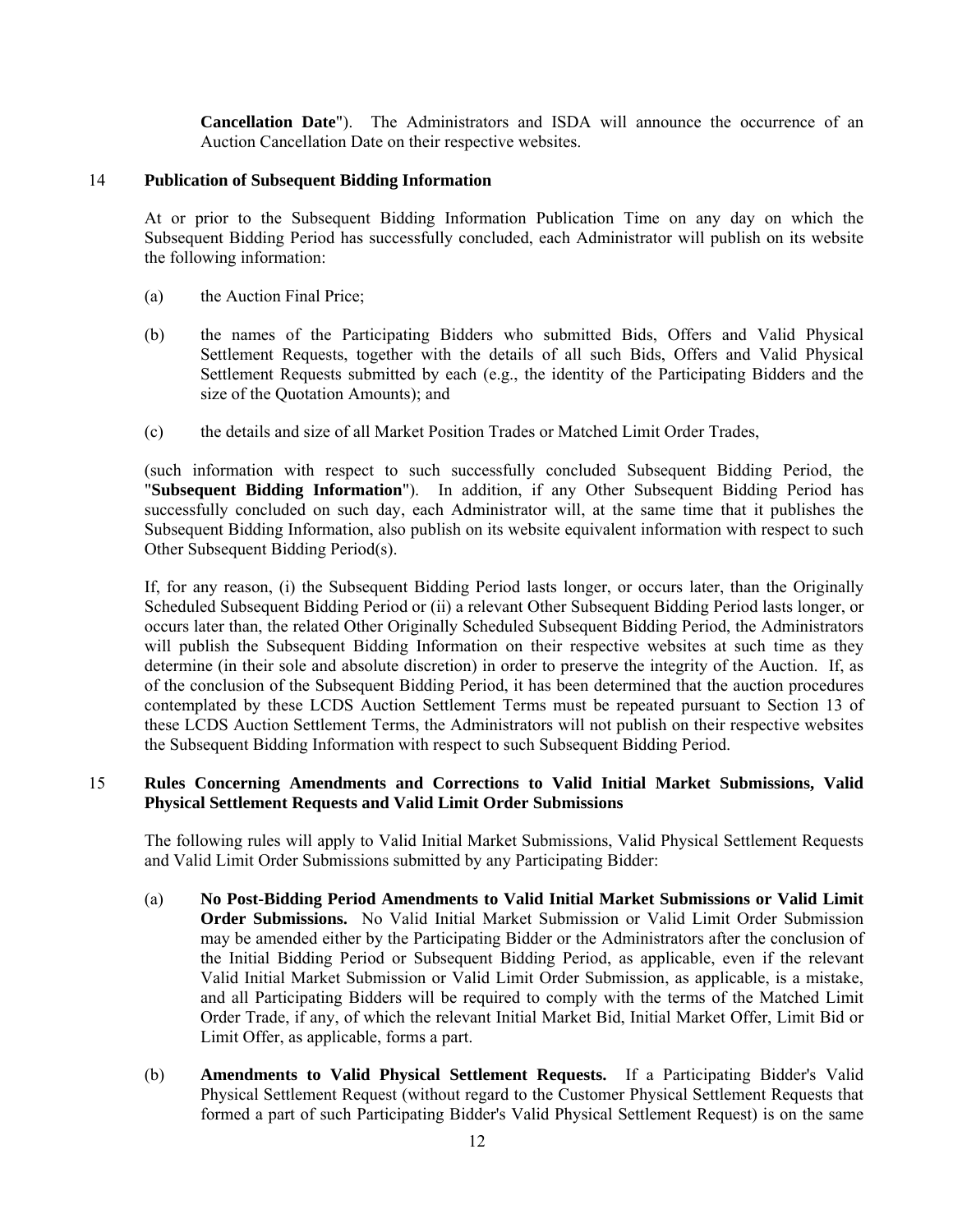side of the market as, but less than or equal to, such Participating Bidder's Market Position, such Valid Physical Settlement Request may not be amended by either the Participating Bidder or the Administrators after the conclusion of the Initial Bidding Period, even if such Valid Physical Settlement Request is a mistake, and all Participating Bidders will be required to comply with the terms of the Market Position Trade or Matched Limit Order Trade, as applicable, if any, of which such Valid Physical Settlement Request forms a part.

If a Participating Bidder becomes aware that its Valid Physical Settlement Request (without regard to the Customer Physical Settlement Requests that formed a part of such Participating Bidder's Valid Physical Settlement Request) is on the opposite side of the market from, or is greater than, such Participating Bidder's Market Position, such Participating Bidder will immediately notify the Administrators and will submit a corrected Physical Settlement Request.

If the Administrators become aware of a corrected Valid Physical Settlement Request, if any, at least thirty minutes prior to the beginning of the Subsequent Bidding Period, the Administrators will determine the Open Interest based on the corrected Valid Physical Settlement Request and publish the corrected Initial Bidding Information no later than fifteen minutes prior to the beginning of the Subsequent Bidding Period. Otherwise, the Administrators will not recalculate the Open Interest or the Auction Final Price, all Auction Covered Transactions will settle according to the Auction Final Price published by the Administrators, and all Participating Bidders will be required to comply with the terms of the Market Position Trade or Matched Limit Order Trade, as applicable, if any, of which the relevant Valid Physical Settlement Request forms a part.

#### 16 **Limitations on Liability of Administrators**

Each Auction Party that is not a Participating Bidder agrees that neither Administrator will be liable to any party for any form of damages, whether direct, indirect, special or consequential, arising in connection with the performance of the relevant Administrator's duties under the auction procedures contemplated by these LCDS Auction Settlement Terms, and agrees to waive any claim that may arise against either Administrator in connection with the performance of the relevant Administrator's duties under these auction procedures, except in the case of fraud or wilful misconduct on the part of the relevant Administrator.

#### 17 **Limitations on Liability of LCDS Parties, ISDA and its Advisors**

Each Auction Party agrees that (a) no LCDS Party will be liable to any party for any form of damages, whether direct, indirect, special or consequential, arising as a result of the publication of an Auction Final Price (or any other result of the procedures contemplated by these LCDS Auction Settlement Terms), and agrees to waive any claim that may arise against any LCDS Party, in each case except in the case of fraud or wilful misconduct on the part of such LCDS Party and (b) none of ISDA, its advisors, or any LCDS Party will be liable to any party for any form of damages, whether direct, indirect, special or consequential, arising in connection with the inclusion or exclusion of any obligation in or from the list of Deliverable Obligations, and, without limiting any otherwise applicable waivers, each Auction Party agrees to waive any claim that may arise against any such party in connection with the development of such list of Deliverable Obligations, except in the case of fraud or wilful misconduct on the part of such party. For purposes of these LCDS Auction Settlement Terms, LCDS Party shall include persons or entities acting pursuant to the auction rules applicable to Auction Covered Legacy Transactions.

#### 18 **Deemed Bilateral Agreement between Participating Bidders and Customers**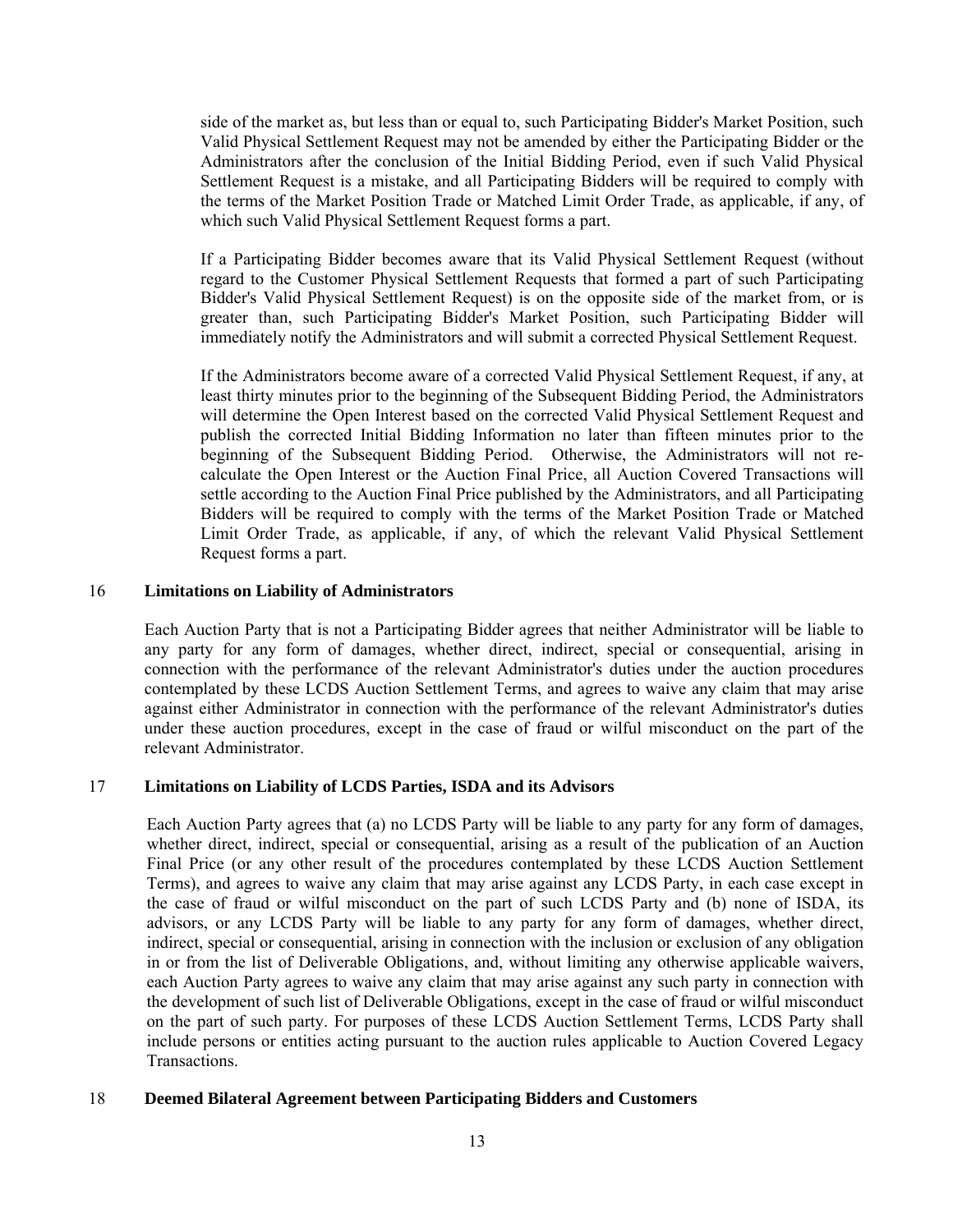Each Participating Bidder and each customer that submits either (a) a Customer Physical Settlement Request or (b) a Customer Limit Order Submission that is, in each case, accepted by such Participating Bidder agrees that any such Customer Physical Settlement Request and any such Customer Limit Order Submission will be treated by such customer and Participating Bidder as if such customer and such Participating Bidder had, on the Auction Final Price Determination Date, entered into a bilateral agreement on terms equivalent to the Representative Auction-Settled Transaction (i) which, notwithstanding the definition of Representative Auction-Settled Transaction, shall be deemed to be governed by a Governing Master Agreement and any credit support arrangements executed or otherwise in place between the customer and the Participating Bidder or, if no such Governing Master Agreement has been executed or is otherwise in place, by a deemed Governing Master Agreement (including any credit support arrangements) between the Participating Bidder and the customer on substantially the same terms as the master agreement and credit support arrangements in place between the customer and the Affiliate of the Participating Bidder that is such customer's normal trading counterparty, (ii) for which the Floating Rate Payer Calculation Amount is equal to the Quotation Amount with respect to the relevant Customer Physical Settlement Request or Customer Limit Order Submission, as applicable, (iii) for which (A) the customer will be the Seller if the relevant Customer Physical Settlement Request is a Physical Settlement Buy Request or if the relevant Customer Limit Order Submission is a Limit Bid and (B) the customer will be the Buyer if the relevant Customer Physical Settlement Request is a Physical Settlement Sell Request or if the relevant Customer Limit Order Submission is a Limit Offer; provided that (I) in the case of a Customer Limit Order Submission, one or more related Limit Order Submissions of the Participating Bidder are matched in order to form a Matched Limit Order Trade and (II) in the event that the Valid Physical Settlement Request or one or more Valid Limit Order Submissions, as applicable, of the Participating Bidder are matched in order to form a Matched Limit Order Trade that contains the highest Offer or the lowest Bid, as applicable, the Quotation Amount of the Customer Physical Settlement Request or Customer Limit Order Submission, as applicable, will, if necessary, be reduced to reflect the size of the remaining Open Interest or (III) if the final matching of the Open Interest against the applicable Unmatched Limit Orders occurs pursuant to Section 12(b)(ii) of these LCDS Auction Settlement Terms, all Valid Physical Settlement Requests on the same side of the market as the Open Interest (e.g., bids to purchase or offers to sell) will be matched Pro Rata, subject to the Rounding Convention, against the Valid Limit Order Submissions and Valid Physical Settlement Requests on the opposite side of the market to form Market Position Trades or Matched Limit Order Trades, as applicable, (iv) pursuant to which, in the case of a Customer Limit Order Submission and notwithstanding the definition of Representative Auction-Settled Transaction, such customer shall be deemed to represent and agree, to the best of such customer's knowledge and belief, that such Customer Limit Order Submission (when aggregated with all other Customer Limit Order Submissions, if any, submitted by such customer to one or more Participating Bidders) is not in excess of the size of the Open Interest, and (v) pursuant to which, in the case of a Customer Limit Order Submission and notwithstanding the definition of Representative Auction-Settled Transaction, such customer shall be deemed to represent and agree that such customer is not, as of the date of such Customer Limit Order Submission, subject to any requirement that would make it impossible or illegal for such customer to Deliver or accept Delivery of any of the Deliverable Obligations. Transactions entered into by and between customers and Participating Bidders with respect to Market Position Trades or Matched Limit Order Trades will not be conducted or effected by, or through, any Administrator.

#### 19 **Fixed Rate Accrual and Other Amendments**

The provisions of the relevant documentation that govern the accrual of Fixed Rates and the payment of Fixed Amounts under each Auction Covered Transaction and other terms of Auction Covered Legacy Transactions shall be amended in accordance with the terms of Schedule 2 to these LCDS Auction Settlement Terms.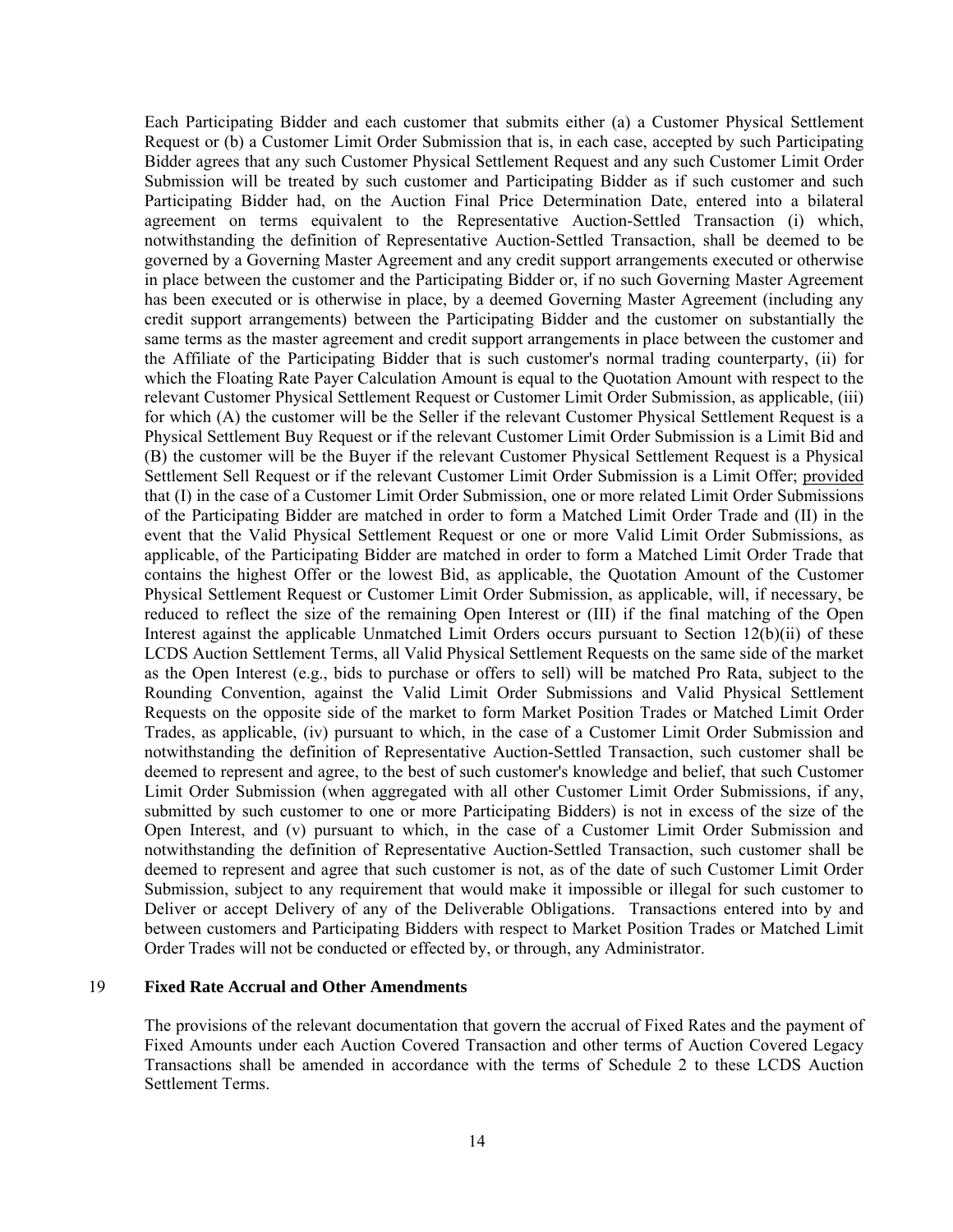#### 20 **Governing Law**

These LCDS Auction Settlement Terms and any non-contractual obligations arising out of them will be governed by and construed in accordance with New York law.

#### 21 **Definitions**

Each of the following terms, when used in these LCDS Auction Settlement Terms, including in any of the amendments to the Definitions provided for by these LCDS Auction Settlement Terms, shall have the meaning given to the relevant term below:

"**Adjustment Amount**" has the meaning set forth in Section 7 of these LCDS Auction Settlement Terms.

"**Administratively Delayed Auction Date**" has the meaning set forth in Section 13(c) of these LCDS Auction Settlement Terms.

"**Administrators**" means both Markit Group Limited and Creditex Securities Corporation, acting together, or such other entities as may be appointed to perform the role of the Administrators by ISDA from time to time.

"**Affected Portion**" means, in respect of an Auction Covered Transaction, the portion of such Auction Covered Transaction attributable to the Affected Reference Entity and Designated Priority.

"**Affected Reference Entity**" has the meaning set forth in Schedule 1 to these LCDS Auction Settlement Terms.

"**Auction**" has the meaning set forth in the introduction to these LCDS Auction Settlement Terms.

"**Auction Cancellation Date**" has the meaning set forth in Section 13(e) of these LCDS Auction Settlement Terms.

"**Auction Covered Bullet Transaction**" means a Bullet LCDS Covered Transaction, a Bullet LCDX Covered Untranched Transaction or a Bullet LCDS Covered Tranche Transaction, as applicable.

"**Auction Covered Legacy Transaction**" means a Legacy LCDS Covered Transaction, a Legacy LCDX Covered Untranched Transaction or a Legacy LCDS Covered Tranche Transaction, as applicable.

"**Auction Covered Transaction**" means an Auction Covered Bullet Transaction or an Auction Covered Legacy Transaction, as applicable.

"**Auction Currency Fixing Date**" means the Business Day prior to the Auction Date, as set forth as being the Originally Scheduled Auction Currency Fixing Date, unless (and, in which case, as) adjusted by operation of Section 13 of these LCDS Auction Settlement Terms.

"**Auction Currency Rate**" has the meaning set forth in Section 2 of these LCDS Auction Settlement Terms.

"**Auction Date**" has the meaning set forth in Schedule 1 to these LCDS Auction Settlement Terms.

"**Auction Final Price**" means the price, if any, determined to be the Auction Final Price pursuant to Section 12 of these LCDS Auction Settlement Terms (expressed as a percentage, in increments equal to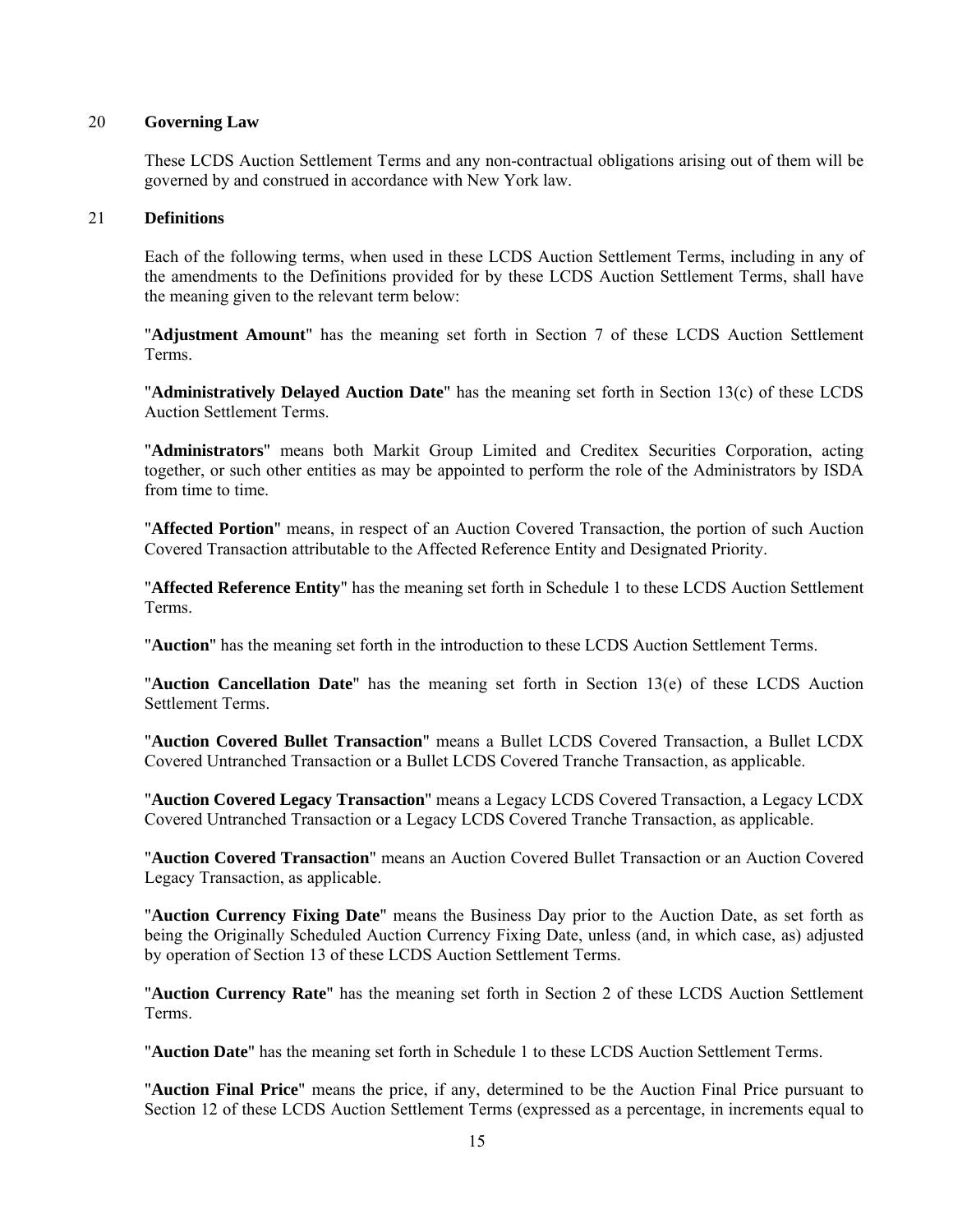the Relevant Pricing Increment, of the outstanding principal balance, or, in the case of a lending commitment, the total lending commitment, rather than the face amount or funded commitment amount, of Deliverable Obligations).

"**Auction Final Price Determination Date**" means the date, if any, on which the Auction Final Price is determined.

"**Auction-Linked Cash Settled Transaction**" means, with respect to a Participating Bidder or a customer, any Loan Only Transaction (other than an Auction Covered Transaction) (A) all or any portion of which is linked to the Affected Reference Entity and Designated Priority, (B) to which such Participating Bidder, or any Affiliate of such Participating Bidder, as applicable, or such customer, or any Affiliate of such customer, as applicable, is a party and (C) for which the parties thereto have agreed that settlement will occur by payment of an amount calculated by reference to the Auction Final Price.

"**Auction Party**" means any party to an Auction Covered Transaction, any party to an Auction-Linked Cash Settled Transaction or any customer whose Customer Physical Settlement Request or Customer Limit Order Submission is taken into account in a Participating Bidder's Valid Physical Settlement Request or Valid Limit Order Submission.

"**Auction Settlement Date**" has the meaning set forth in Schedule 1 to these LCDS Auction Settlement Terms.

"**Best Half**" means the group of Matched Markets that are Non-Tradeable Markets determined pursuant to Section 5(c) of these LCDS Auction Settlement Terms.

"**Bid**" means an Initial Market Bid or a Limit Bid, as applicable.

"**Bullet Auction Rules**" has the meaning set forth in the introduction to these LCDS Auction Settlement Terms.

"**Bullet LCDS Covered Tranche Transaction**" means a Loan Only Transaction for which:

- (a) the documentation is based on a Bullet LCDX Tranche Standard Terms;
- (b) the Affected Reference Entity is a Reference Entity and the designated priority of loans of such Reference Entity is the Designated Priority;
- (c) "Auction Settlement" is the applicable Settlement Method; and
- (d) an Event Determination Date has occurred with respect to the Affected Reference Entity and Designated Priority on or prior to the Business Day immediately preceding the Auction Final Price Determination Date.

"**Bullet LCDS Covered Transaction**" means a Loan Only Transaction (other than a Bullet LCDX Covered Untranched Transaction) for which:

- (a) the documentation is based on the Bullet LCDS Standard Terms, any predecessor to such Bullet LCDS Standard Terms that references the Bullet Auction Rules or a Bullet LCDX Untranched Standard Terms;
- (b) the Affected Reference Entity is a Reference Entity and the designated priority of loans of such Reference Entity is the Designated Priority;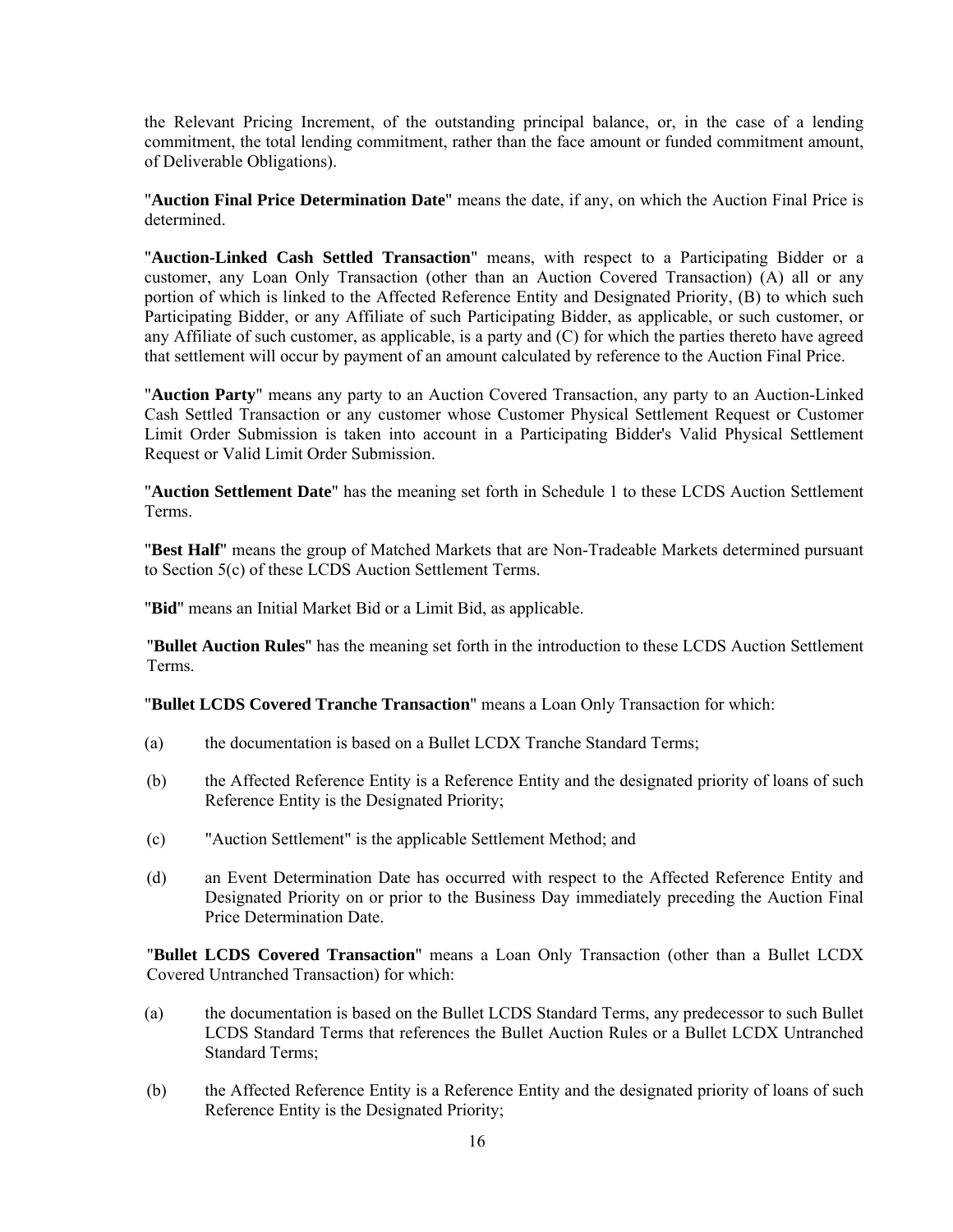- (c) "Auction Settlement" is the applicable Settlement Method; and
- (d) an Event Determination Date has occurred with respect to the Affected Reference Entity and Designated Priority on or prior to the Business Day immediately preceding the Auction Final Price Determination Date.

"**Bullet LCDS Standard Terms**" has the meaning set forth in the introduction to these LCDS Auction Settlement Terms.

"**Bullet LCDX Covered Untranched Transaction**" means a Loan Only Transaction for which:

- (a) the documentation is based on a Bullet LCDX Untranched Standard Terms;
- (b) a Markit LCDX index published by the Index Sponsor is referenced for which the Affected Reference Entity is a Reference Entity and the designated priority of loans of such Reference Entity is the Designated Priority;
- (c) "Auction Settlement" is the applicable Settlement Method; and
- (d) an Event Determination Date has occurred with respect to the Affected Reference Entity and Designated Priority on or prior to the Business Day immediately preceding the Auction Final Price Determination Date.

"**Bullet LCDX Tranche Standard Terms**" means a Bullet Markit LCDX Tranche Transactions Standard Terms Supplement published by ISDA that references the Bullet Auction Rules.

"**Bullet LCDX Untranched Standard Terms**" means a Bullet Markit LCDX Untranched Transactions Standard Terms Supplement published by ISDA that references the Bullet Auction Rules.

 "**Business Day**" means a day on which commercial banks and foreign exchange markets are generally open to settle payments in New York and London.

"**Cap Amount**" has the meaning set forth in Schedule 1 to these LCDS Auction Settlement Terms.

"**Credit Event Resolution Request Date**" has the meaning set forth in Schedule 1 to these LCDS Auction Settlement Terms, which shall be the common Event Determination Date for Auction Covered Legacy Transactions.

"**Crossing Market**" means any Matched Market for which the Initial Market Bid is higher than the Initial Market Offer.

"**Currency Rate Delayed Auction Date**" has the meaning set forth in Section 13(b) of these LCDS Auction Settlement Terms.

"**Currency Rate Source**" means the mid-point rate of conversion published by WM/Reuters at 4:00 p.m. London time, or any successor rate source approved by the Specified Dealers pursuant to the Bullet Auction Rules.

"**Customer Limit Order Submission**" means a submission from a customer of a Participating Bidder to such Participating Bidder consisting of either a Limit Bid or a Limit Offer (expressed as a percentage, in increments equal to the Relevant Pricing Increment, of the outstanding principal balance, or, in the case of a lending commitment, the total lending commitment, rather than the face amount or funded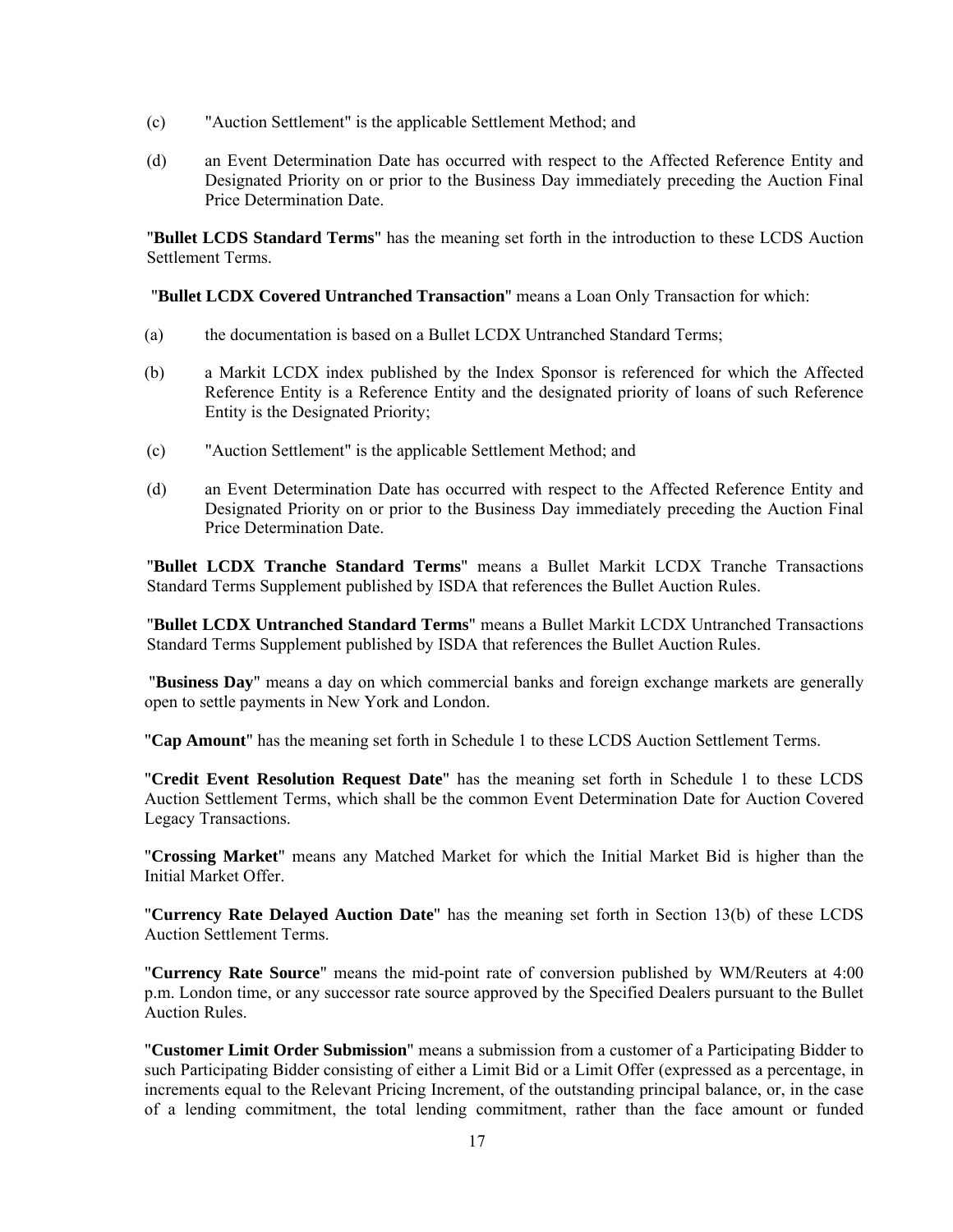commitment amount, of Deliverable Obligations (but not less than 0.00%)) and stating a Quotation Amount.

"**Customer Physical Settlement Request**" means the Physical Settlement Buy Request or Physical Settlement Sell Request, as applicable, specified by a customer of a Participating Bidder in the Customer Physical Settlement Request Letter submitted by such customer to such Participating Bidder and accepted by such Participating Bidder.

"**Customer Physical Settlement Request Letter**" means a letter agreement, substantially in the form of Exhibit 2 to these LCDS Auction Settlement Terms, executed and delivered to the relevant Participating Bidder no later than 5:00 p.m. New York City time on the Business Day prior to the Auction Final Price Determination Date (or such later time prior to the commencement of the Initial Bidding Period as the relevant Participating Bidder may agree in its sole discretion).

"**Dealer Physical Settlement Request**" means, with respect to a Participating Bidder, a Physical Settlement Buy Request or Physical Settlement Sell Request, which is, to the best of such Participating Bidder's knowledge and belief, on the same side of the market as, and not in excess of, the Market Position of it and its Affiliates.

"**Dealer-Specific Market Position**" means, with respect to a customer and a Participating Bidder, such customer's Market Position with respect to all Auction Covered Transactions (excluding those Auction Covered Transactions for which the Trade Date is the Auction Final Price Determination Date) and Auction-Linked Cash Settled Transactions to which such customer, or any Affiliate of such customer, as applicable, and such Participating Bidder, or any Affiliate of such Participating Bidder, as applicable, is a party (in aggregate), calculated by such customer in good faith.

"**Default Date**" has the meaning set forth in Schedule 1 to these LCDS Auction Settlement Terms.

"**Definitions**" has the meaning set forth in the introduction to these LCDS Auction Settlement Terms.

"**Deliverable Obligation(s)**" has the meaning set forth in Schedule 1 to these LCDS Auction Settlement Terms.

"**Designated Priority**" has the meaning set forth in Schedule 1 to these LCDS Auction Settlement Terms.

"**Governing Master Agreement**" means, with respect to an Auction Covered Transaction or an Auction-Linked Cash Settled Transaction, the ISDA Master Agreement or other form of similar master agreement, if any, governing such Auction Covered Transaction or Auction-Linked Cash Settled Transaction, as applicable, and of which such Auction Covered Transaction or Auction-Linked Cash Settled Transaction, as applicable, forms part, whether executed by the parties thereto or incorporated by reference in the confirmation relating to such Auction Covered Transaction or Auction-Linked Cash Settled Transaction, as applicable; provided, however, that if no ISDA Master Agreement or other form of similar agreement exists with respect to an Auction Covered Transaction or an Auction-Linked Cash Settled Transaction, as applicable, the term "Governing Master Agreement" shall mean the ISDA Master Agreement or other form of similar agreement, if any, governing any Credit Derivative Transaction between the parties, whether executed by the parties thereto or incorporated by reference in the confirmation relating to such Credit Derivative Transaction.

"**Index Sponsor**" means Markit North America, Inc., the successor to CDS IndexCo LLC.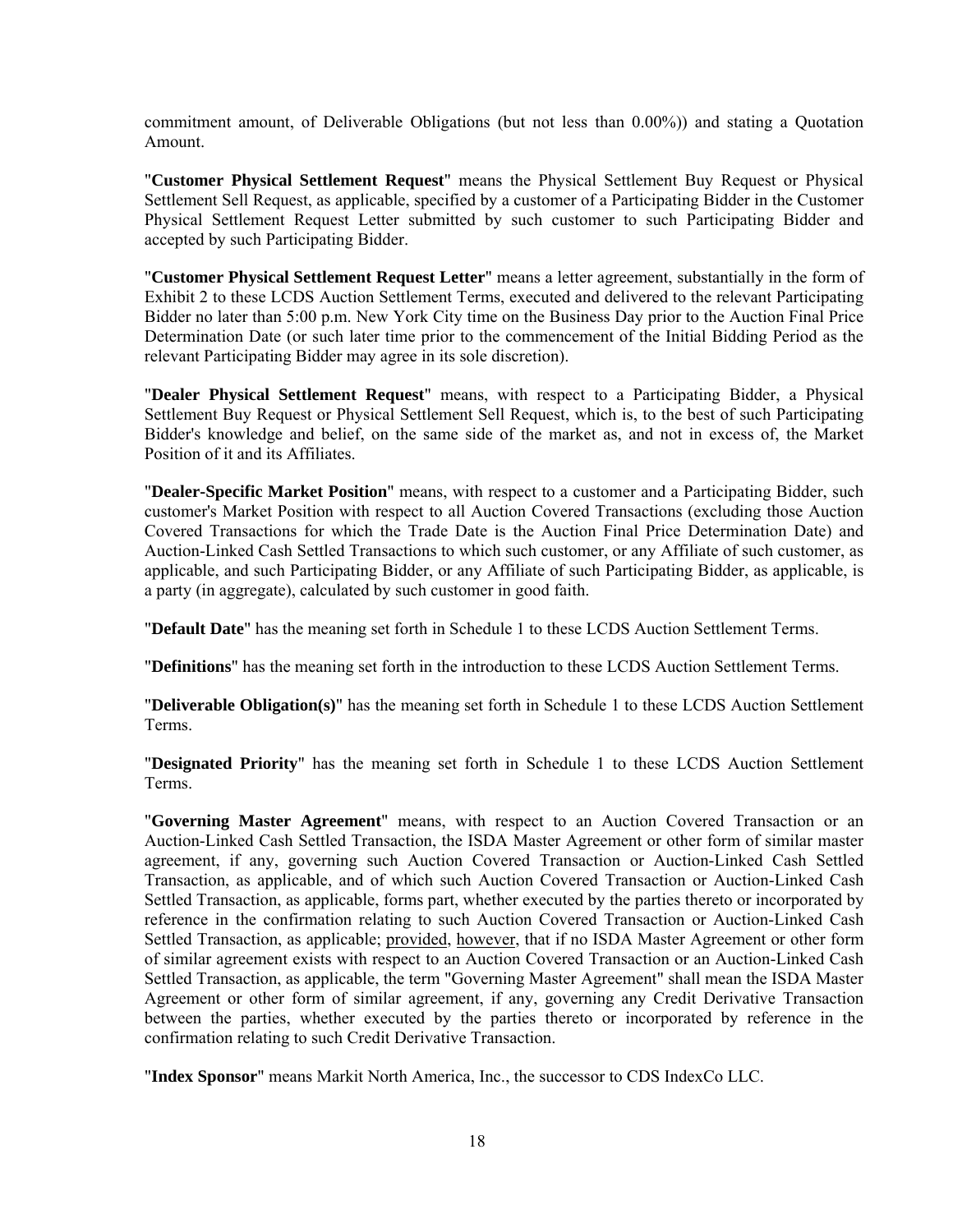"**Initial Bidding Information**" has the meaning set forth in Section 8 of these LCDS Auction Settlement Terms.

"**Initial Bidding Information Publication Time**" has the meaning set forth in Schedule 1 to these LCDS Auction Settlement Terms.

"**Initial Bidding Period**" means (a) the Originally Scheduled Initial Bidding Period, (b) such period that lasts longer, or occurs later, than such Originally Scheduled Initial Bidding Period, as the Administrators may prescribe if they determine (in their sole and absolute discretion) that such modified period is required to preserve the integrity of the Auction or (c), if the auction procedure described in Sections 4 and 5(a) and 5(c) of these LCDS Auction Settlement Terms must be repeated pursuant to Section 13 of these LCDS Auction Settlement Terms, the time period (whether less than, equal to or longer than the Originally Scheduled Initial Bidding Period, as the Administrators may prescribe, in their sole and absolute discretion, to preserve the integrity of the Auction) occurring (i) at such time(s) specified by the Administrators after such Originally Scheduled Initial Bidding Period on the Auction Date or (ii) at such time(s) specified by the Administrators on a subsequent Business Day, as applicable, pursuant to Section 13 of these LCDS Auction Settlement Terms, until the earlier of the Auction Final Price Determination Date or the occurrence of an Auction Cancellation Date.

"**Initial Market Bid**" means a firm commitment by a Participating Bidder, submitted as part of a Valid Initial Market Submission, to enter as Seller (i.e., the party that has an obligation to accept delivery of Deliverable Obligations) into an agreement on terms equivalent to the Representative Auction-Settled Transaction for which the Floating Rate Payer Calculation Amount is the Initial Market Quotation Amount and, subject to Section 11 of these LCDS Auction Settlement Terms, at the Reference Price stated in the Valid Initial Market Submission.

"**Initial Market Midpoint**" means the price determined to be the Initial Market Midpoint pursuant to Section 5 of these LCDS Auction Settlement Terms.

"**Initial Market Offer**" means a firm commitment by a Participating Bidder, submitted as part of a Valid Initial Market Submission, to enter as Buyer (i.e., the party that would deliver Deliverable Obligations) into an agreement on terms equivalent to the Representative Auction-Settled Transaction for which the Floating Rate Payer Calculation Amount is the Initial Market Quotation Amount and, subject to Section 11 of these LCDS Auction Settlement Terms, at the Reference Price stated in the Valid Initial Market Submission.

"**Initial Market Quotation Amount**" has the meaning set forth in Schedule 1 to these LCDS Auction Settlement Terms.

"**Initial Market Submission**" means a submission from a Participating Bidder consisting of both an Initial Market Bid and an Initial Market Offer (each expressed as a percentage, in increments equal to the Relevant Pricing Increment, of the outstanding principal balance, or, in the case of a lending commitment, the total lending commitment, rather than the face amount or funded commitment amount, of Deliverable Obligations (but not less than 0.00%)) which do not differ from one another by more than the Maximum Initial Market Bid-Offer Spread, and for which the Initial Market Bid is not greater than or equal to the Initial Market Offer.

"**ISDA**" has the meaning set forth in the introduction to these LCDS Auction Settlement Terms.

"**ISDA Master Agreement**" means any of the following: (a) the 2002 ISDA Master Agreement; (b) the 1992 ISDA Master Agreement (Multicurrency – Cross Border); and (c) the 1992 ISDA Master Agreement (Local Currency – Single Jurisdiction).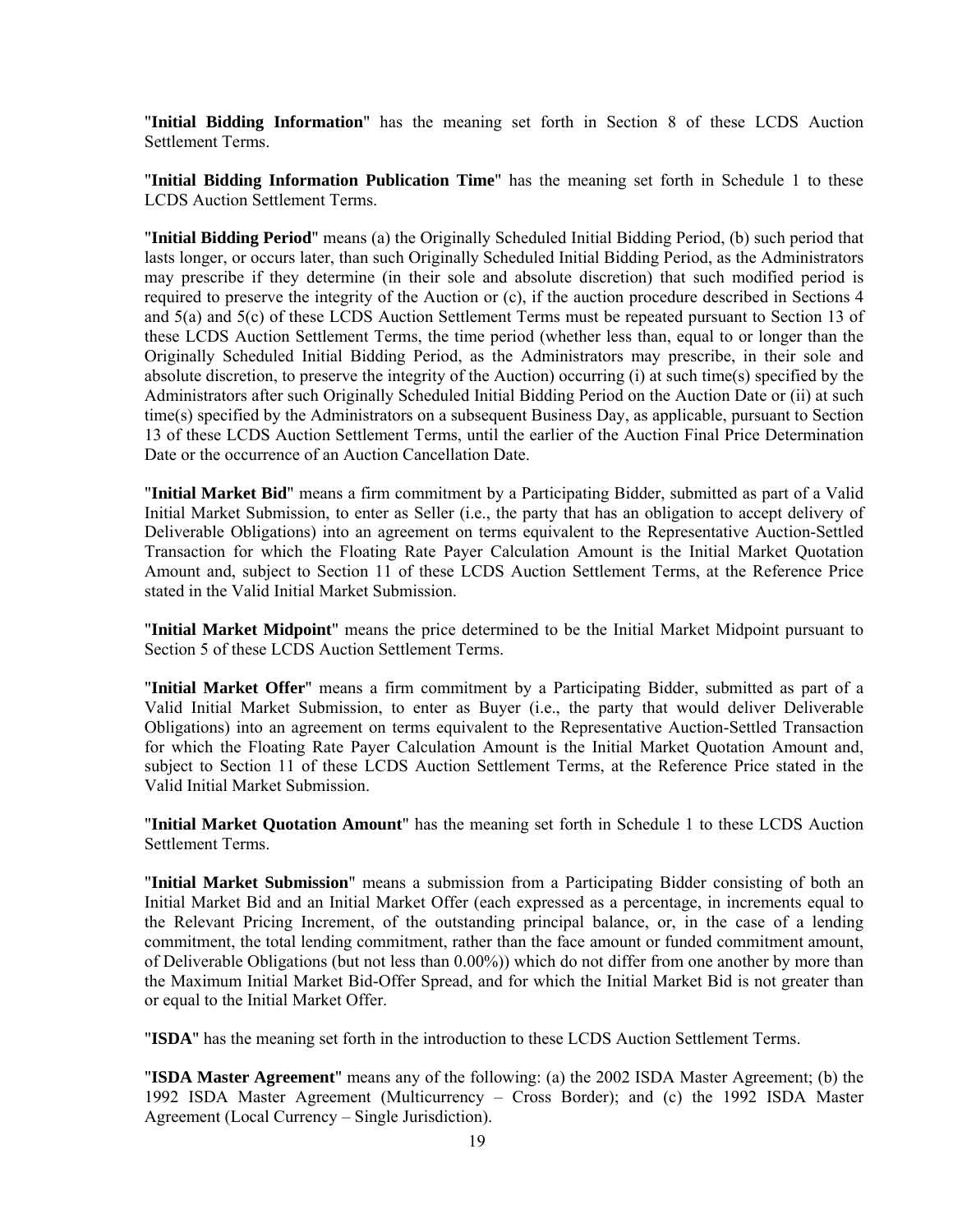"**July 2009 Supplement**" has the meaning set forth in the introduction to these LCDS Auction Settlement Terms.

"**LCDS Auction Settlement Terms**" has the meaning set forth in the introduction to these LCDS Auction Settlement Terms.

"**LCDS Covered Tranche Transaction**" means a Bullet LCDS Covered Tranche Transaction or a Legacy LCDS Covered Tranche Transaction, as applicable.

"**LCDS Covered Transaction**" means a Bullet LCDS Covered Transaction or a Legacy LCDS Covered Transaction, as applicable.

"**LCDS Physical Settlement Terms**" means the Syndicated Secured Loan Credit Default Swap Physical Settlement Rider, as published by The Loan Syndications and Trading Association, Inc. (the "**LSTA**") most recently prior to the Auction Date.

"**LCDX Covered Untranched Transaction**" means a Bullet LCDX Covered Untranched Transaction or a Legacy LCDX Covered Untranched Transaction, as applicable.

"**Legacy LCDS Covered Tranche Transaction**" means a Loan Only Transaction for which:

- (a) the documentation is based on the Legacy LCDX Tranche Standard Terms;
- (b) the Affected Reference Entity is a Reference Entity and the designated priority of loans of such Reference Entity is the Designated Priority;
- (c) an Event Determination Date has occurred under the documentation governing the relevant Loan Only Transaction with respect to the Affected Reference Entity and Designated Priority on or prior to the Business Day immediately preceding the Auction Final Price Determination Date;
- (d) the Scheduled Termination Date is on or after, and the Effective Date is on or prior to, the Default Date; and
- (e) the portion attributable to the Reference Entity and Designated Priority is still outstanding as of the Auction Final Price Determination Date.

"**Legacy LCDS Covered Transaction**" means a Loan Only Transaction (other than a Legacy LCDX Covered Untranched Transaction) for which:

- (a) the documentation is based on the Legacy LCDS Standard Terms or the Legacy LCDX Untranched Standard Terms;
- (b) the Affected Reference Entity is a Reference Entity and the designated priority of loans of such Reference Entity is the Designated Priority;
- (c) an Event Determination Date has occurred under the documentation governing the relevant Loan Only Transaction with respect to the Affected Reference Entity and Designated Priority on or prior to the Business Day immediately preceding the Auction Final Price Determination Date;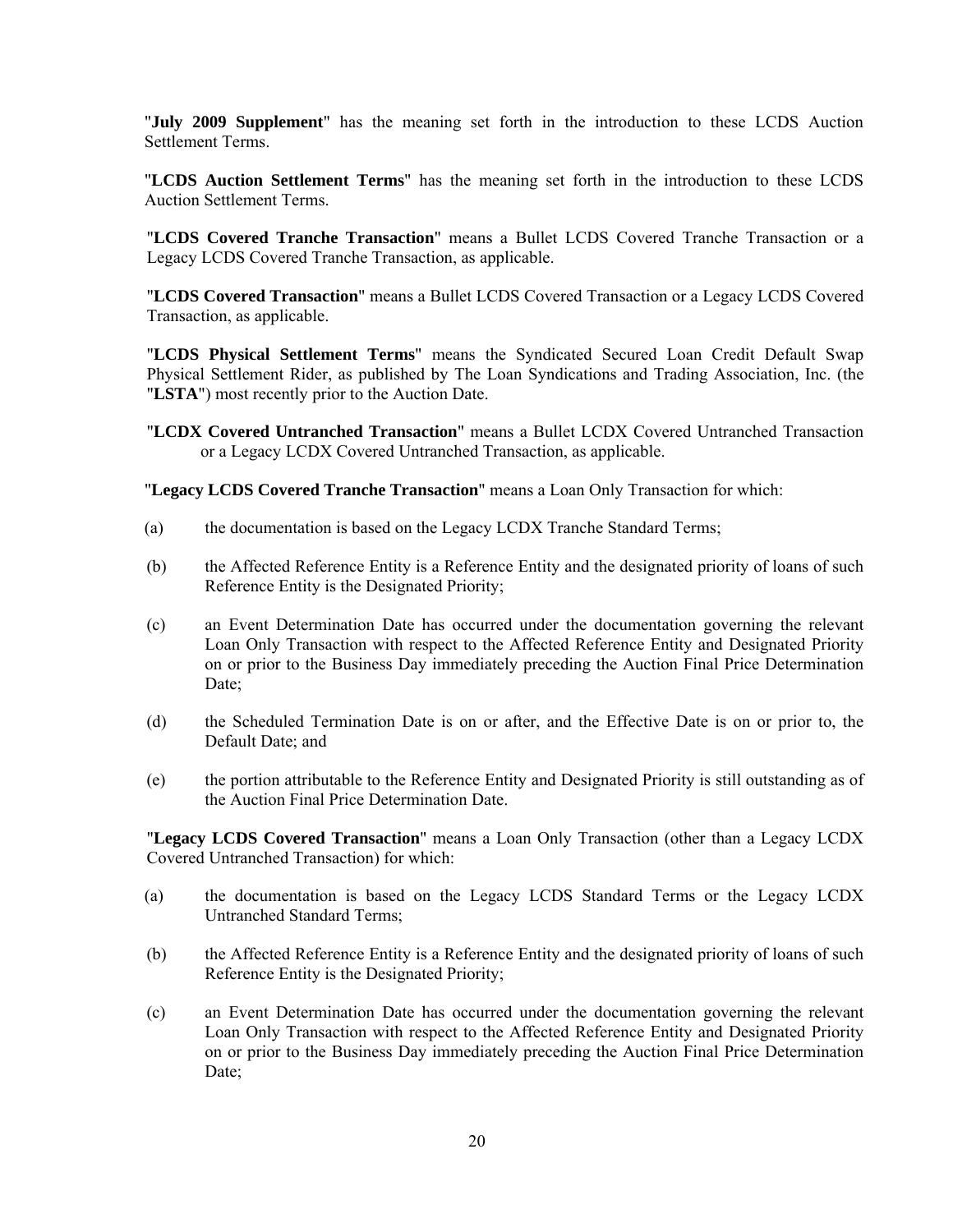- (d) the Scheduled Termination Date is on or after, and the Effective Date is on or prior to, the Default Date; and
- (e) the portion attributable to the Reference Entity and Designated Priority is still outstanding as of the Auction Final Price Determination Date.

"**Legacy LCDS Standard Terms**" means the Syndicated Secured Loan Credit Default Swap Standard Terms Supplement published by ISDA on May 22, 2007.

"**Legacy LCDX Covered Untranched Transaction**" means a Loan Only Transaction for which:

- (a) the documentation is based on the Legacy LCDX Untranched Standard Terms;
- (b) a Markit LCDX index published by the Index Sponsor is referenced for which the Affected Reference Entity is a Reference Entity and the designated priority of loans of such Reference Entity is the Designated Priority;
- (c) an Event Determination Date has occurred under the documentation governing the relevant Loan Only Transaction with respect to the Affected Reference Entity and Designated Priority on or prior to the Business Day immediately preceding the Auction Final Price Determination Date;
- (d) the Scheduled Termination Date is on or after, and the Effective Date is on or prior to, the Default Date; and
- (e) the portion attributable to the Reference Entity and Designated Priority is still outstanding as of the Auction Final Price Determination Date.

"**Legacy LCDX Tranche Standard Terms**" means the LCDX Tranche Transactions Standard Terms Supplement published by ISDA and the Index Sponsor on September 25, 2007 or any predecessor draft thereof.

"**Legacy LCDX Untranched Standard Terms**" means the LCDX Untranched Transactions Standard Terms Supplement published by ISDA and the Index Sponsor on May 22, 2007.

"**Limit Bid**" means a firm commitment by a Participating Bidder or a customer, as applicable, submitted as part of a Limit Order Submission or a Customer Limit Order Submission, as applicable, to enter as Seller (i.e., the party that has an obligation to accept delivery of Deliverable Obligations) into an agreement on terms equivalent to a Representative Auction-Settled Transaction for which the Floating Rate Payer Calculation Amount is the Quotation Amount stated in such Limit Order Submission or Customer Limit Order Submission, as applicable, and at the Reference Price stated in such Limit Order Submission or Customer Limit Order Submission, as applicable.

"**Limit Offer**" means a firm commitment by a Participating Bidder or a customer, as applicable, submitted as part of a Limit Order Submission or a Customer Limit Order Submission, as applicable, to enter as Buyer (i.e., the party that would deliver Deliverable Obligations) into an agreement on terms equivalent to a Representative Auction-Settled Transaction for which the Floating Rate Payer Calculation Amount is the Quotation Amount stated in such Limit Order Submission or Customer Limit Order Submission, as applicable, and at the Reference Price stated in such Limit Order Submission or Customer Limit Order Submission, as applicable.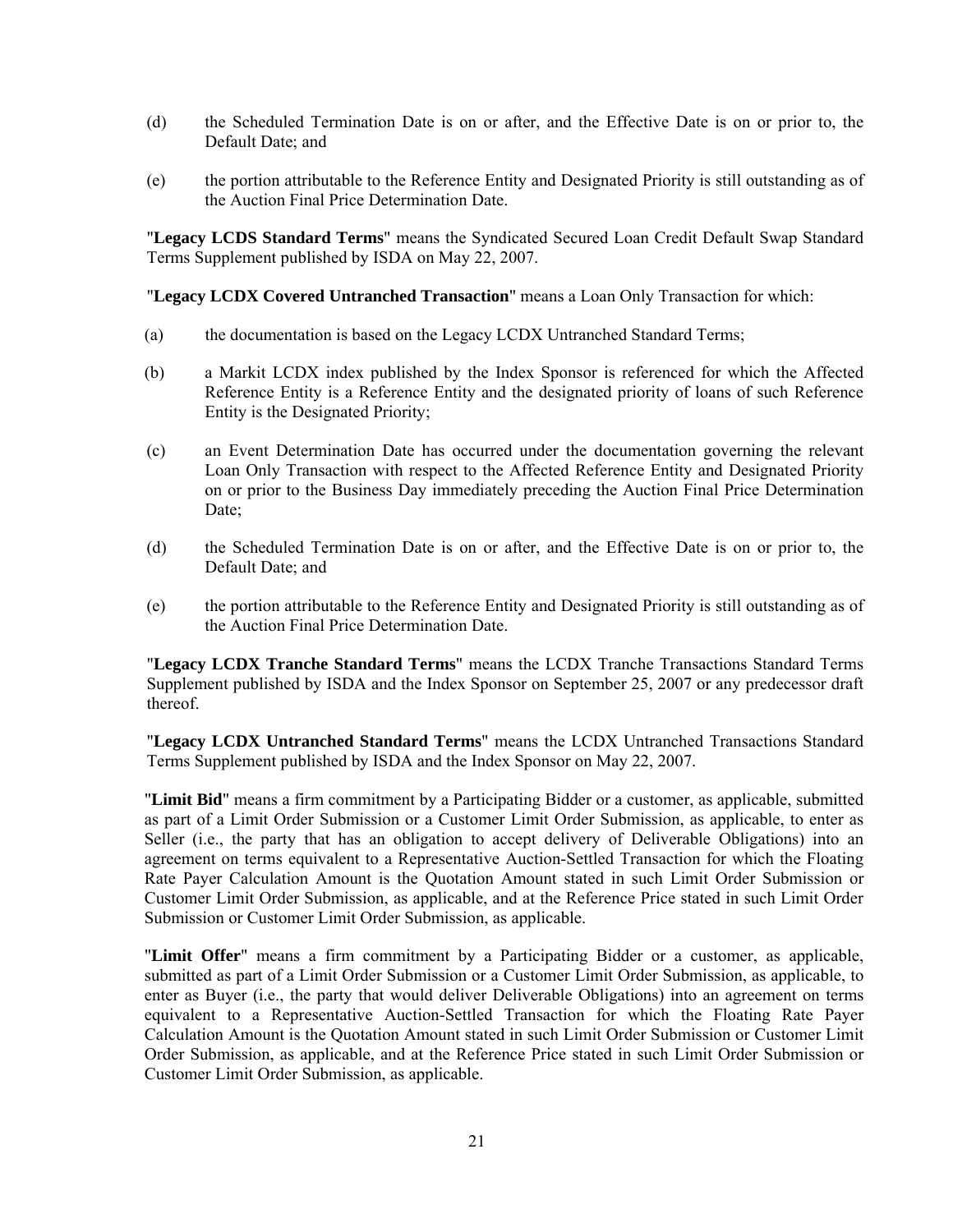"**Limit Order Submission**" means a submission from a Participating Bidder consisting of either a Limit Bid or a Limit Offer (expressed as a percentage, in increments equal to the Relevant Pricing Increment, of the outstanding principal balance, or, in the case of a lending commitment, the total lending commitment, rather than the face amount or funded commitment amount, of Deliverable Obligations (but not less than 0.00%)) and stating a Quotation Amount.

"**Loan Only Transaction**" means a Credit Derivative Transaction in respect of which "Loan" is specified as the only Deliverable Obligation Category or a Credit Derivative Transaction pursuant to which any Reference Obligations (which are required to be Loans) and certain other Loans are the only Deliverable Obligations.

"**Market Position**" means, with respect to a Participating Bidder or customer, as applicable, the aggregate amount of Deliverable Obligations that the relevant Participating Bidder or customer, as applicable, would have to buy or sell in order to obtain an identical risk profile after the Auction Settlement Date compared to its risk profile prior to the Auction Settlement Date with respect to all Auction Covered Transactions (excluding those Auction Covered Transactions for which the Trade Date is the Auction Final Price Determination Date) and all Auction-Linked Cash Settled Transactions, in each case to which such Participating Bidder, or any Affiliate of such Participating Bidder, as applicable, or such customer, or any Affiliate of such customer, as applicable, is a party, such risk profile to be determined without regard to whether the original transactions were documented as cash settled or physically settled transactions.

"**Market Position Trade**" has the meaning set forth in Section 6 of these LCDS Auction Settlement Terms.

"**Matched Limit Order**" has the meaning set forth in Section 12(c) of these LCDS Auction Settlement Terms.

"**Matched Limit Order Trade**" has the meaning set forth in Section 12(c) of these LCDS Auction Settlement Terms.

"**Matched Market**" has the meaning set forth in Section 5(a) of these LCDS Auction Settlement Terms.

"**Materiality Event**" means a Potential Materiality Event that has been determined to be a Materiality Event pursuant to Section 13(a) of these LCDS Auction Settlement Terms.

"**Materiality Event Delayed Auction Date**" has the meaning set forth in Section 13(a) of these LCDS Auction Settlement Terms.

"**Maximum Initial Market Bid-Offer Spread**" has the meaning set forth in Schedule 1 to these LCDS Auction Settlement Terms.

"**Minimum Number of Valid Initial Market Submissions**" has the meaning set forth in Schedule 1 to these LCDS Auction Settlement Terms.

"**Minimum Quotation Amount**" has the meaning set forth in Schedule 1 to these LCDS Auction Settlement Terms.

"**Non-Tradeable Market**" means any Matched Market that is not a Tradeable Market.

"**Notice of Physical Settlement Date**" means the Business Day following the Auction Final Price Determination Date.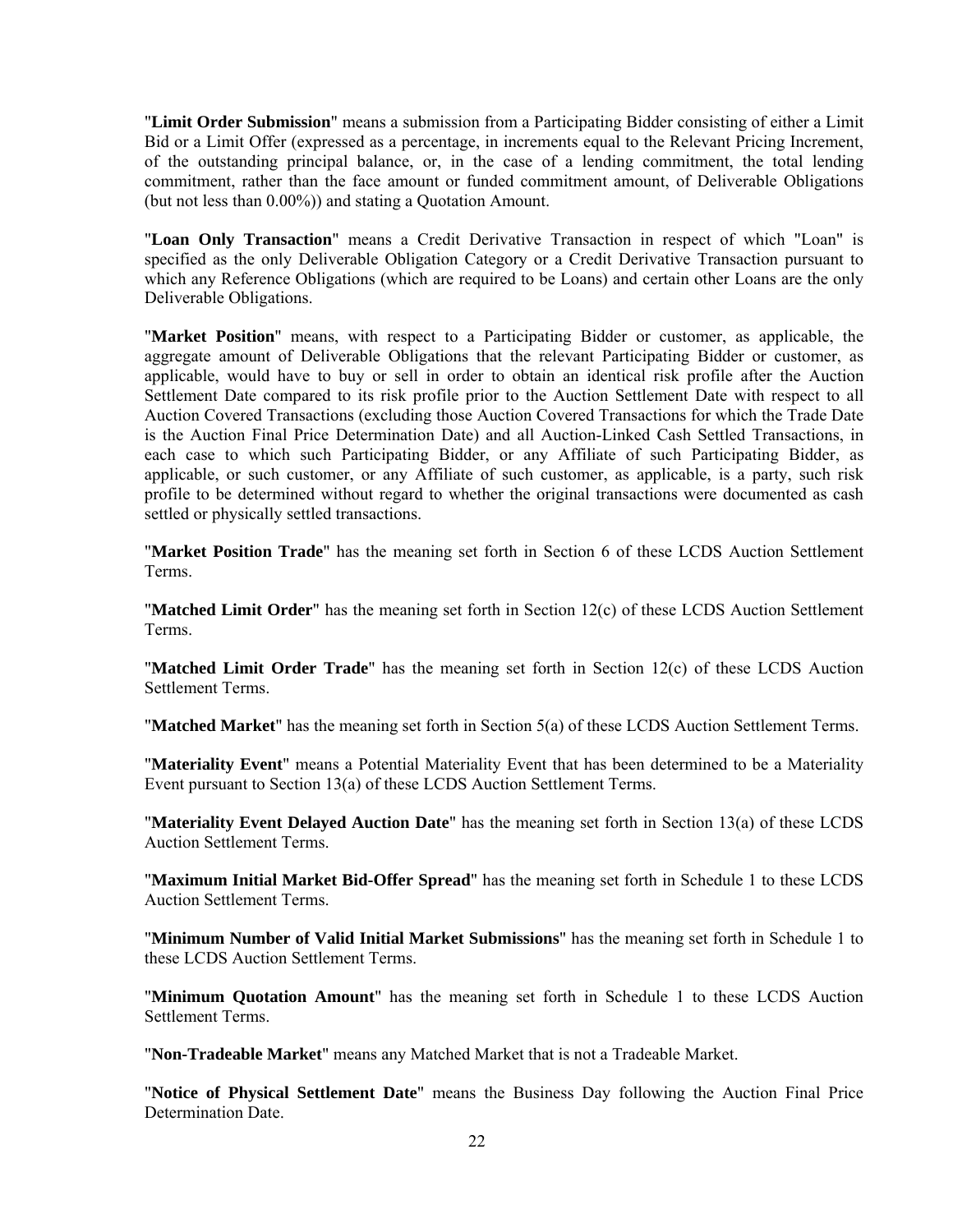"**Offer**" means any Limit Offer or any Initial Market Offer, as applicable.

"**Open Interest**" means the difference between (a) the sum of all Quotation Amounts stated in each Physical Settlement Buy Request that is a Valid Physical Settlement Request and (b) the sum of all Quotation Amounts stated in each Physical Settlement Sell Request that is a Valid Physical Settlement Request.

"**Originally Scheduled Auction Currency Fixing Date**" has the meaning set forth in Schedule 1 to these LCDS Auction Settlement Terms.

"**Originally Scheduled Initial Bidding Period**" has the meaning set forth in Schedule 1 to these LCDS Auction Settlement Terms.

"**Originally Scheduled Subsequent Bidding Period**" has the meaning set forth in Schedule 1 to these LCDS Auction Settlement Terms.

"**Other Initial Bidding Period(s)**" has the meaning set forth in Schedule 1 to these LCDS Auction Settlement Terms.

"**Other Originally Scheduled Initial Bidding Period(s)**" has the meaning set forth in Schedule 1 to these LCDS Auction Settlement Terms.

"**Other Originally Scheduled Subsequent Bidding Period(s)**" has the meaning set forth in Schedule 1 to these LCDS Auction Settlement Terms.

"**Other Subsequent Bidding Period(s)**" has the meaning set forth in Schedule 1 to these LCDS Auction Settlement Terms.

"**Participating Bidder**" has the meaning set forth in Section 1 of these LCDS Auction Settlement Terms.

"**Participating Bidder Letter**" means a letter substantially in the form of Exhibit 1 to these LCDS Auction Settlement Terms.

"**Physical Settlement Buy Request**" means (a) in respect of a customer, a firm commitment by such customer to enter, as Seller (i.e., the party that has an obligation to accept delivery of Deliverable Obligations), into an agreement on terms equivalent to the Representative Auction-Settled Transaction for which the Floating Rate Payer Calculation Amount (expressed as an outstanding principal balance, or, in the case of a lending commitment, the total lending commitment, rather than face amount or funded commitment amount of Deliverable Obligations) is the Quotation Amount stated in the request and (b) in respect of a Participating Bidder, a firm commitment by a Participating Bidder (which may take into account any Customer Physical Settlement Requests) to enter, as Seller (i.e., the party that has an obligation to accept delivery of Deliverable Obligations), into an agreement on terms equivalent to the Representative Auction-Settled Transaction for which the Floating Rate Payer Calculation Amount (expressed as an outstanding principal balance, or, in the case of a lending commitment, the total lending commitment, rather than face amount or funded commitment amount of Deliverable Obligations) is the Quotation Amount stated in the request.

"**Physical Settlement Request**" means a request from a Participating Bidder consisting of a Physical Settlement Buy Request or a Physical Settlement Sell Request, as applicable, and which will equal the aggregate of the relevant Participating Bidder's Dealer Physical Settlement Request and all Customer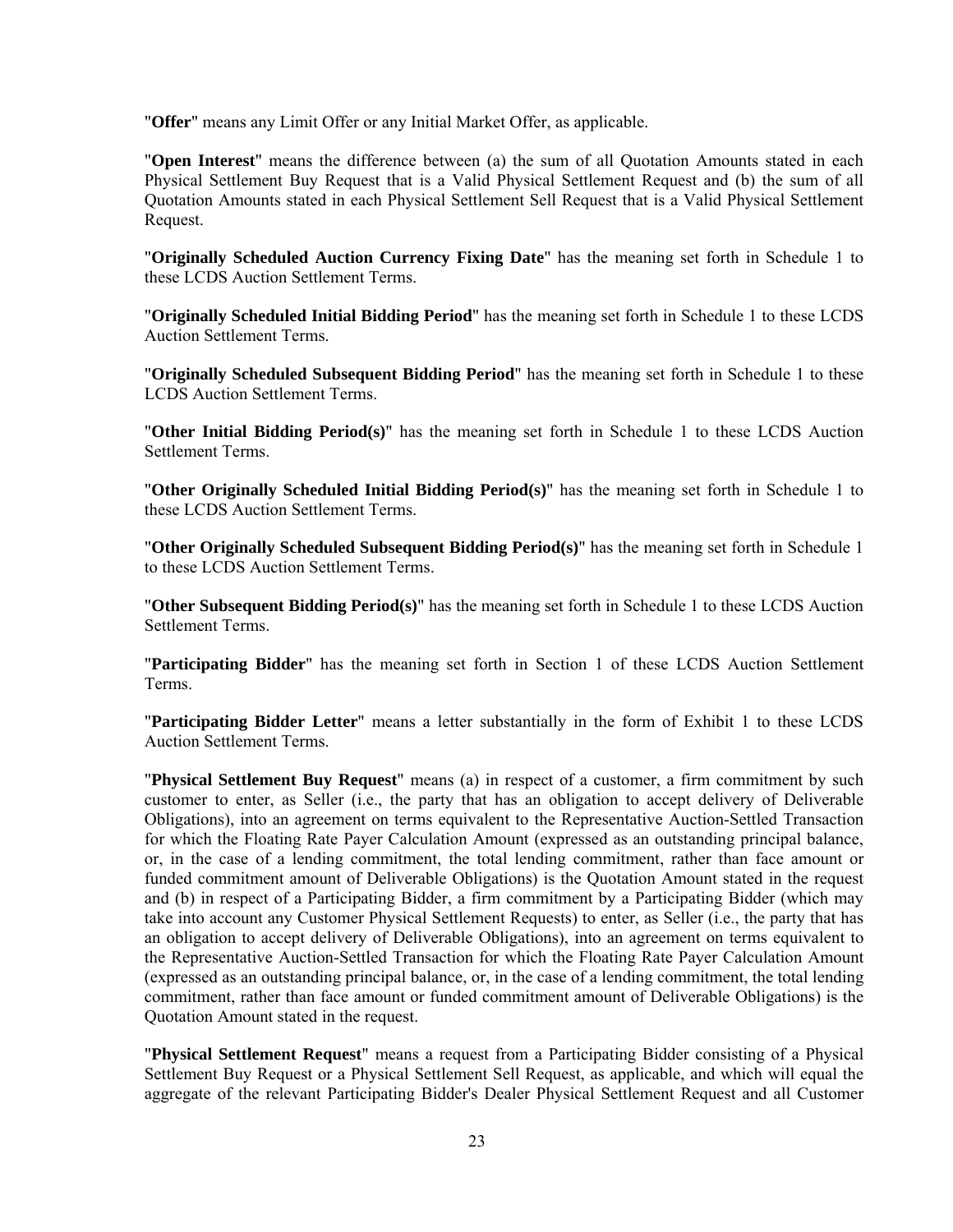Physical Settlement Requests, if any, that the relevant Participating Bidder receives and accepts from its customers pursuant to Section 3 of these LCDS Auction Settlement Terms.

"**Physical Settlement Sell Request**" means (a) in respect of a customer, a firm commitment by such customer to enter, as Buyer (i.e., the party that would deliver Deliverable Obligations), into an agreement on terms equivalent to the Representative Auction-Settled Transaction for which the Floating Rate Payer Calculation Amount (expressed as an outstanding principal balance, or, in the case of a lending commitment, the total lending commitment, rather than face amount or funded commitment amount of Deliverable Obligations) is the Quotation Amount stated in the request and (b) in respect of a Participating Bidder, a firm commitment by a Participating Bidder (which may take into account any Customer Physical Settlement Requests) to enter, as Buyer (i.e., the party that would deliver Deliverable Obligations), into an agreement on terms equivalent to the Representative Auction-Settled Transaction for which the Floating Rate Payer Calculation Amount (expressed as an outstanding principal balance, or, in the case of a lending commitment, the total lending commitment, rather than face amount or funded commitment amount of Deliverable Obligations) is the Quotation Amount stated in the request.

"**Potential Materiality Event**" means an event or news the occurrence of which has or could have a material effect on the Auction Final Price.

"**Pro Rata**" means that Participating Bidders' orders are matched proportionally with respect to the Quotation Amount of each such order and the total amount of orders that can be matched in the relevant part of the Auction.

"**Quotation Amount**" means the amount in the Relevant Currency stated as the notional amount with respect to a particular Limit Bid, Limit Offer, Initial Market Bid, Initial Market Offer, Physical Settlement Buy Request or Physical Settlement Sell Request in a Participating Bidder's Initial Market Submission, a Physical Settlement Request or a Limit Order Submission, as applicable, which amount will be (a) for any Limit Bid, Limit Offer, Physical Settlement Buy Request or Physical Settlement Sell Request, the Minimum Quotation Amount or an integral multiple of an amount equal to the Quotation Amount Increment above the Minimum Quotation Amount and (ii) for any Initial Market Bid or Initial Market Offer, the Initial Market Quotation Amount.

"**Quotation Amount Increment**" has the meaning set forth in Schedule 1 to these LCDS Auction Settlement Terms.

"**RAST Notional Amount Increment**" has the meaning set forth in Schedule 1 to these LCDS Auction Settlement Terms.

"**Relevant Auction Currency Fixing Date**" has the meaning set forth in Section 13(b) of these LCDS Auction Settlement Terms.

"**Relevant Currency**" has the meaning set forth in Schedule 1 to these LCDS Auction Settlement Terms.

"**Relevant Pairing**" has the meaning set forth in Section 2 of these LCDS Auction Settlement Terms.

"**Relevant Pricing Increment**" has the meaning set forth in Schedule 1 to these LCDS Auction Settlement Terms.

"**Representative Auction-Settled Transaction**" means a Credit Derivative Transaction incorporating the Definitions and the Bullet LCDS Standard Terms, which Credit Derivative Transaction shall supplement, form a part of, and be subject to, the Governing Master Agreement (including any credit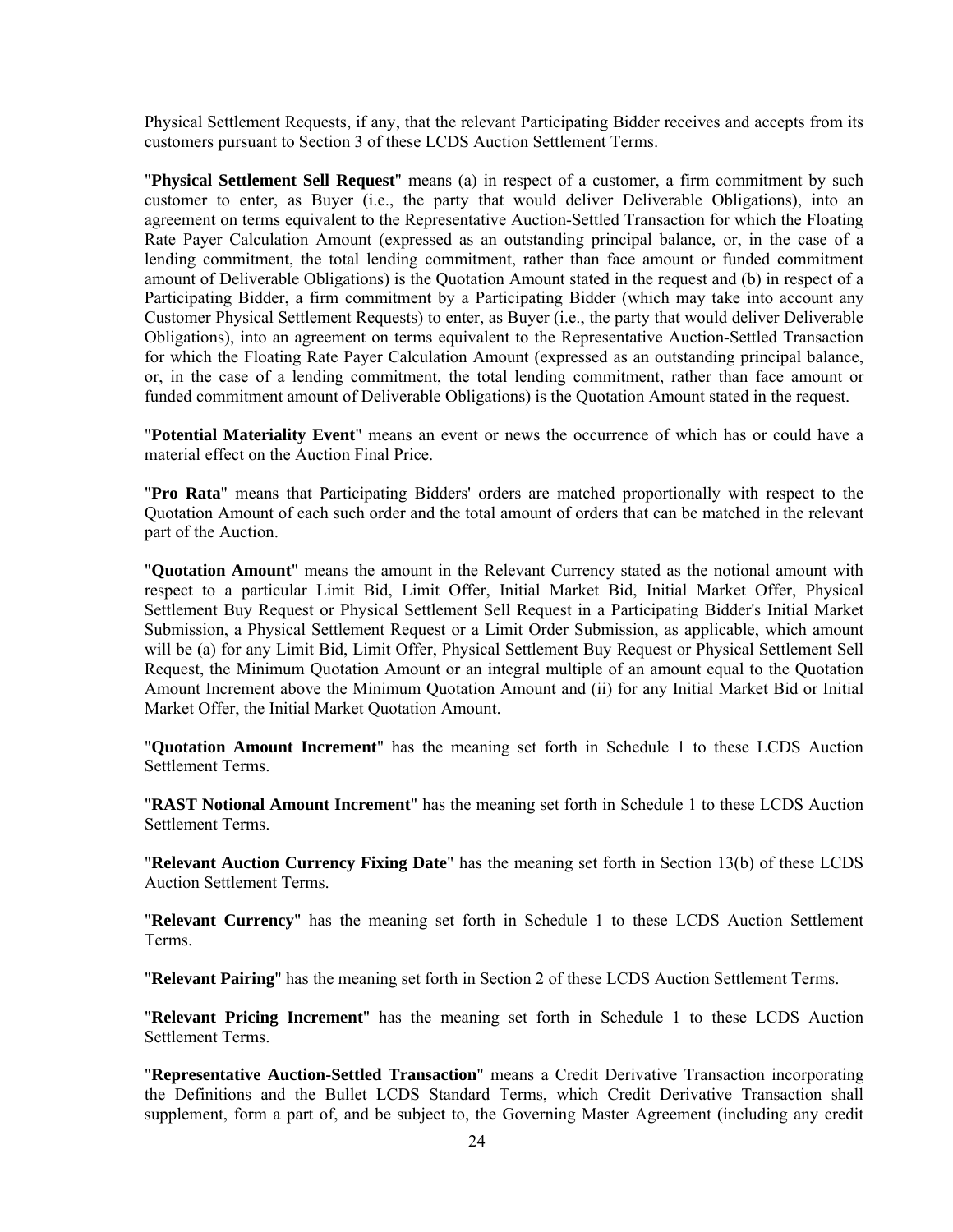support arrangements) executed or otherwise in place between the parties to such Credit Derivative Transaction (or if no such Governing Master Agreement has been executed or is otherwise in place between such parties, a deemed master agreement in the form of the 2002 ISDA Master Agreement as if the parties had executed such agreement in such form (but without any Schedule except for the election of the Relevant Governing Law as the governing law and the Relevant Currency as the Termination Currency) on the Auction Final Price Determination Date and for which:

- (a) the Reference Entity is the Affected Reference Entity;
- (b) the designated priority of loans to which the Credit Derivative Transaction relates is the Designated Priority;
- (c) Physical Settlement, as modified by the Bullet LCDS Standard Terms and using the LCDS Physical Settlement Terms, is the applicable Settlement Method;
- (d) the Settlement Currency is the Relevant Currency;
- (e) the Event Determination Date is the Credit Event Resolution Request Date specified in Schedule 1 to these LCDS Auction Settlement Terms;
- (f) a Credit Event Notice and Notice of Publicly Available Information are deemed to have been effectively delivered on a timely basis;
- (g) all Fixed Amounts are deemed to have been paid when due;
- (h) the only Deliverable Obligations (as defined in the Definitions) applicable are the obligations specified as Deliverable Obligations in these LCDS Auction Settlement Terms;
- (i) the Reference Price is the Auction Final Price;
- (j) the Calculation Agent is (i) if both parties to the Representative Auction-Settled Transaction are Participating Bidders, Seller under such Representative Auction-Settled Transaction and (ii) if only one party to the Representative Auction-Settled Transaction is a Participating Bidder, such Participating Bidder;
- (k) notwithstanding anything to the contrary in the Bullet LCDS Standard Terms or the LCDS Physical Settlement Terms (i) the outstanding principal balance (construed as defined in the Bullet LCDS Standard Terms) of any Deliverable Obligation shall be determined as of the Auction Final Price Determination Date and any subsequent reductions in such outstanding principal balance attributable to Permanent Reductions (as defined in the LSTA Confirmation (as defined in the LCDS Physical Settlement Terms)) will not allow Buyer to Deliver additional Deliverable Obligations and (ii) the "Loan Trade Date" (as defined in the LCDS Physical Settlement Terms) with respect to a Representative Auction-Settled Transaction shall be deemed to be the Auction Final Price Determination Date; and
- (l) the following amendments are hereby made to the Definitions for purposes of the Representative Auction-Settled Transaction:
	- (i) Section 2.1 of the Definitions is hereby amended by deleting the second sentence thereof.
	- (ii) Section 2.2 of the Definitions is hereby deleted.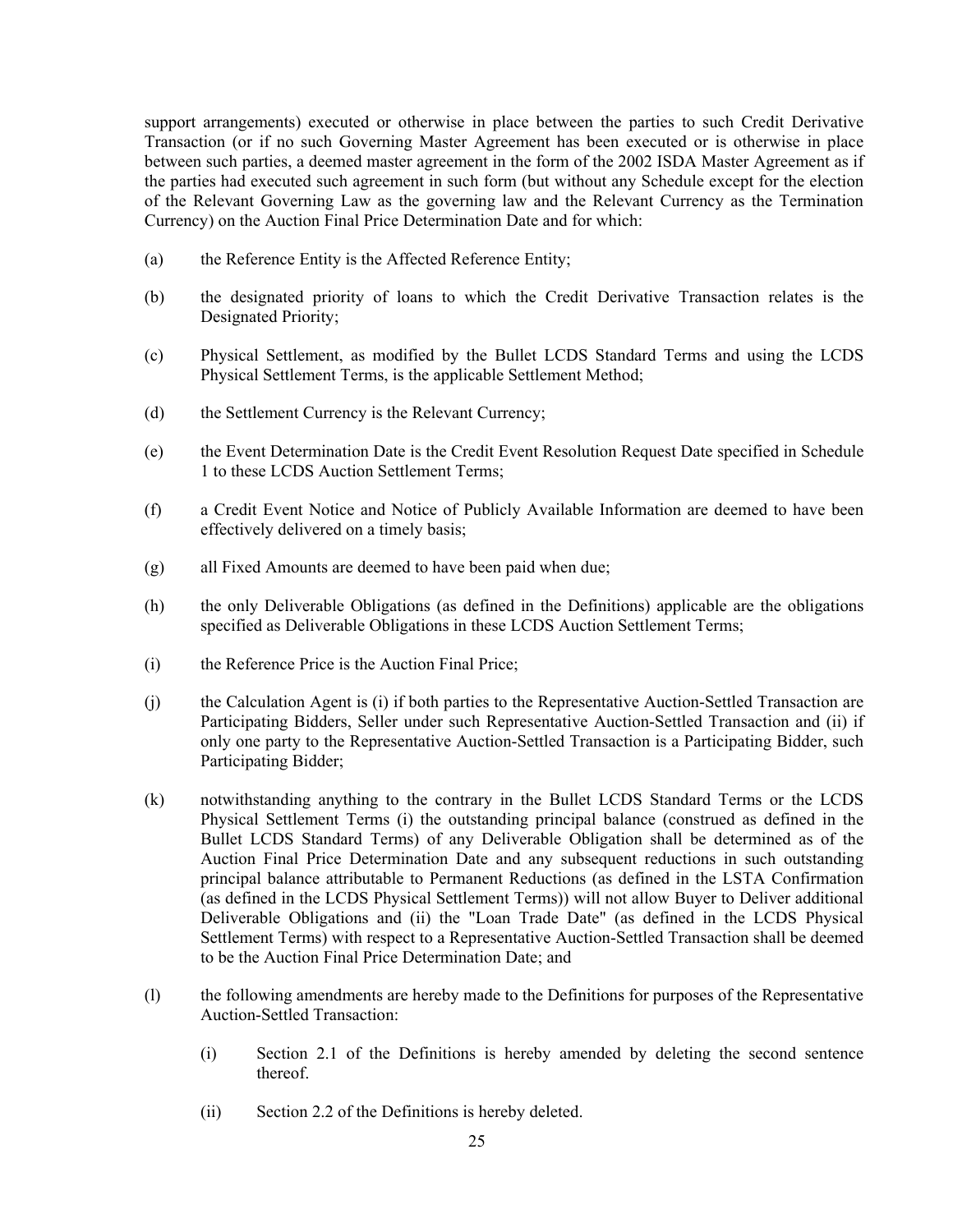(iii) Section 3.2(c) of the Definitions is hereby replaced in its entirety with the following:

"(c) Notice of Physical Settlement. The Notice to Physical Settlement Condition to Settlement is satisfied by the delivery of a Notice of Physical Settlement (whether actual or deemed) that is effective in accordance with Section 3.4."

(iv) Section 3.4 of the Definitions is hereby replaced in its entirety with the following:

"**Section 3.4. Notice of Physical Settlement.** "Notice of Physical Settlement" means a notice from Buyer to Seller (which may be in writing (including by facsimile and/or email) and/or by telephone and which shall be subject to the requirements regarding notices set forth in Section 1.10) that (a) irrevocably confirms that Buyer will settle the Credit Derivative Transaction and require performance in accordance with Physical Settlement as the Settlement Method and (b) contains a detailed description of each Deliverable Obligation that Buyer will, subject to Section  $9.2(c)(ii)$ , Deliver to Seller, including the outstanding principal balance (the "**Outstanding Amount**") of each such Deliverable Obligation and the information described in the Form of Notice of Physical Settlement attached as Exhibit 3 to the relevant LCDS and Bullet LCDS Auction Settlement Terms, or such other information as is customarily used in the loan or loan credit default swap market to identify particular loans. Buyer may, from time to time, notify Seller in the manner specified above (each such notification, a "**NOPS Amendment Notice**") that Buyer is replacing, in whole or in part, one or more Deliverable Obligations specified in the Notice of Physical Settlement or a prior NOPS Amendment Notice, as applicable, (to the extent the relevant Deliverable Obligation has not been Delivered as of the date such NOPS Amendment Notice is effective) or the detailed description(s) thereof. A NOPS Amendment Notice shall contain a revised detailed description of each replacement Deliverable Obligation that Buyer will, subject to Section 9.2(c)(ii), Deliver to Seller (each, a "**Replacement Deliverable Obligation**") and shall also specify the Outstanding Amount of each Deliverable Obligation identified in the Notice of Physical Settlement or prior NOPS Amendment Notice, as applicable, that is being replaced (with respect to each such Deliverable Obligation, the "**Replaced Deliverable Obligation Outstanding Amount**"). The Outstanding Amount of each Replacement Deliverable Obligation identified in a NOPS Amendment Notice shall be determined by applying the Revised Currency Rate to the relevant Replaced Deliverable Obligation Outstanding Amount. Each such NOPS Amendment Notice must be effective at or prior to 11:00 a.m. New York City time on the third Business Day after the satisfaction of all of the Conditions to Settlement with respect to such Credit Derivative Transaction (determined without reference to any change resulting from such NOPS Amendment Notice) (such day, the "**NOPS Fixing Date**"). Notwithstanding the foregoing, Buyer may correct any errors or inconsistencies in the detailed description of each Deliverable Obligation contained in the Notice of Physical Settlement or any NOPS Amendment Notice, as applicable, by notice to Seller (given in the manner specified above) prior to the relevant Delivery Date; it being understood that such notice of correction shall not constitute a NOPS Amendment Notice.

If Buyer fails to deliver an effective Notice of Physical Settlement on or before the first date following the Auction Final Price Determination Date on which commercial banks and foreign exchange markets are generally open to settle payments in New York City (the "**Notice of Physical Settlement Date**"), Buyer will have no right thereafter to deliver a Notice of Physical Settlement. If Buyer has not delivered an effective Notice of Physical Settlement, Seller will have the right, from, but excluding, the Notice of Physical Settlement Date to, and including, the fifteenth calendar day after the Notice of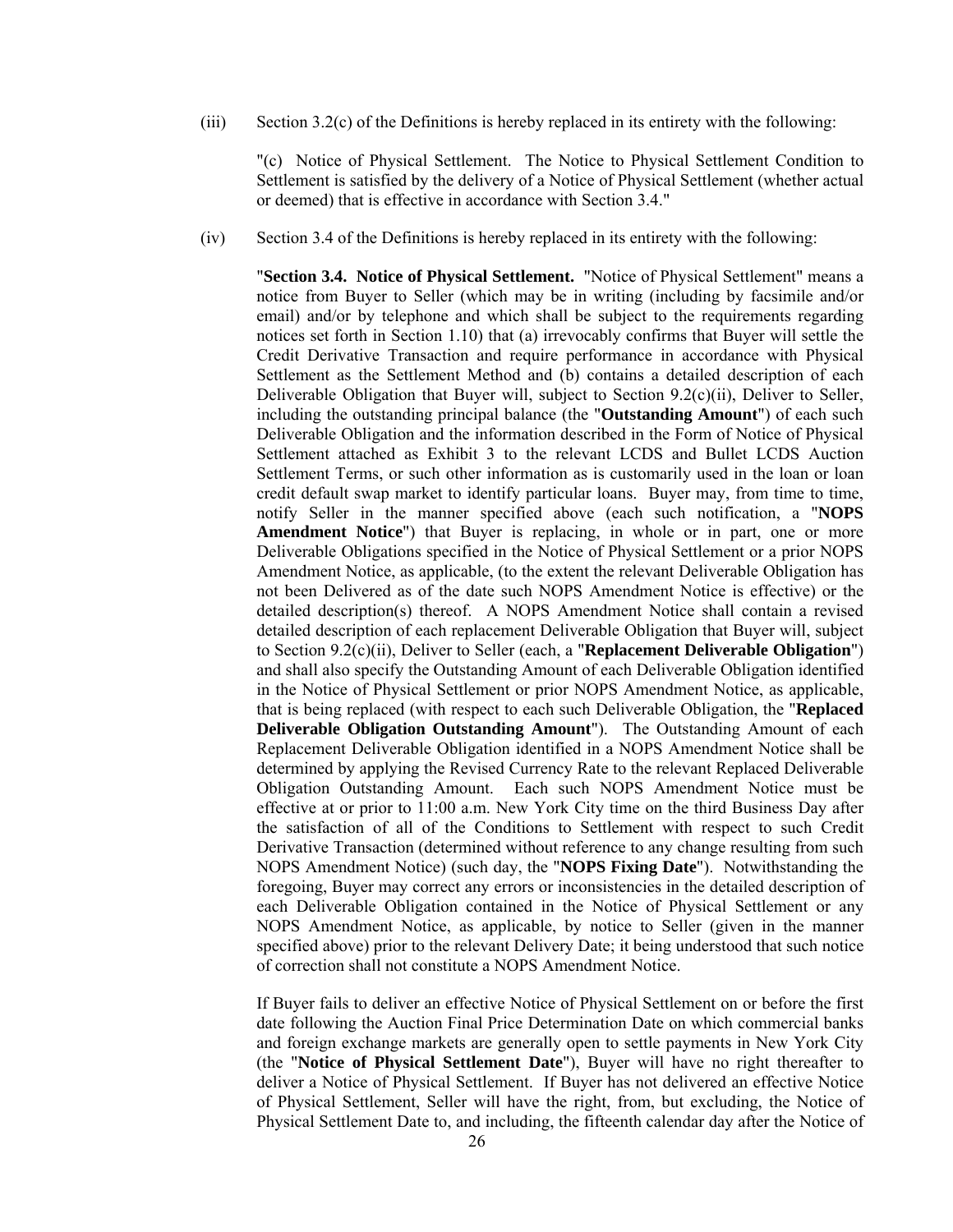Physical Settlement Date, to deliver a notice to Buyer containing a detailed description of the Deliverable Obligations that Buyer will be required to Deliver to Seller, including the Outstanding Amount of each such Deliverable Obligation (provided that the aggregate of such Outstanding Amounts (or the equivalent Currency Amount, as applicable) shall be equal to or less than the Floating Rate Payer Calculation Amount).

If Buyer delivers an effective Notice of Physical Settlement on or before the Notice of Physical Settlement Date but such Notice of Physical Settlement (as amended or supplemented by any NOPS Amendment Notices delivered on or prior to the Notice of Physical Settlement Date) specifies Deliverable Obligations with an Outstanding Amount (or the equivalent Currency Amount, as applicable) that is less than the Floating Rate Payer Calculation Amount, Seller will have the right, from, but excluding, the Notice of Physical Settlement Date to, and including, the fifteenth calendar day after the Notice of Physical Settlement Date (subject to adjustment in accordance with the Following Business Day Convention), to deliver a notice to Buyer containing a detailed description of the additional Deliverable Obligations that Buyer will be required to Deliver to Seller, including the Outstanding Amount of each such Deliverable Obligation; provided that the aggregate specified Outstanding Amount (or the equivalent Currency Amount, as applicable) shall be equal to or less than the amount by which the Floating Rate Payer Calculation Amount exceeds the aggregate Outstanding Amount (or the equivalent Currency Amount, as applicable) of Deliverable Obligations specified in the Notice of Physical Settlement (as amended or supplemented by any NOPS Amendment Notices) delivered by Buyer.

Any notice delivered by Seller pursuant to this Section 3.4 will include the information described in the Form of Notice of Physical Settlement attached as Exhibit 3 to the relevant LCDS and Bullet LCDS Auction Settlement Terms, or such other information as is customarily used in the loan or loan credit default swap market to identify particular loans. The Outstanding Amount of each Deliverable Obligation identified in any such notice delivered by Seller shall be determined by applying the Revised Currency Rate to the relevant Outstanding Amount. Delivery of any such notice shall be deemed to constitute delivery of an effective Notice of Physical Settlement. Buyer may not change any such notice from Seller, other than to correct any errors or inconsistencies in the detailed description of each Deliverable Obligation in such notice.

If Buyer fails to deliver an effective Notice of Physical Settlement on or prior to the Notice of Physical Settlement Date, and Seller fails to deliver a notice described in this Section 3.4 to Buyer on or prior to the fifteenth calendar day after the Notice of Physical Settlement Date (subject to adjustment in accordance with the Following Business Day Convention), then such fifteenth calendar day will be the Termination Date."

- (v) Section 8.1 of the Definitions is hereby amended by deleting the words "either (i)" and the following words from the last sentence of the second paragraph thereof "or (ii) less than the Floating Rate Payer Calculation Amount, in which case Seller shall not be required to pay more than the proportion of the Physical Settlement Amount that corresponds to the Deliverable Obligations Delivered,".
- (vi) Section 8.10 of the Definitions is hereby replaced in its entirety with the following:

"**Section 8.10. Currency Rate.** "Currency Rate" means with respect to (a) a Deliverable Obligation specified in a Notice of Physical Settlement delivered by (i) Buyer, the Auction Currency Rate or (ii) Seller, the Revised Currency Rate and (b) a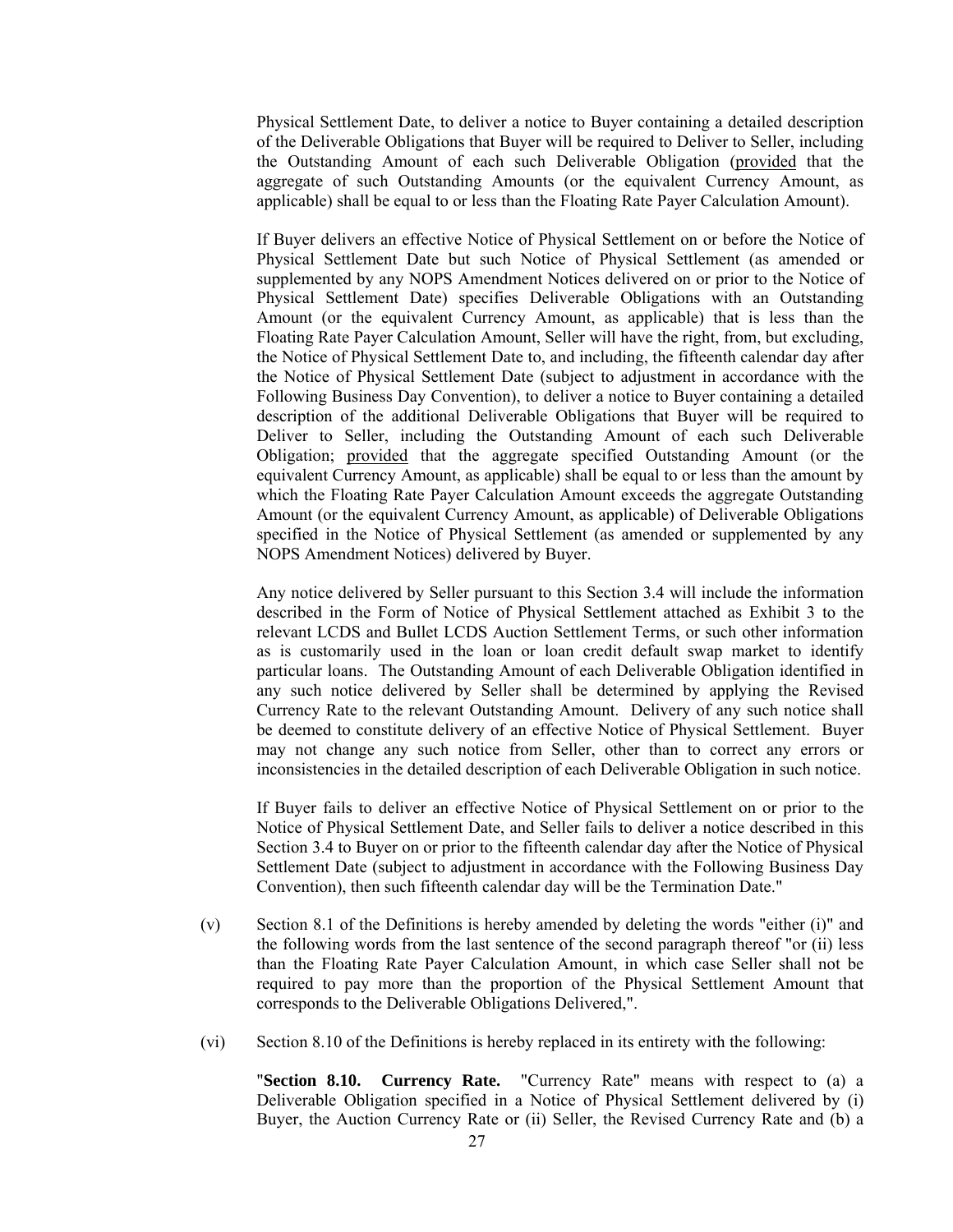Replacement Deliverable Obligation specified in a NOPS Amendment Notice, the Revised Currency Rate."

(vii) Section 8.12 of the Definitions is hereby replaced in its entirety with the following:

"**Section 8.12. Revised Currency Rate.** "Revised Currency Rate" means, with respect to either (a) a Replacement Deliverable Obligation specified in a NOPS Amendment Notice or (b) a Deliverable Obligation specified in a Notice of Physical Settlement delivered by Seller, the rate of conversion between the currency in which the Replaced Deliverable Obligation Outstanding Amount, in the case of a NOPS Amendment Notice, or the Outstanding Amount of the relevant Deliverable Obligation, in the case of a Notice of Physical Settlement delivered by Seller, as applicable, is denominated and the currency in which the Outstanding Amount of such Replacement Deliverable Obligation is denominated, in the case of a NOPS Amendment Notice, or the Settlement Currency, in the case of a Notice of Physical Settlement delivered by Seller, as applicable, that is determined either (i) by reference to the Currency Rate Source as at the Next Currency Fixing Time or (ii) if such rate is not available at such time, by the Calculation Agent in a commercially reasonable manner after consultation with the parties."

"**Rounding Amount**" has the meaning set forth in Schedule 1 to these LCDS Auction Settlement Terms.

"**Rounding Convention**" means that, if a Participating Bidder's order is matched in an amount that is not an integral multiple of the Rounding Amount, then the amount to be so matched will be rounded down to the nearest Rounding Amount. The difference between the total amounts of all orders having been filled Pro Rata and the total of all rounded down amounts will be allocated in amounts equal to the Rounding Amount one at a time to Participating Bidders in order, beginning with the Participating Bidder with the order stating the largest Quotation Amount at the same price. In the event that there are Participating Bidders with identical orders of such type, Rounding Amounts will be allocated first to the Participating Bidder whose orders were received first by the Administrators. Any residual amounts which are in aggregate less than the Rounding Amount shall be disregarded.

"**Subsequent Bidding Information**" has the meaning set forth in Section 14 of these LCDS Auction Settlement Terms.

"**Subsequent Bidding Information Publication Time**" has the meaning set forth in Schedule 1 to these LCDS Auction Settlement Terms.

"**Subsequent Bidding Period**" means (a) the Originally Scheduled Subsequent Bidding Period, (b) such period that lasts longer than or occurs later than such Originally Scheduled Subsequent Bidding Period, as the Administrators may prescribe if they determine (in their sole and absolute discretion) that such modified period is required to preserve the integrity of the Auction or (c), if the auction procedure described in Sections 4 and 5(a) and 5(c) of these LCDS Auction Settlement Terms must be repeated pursuant to Section 13 of these LCDS Auction Settlement Terms, the time period (whether less than, equal to or longer than the Originally Scheduled Subsequent Bidding Period, as the Administrators may prescribe, in their sole and absolute discretion, to preserve the integrity of the Auction) occurring (i) at such time(s) specified by the Administrators after such Originally Scheduled Subsequent Bidding Period on the Auction Date or (ii) at such time(s) specified by the Administrators on a subsequent Business Day, as applicable, pursuant to Section 13 of these LCDS Auction Settlement Terms, until the earlier of the Auction Final Price Determination Date or the occurrence of an Auction Cancellation Date.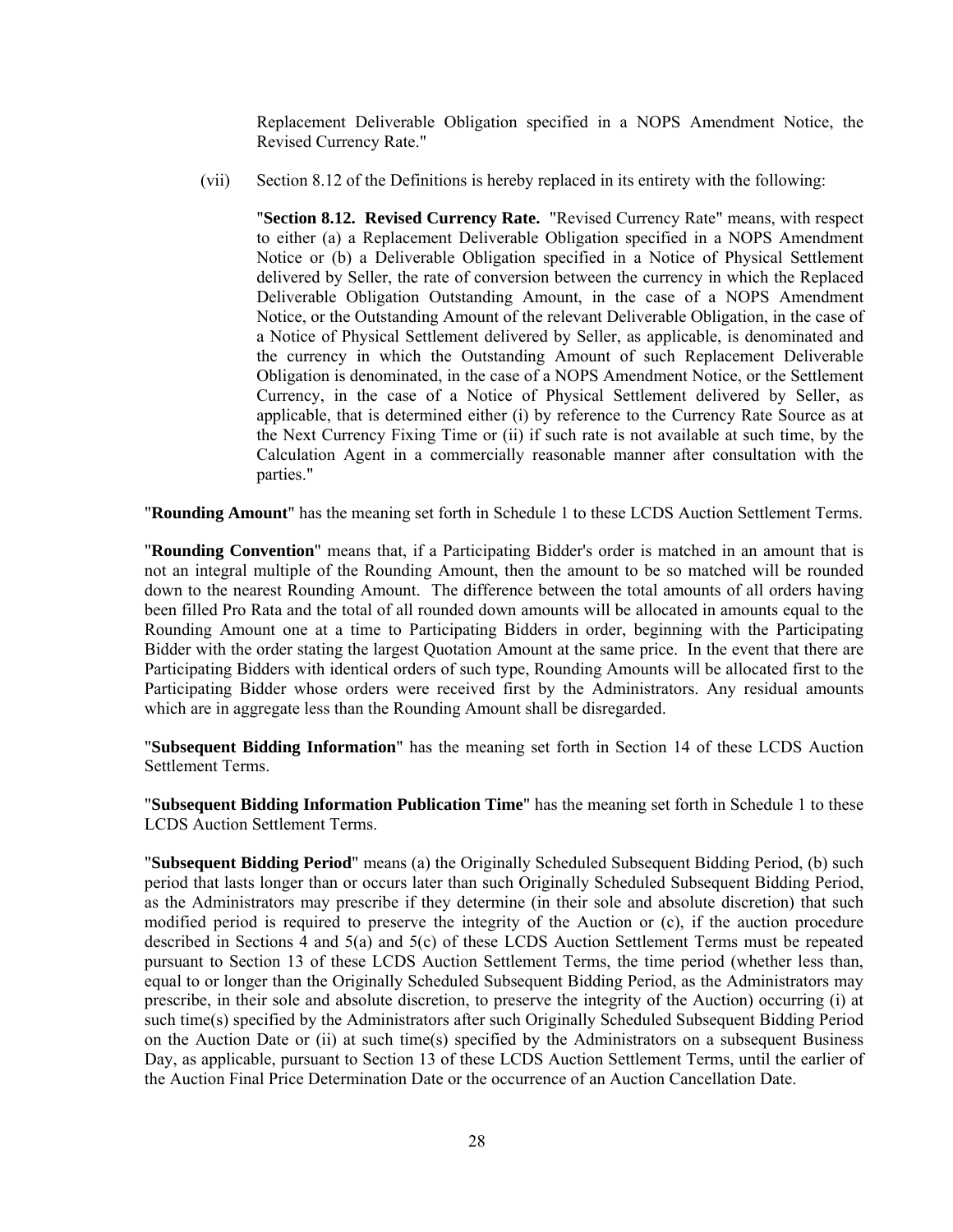"**Touching Market**" means any Matched Market for which the Initial Market Bid and Initial Market Offer are equal.

"**Tradeable Market**" means any Matched Market that is a Crossing Market or a Touching Market.

"**Unmatched Limit Order**" has the meaning set forth in Section 11 of these LCDS Auction Settlement Terms.

"**USD**" means the lawful currency of the United States of America.

"**Valid Initial Market Submission**" means, with respect to a Participating Bidder, an Initial Market Submission submitted by such Participating Bidder and received by the Administrators during the Initial Bidding Period.

"**Valid Limit Order Submission**" means, with respect to a Participating Bidder, a Limit Order Submission submitted by such Participating Bidder and received by the Administrators during the Subsequent Bidding Period.

"**Valid Physical Settlement Request**" means, with respect to a Participating Bidder, a Physical Settlement Request submitted by such Participating Bidder and received by the Administrators during the Initial Bidding Period.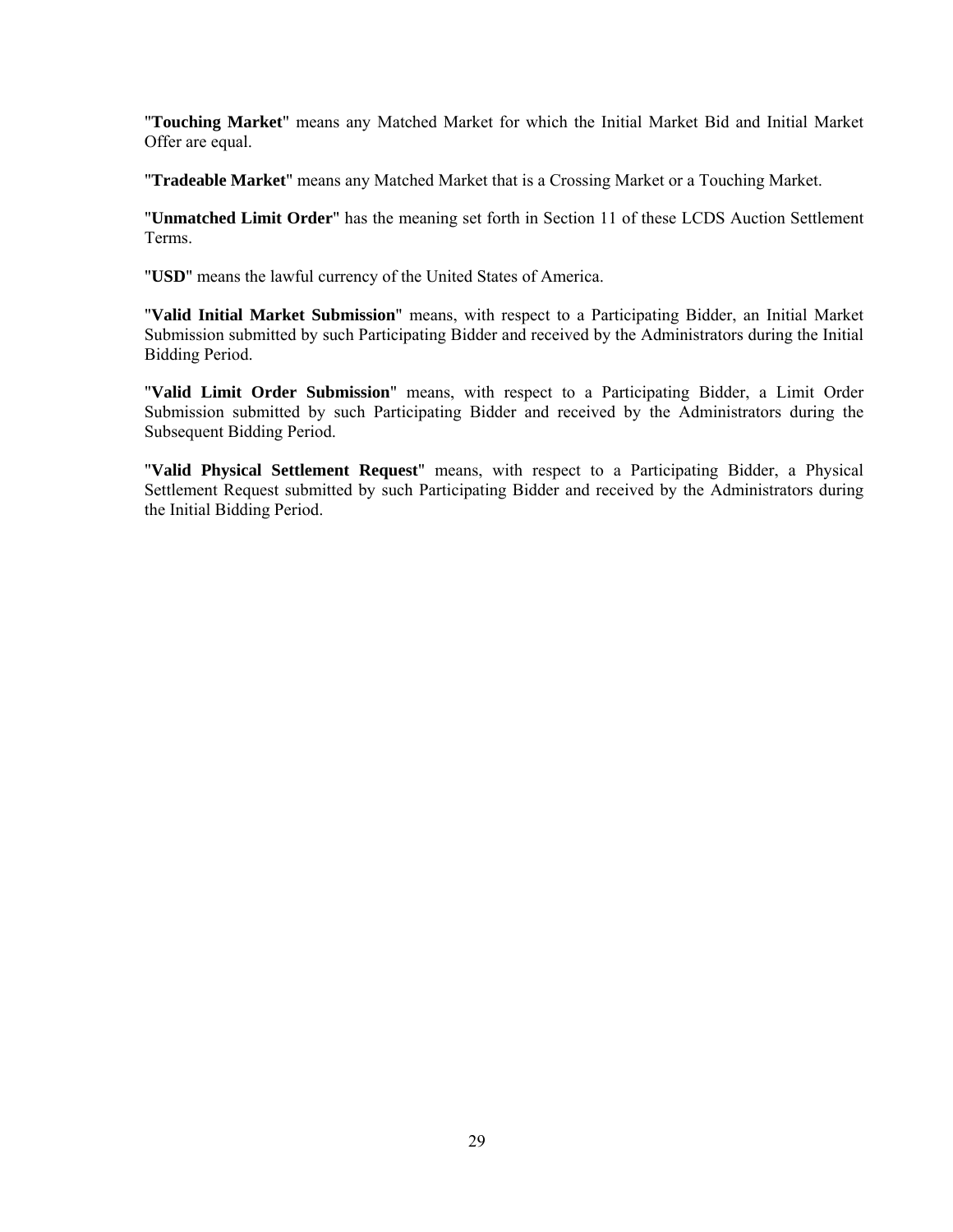#### **Schedule 1**

#### **2013 SuperMediaDex Media West, Inc. First Lien Loans Auction-Specific Terms**

This Schedule 1 sets out the following auction-specific terms applicable to these LCDS Auction Settlement Terms:

"Affected Reference Entity" means SuperMediaDex Media West, Inc..

"**Auction Date**" means April 24, 2013.

"**Auction Settlement Date**" means the later of (a) the date that is threeseven Business Days following the Auction Final Price Determination Date and (b) April 29, May 3, 2013.

"**Cap Amount**" means 1.00 percent.

"**Credit Event Resolution Request Date**" means March 26, 2013.

"**Default Date**" means March 18, 2013.

"**Deliverable Obligation**" means any of the following Loans that is an obligation of the Affected Reference Entity (either directly or as guarantor):

| <b>Description</b> | <b>Initial Amount</b> | <b>Maturity</b>                       | <b>Initial Spread</b> | <b>MLID</b>                       |
|--------------------|-----------------------|---------------------------------------|-----------------------|-----------------------------------|
| Term Loan          | USD 2750903.74<br>mm  | $\frac{1}{2}$<br>2015 Oct 24,<br>2014 | $LIBOR + 800450$      | ML <del>1001747</del> 10<br>01764 |

Notwithstanding the above, a party may specify a Loan subject to the SuperMediaDex Media West Lock-Up Agreement (as defined below) in a Notice of Physical Settlement; provided, however, that, on the "Settlement Date" (as defined in the "Standard Terms" (as defined in the LSTA Physical Settlement Terms)), the party making delivery of such Loan is not subject to the **SuperMediaDex Media West Lock-Up Agreement** with respect to the Loan being delivered.

For the avoidance of doubt, (a) pursuant to the "Standard Terms" (as defined in the LSTA Physical Settlement Terms), a transferee under a Representative Auction-Settled Transaction is assuming the obligation to take delivery of a Deliverable Obligation as such Deliverable Obligation may be reorganized, restructured, converted or otherwise modified after the NOPS Fixing Date; and (b) a transferee under a Representative Auction-Settled Transaction will not become obliged to adhere to the **SuperMediaDex Media West Lock-Up Agreement** by virtue of their participation in the Auction.

For purposes of the above, the "SuperMedia"Dex Media West Lock-Up Agreement" means the Support and Limited Waiver Agreement, dated as of December 5, 2012, by and among the Affected Reference Entity and other "Dex Parties" party thereto, the "Consenting Lenders" party thereto; and JPMorgan Chase Bank, N.A. and Deutsche Bank Trust Companies, each in their capacity as administrative agent (a copy of which is available at http://dm.epiq11.com/SME/Document/GetDocument/2265735).

"**Designated Priority**" means First Lien Loans.

"**Initial Bidding Information Publication Time**" means 11:30 a.m. New York City time.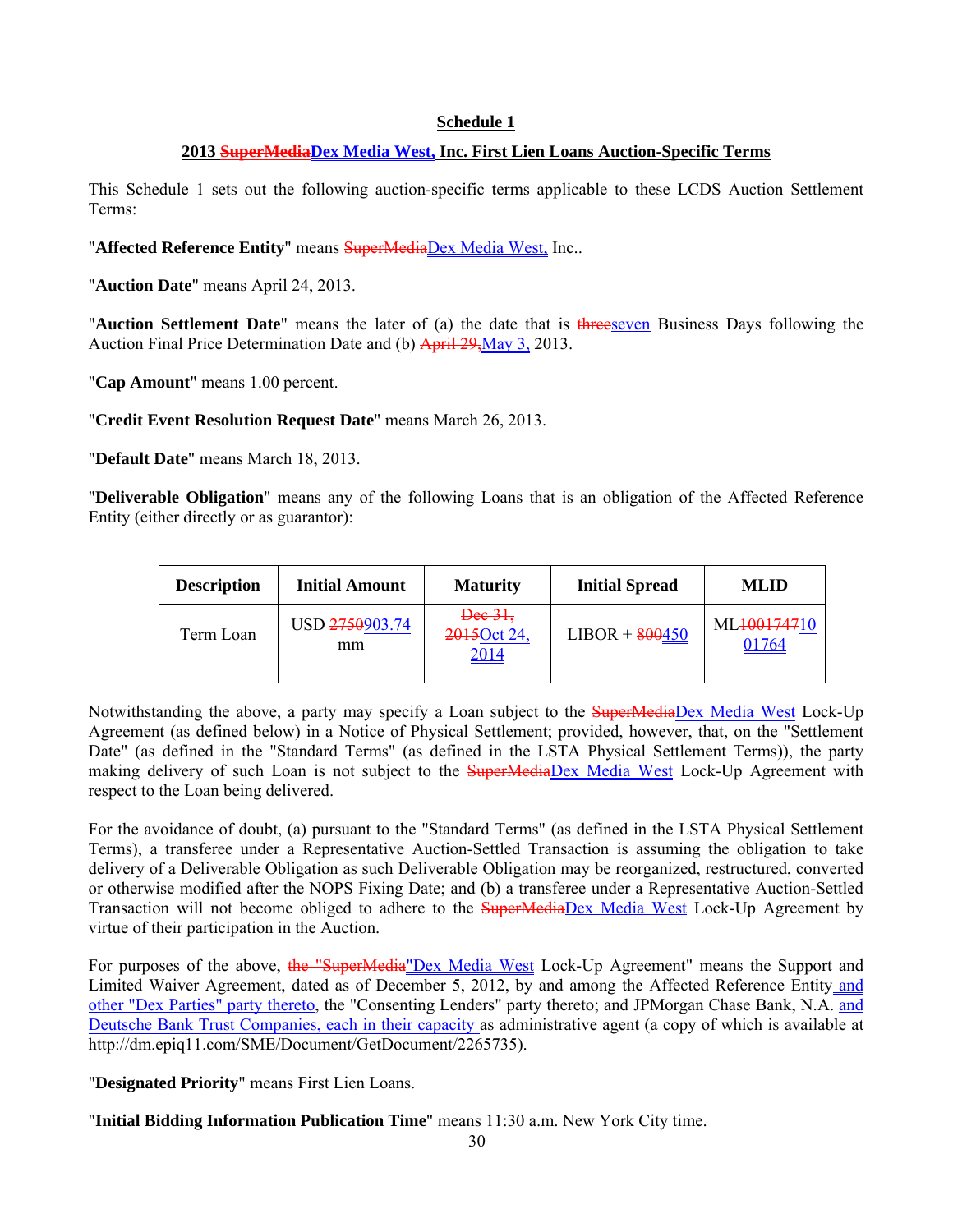"**Initial Market Quotation Amount**" means USD 2,000,000.

"**Maximum Initial Market Bid-Offer Spread**" means 2.00 percent.

"**Minimum Number of Valid Initial Market Submissions**" means 6 Valid Initial Market Submissions.

"**Minimum Quotation Amount**" means USD 2,000,000.

"**Originally Scheduled Auction Currency Fixing Date**" means April 23, 2013.

**"Originally Scheduled Initial Bidding Period**" means the period between 910:45 a.m. and 4011:00 a.m. New York City time.

"**Originally Scheduled Subsequent Bidding Period**" means the period between 121:45 p.m. and 12:00 p.m. New York City time.

"**Other Initial Bidding Period(s)**" means the "Initial Bidding Period" as such term is defined in the 2013 Dex Media West, SuperMedia Inc. First Lien Loans Bullet LCDS and LCDS Auction Settlement Terms published on April 19, 2013 by ISDA.

"**Other Originally Scheduled Initial Bidding Period(s)**" means the "Originally Scheduled Initial Bidding Period" as such term is defined in the 2013 Dex Media West, SuperMedia Inc. First Lien Loans Bullet LCDS and LCDS Auction Settlement Terms published on April 19, 2013 by ISDA.

"**Other Originally Scheduled Subsequent Bidding Period(s)**" means the "Originally Scheduled Subsequent Bidding Period" as such term is defined in the 2013 <del>Dex Media West,</del>SuperMedia Inc. First Lien Loans Bullet LCDS and LCDS Auction Settlement Terms published on April 19, 2013 by ISDA.

"**Other Subsequent Bidding Period(s)**" means the "Subsequent Bidding Period" as such term is defined in the 2013 <del>Dex Media West, SuperMedia</del> Inc. First Lien Loans Bullet LCDS and LCDS Auction Settlement Terms published on April 19, 2013 by ISDA.

"**Quotation Amount Increment**" means USD 1,000,000.

"**RAST Notional Amount Increment**" means USD 1,000,000.

"**Relevant Currency**" means USD.

"**Relevant Pricing Increment**" means one-eighth of one percent.

"**Rounding Amount**" means USD 100,000.

"**Subsequent Bidding Information Publication Time**" means 3:00 p.m. New York City time.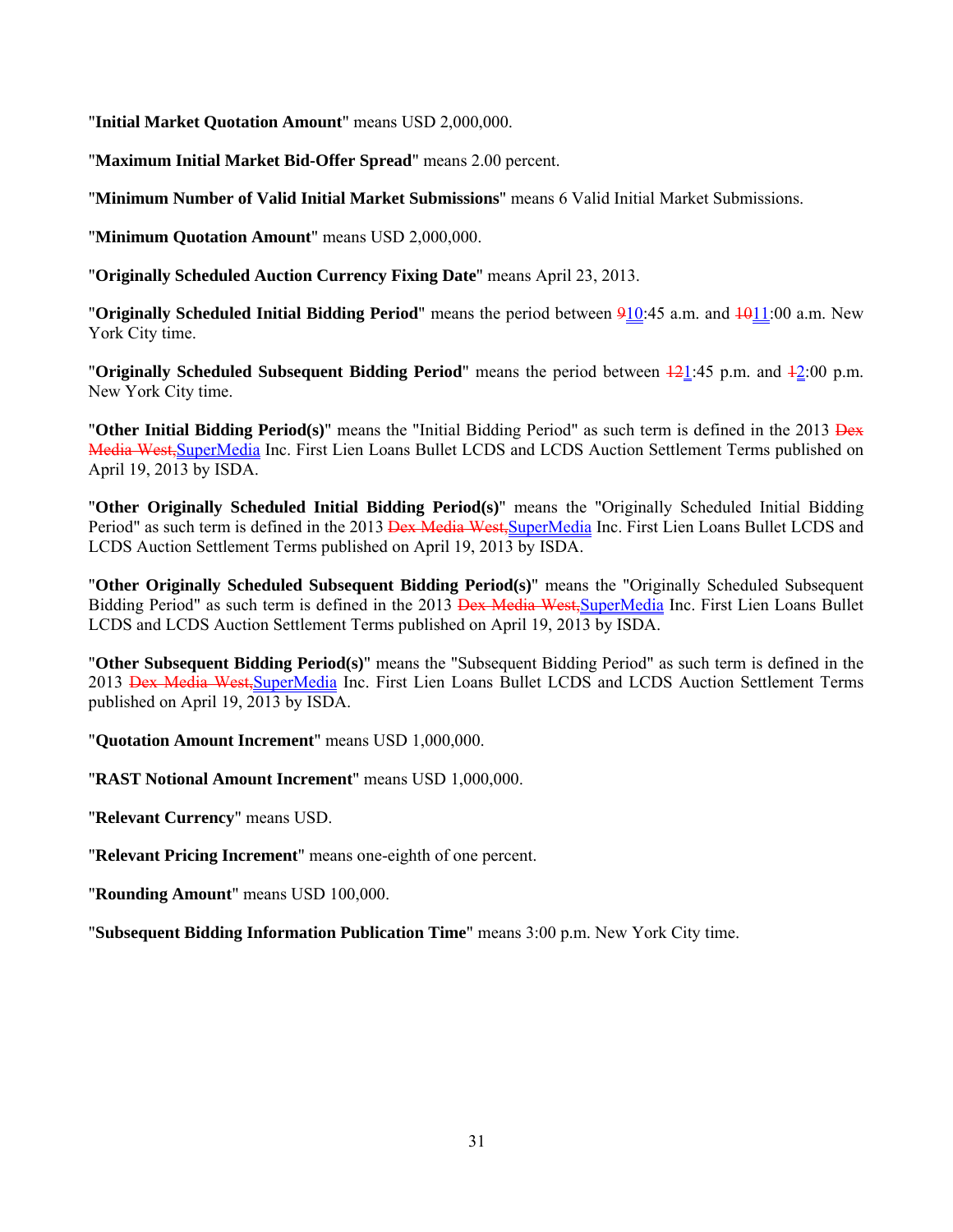#### **Schedule 2**

#### **2013 SuperMediaDex Media West, Inc. First Lien Loans Fixed Rate Accrual and Other Amendments**

The provisions of the relevant documentation that govern the accrual of Fixed Rates and the payment of Fixed Amounts under each specified category of Auction Covered Transaction following an Event Determination Date with respect to the Affected Reference Entity shall be amended as follows:

(a) **Single name LCDS transactions and untranched Markit LCDX transactions.** The documentation relating to each Auction Covered Transaction that is an LCDS Covered Transaction or LCDX Covered Untranched Transaction is amended as follows:

> Notwithstanding anything to the contrary in the documentation governing the Auction Covered Transaction, (A) if the first Fixed Rate Payer Payment Date after the Credit Event Resolution Request Date occurs (or would have occurred but for the Credit Event) before the Auction Settlement Date or the date that is 5 Business Days following the Auction Cancellation Date, as applicable (such date, the "**Accrual Reference Date**"), (1) the Fixed Rate on the Auction Covered Transaction or the Affected Portion, as applicable, shall accrue to but excluding such Fixed Rate Payer Payment Date (or, if such Fixed Rate Payer Payment Date is the Scheduled Termination Date, to and including such Scheduled Termination Date) for purposes of the payment due on that date and (2) a rebate of such Fixed Rate accrual on the Auction Covered Transaction or the Affected Portion, as applicable, for the period from but excluding the Credit Event Resolution Request Date to but excluding such Fixed Rate Payer Payment Date (or, if such Fixed Rate Payer Payment Date is the Scheduled Termination Date, to and including such Scheduled Termination Date) will be paid by Seller to Buyer on the Accrual Reference Date; or (B) if the first Fixed Rate Payer Payment Date after the Credit Event Resolution Request Date occurs (or would have occurred but for the Credit Event) on or after the Accrual Reference Date, (1) the Fixed Rate on the Auction Covered Transaction or the Affected Portion, as applicable, shall accrue to and including the Credit Event Resolution Request Date, and (2) the resulting Fixed Amount in respect of the Affected Reference Entity and Designated Priority shall be paid on the Accrual Reference Date, with no rebate.

(b) **Tranche transactions.** The documentation relating to each Auction Covered Transaction that is an LCDS Covered Tranche Transaction is amended as follows:

> Notwithstanding anything to the contrary in the documentation governing the Auction Covered Transaction, (A) if a Fixed Rate Payer Payment Date occurs (or would have occurred but for the Credit Event) in the period from but excluding the Credit Event Resolution Request Date to but excluding the Accrual Reference Date, (1) the Fixed Rate shall accrue as if no Credit Event had occurred with respect to the Affected Reference Entity to but excluding such Fixed Rate Payer Payment Date (or, if such Fixed Rate Payer Payment Date is the Scheduled Termination Date, to and including such Scheduled Termination Date) for purposes of the payment due on that date and (2) without duplication of any rebate payable under the documentation governing such Auction Covered Transaction, a rebate of such Fixed Rate accrual on the Affected Portion equal to the reduction in the Outstanding Swap Notional Amount for the Incurred Loss Amount, if any, and/or Incurred Recovery Amount, if any, with respect to the Affected Portion for the period (if any) from and including the calendar day immediately following the Credit Event Resolution Request Date to but excluding such Fixed Rate Payer Payment Date (or, if such Fixed Rate Payer Payment Date is the Scheduled Termination Date, to and including such Scheduled Termination Date) will be paid by Seller to Buyer on the Accrual Reference Date; or (B) if no Fixed Rate Payer Payment Date occurs (or would have occurred but for the Credit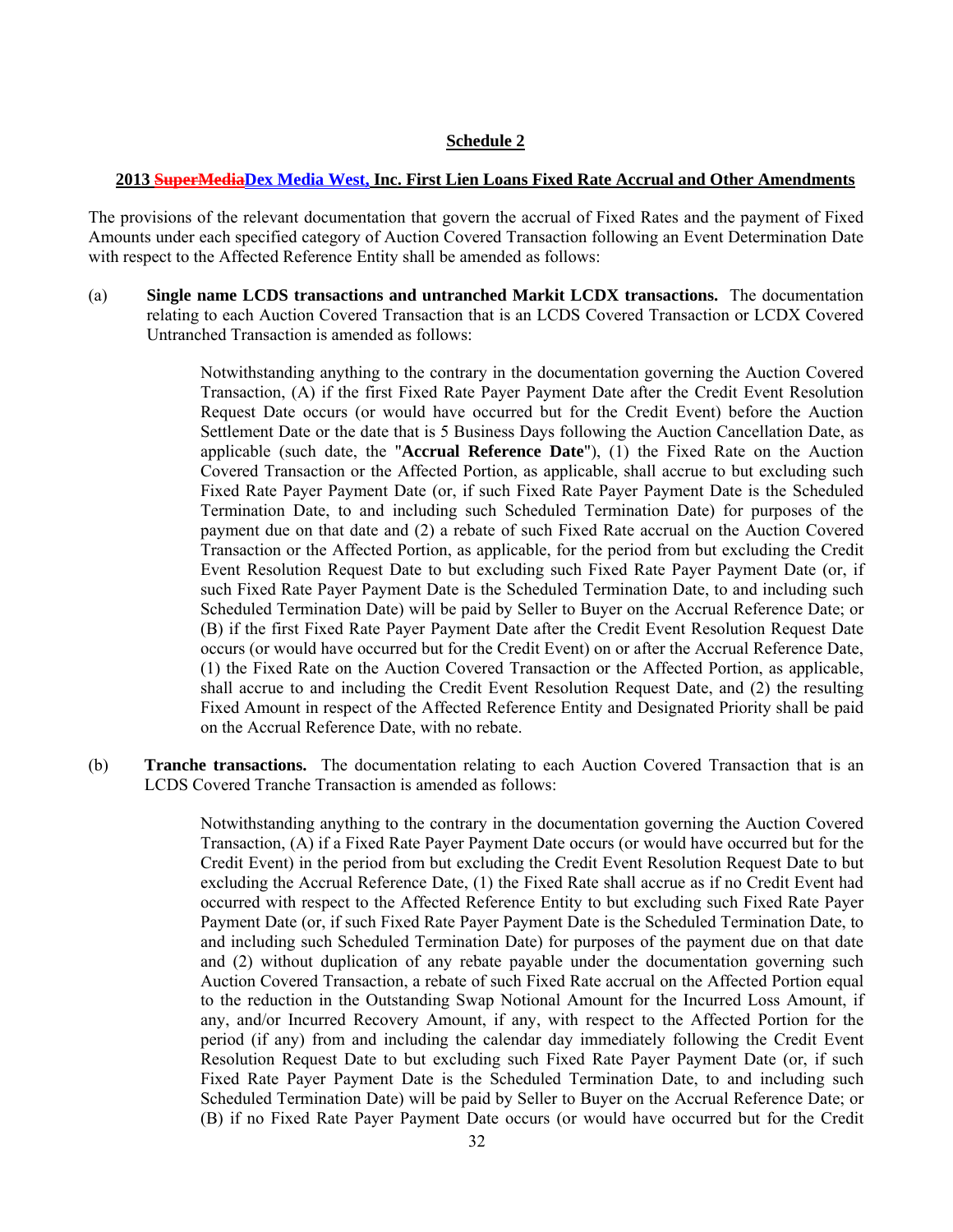Event) in the period from but excluding the Credit Event Resolution Request Date to but excluding the Accrual Reference Date, and the first Fixed Rate Payer Payment Date after the Credit Event Resolution Request Date occurs (or would have occurred but for the Credit Event) on or after the Accrual Reference Date, (1) the Fixed Rate shall accrue as if an Event Determination Date with respect to the Affected Reference Entity had occurred on the Credit Event Resolution Request Date, (2) a Fixed Amount accrual in respect of the reduction in the Outstanding Swap Notional Amount for the Incurred Loss Amount, if any, and/or Incurred Recovery Amount, if any, with respect to the Affected Portion for the relevant Fixed Rate Payer Calculation Period through and including the Credit Event Resolution Request Date shall be paid on the Accrual Reference Date and (3) the Fixed Amount accrual payable on such Fixed Rate Payer Payment Date shall be calculated as if the Outstanding Swap Notional Amount were reduced by the Incurred Loss Amount, if any, and/or the Incurred Recovery Amount, if any, with respect to the Affected Portion on the first day of the relevant Fixed Rate Payer Calculation Period, with no rebate.

For the purposes of this Schedule 2, "Outstanding Swap Notional Amount", "Incurred Loss Amount" and "Incurred Recovery Amount" have the meanings specified in the relevant Bullet LCDX Tranche Standard Terms or Legacy LCDX Tranche Standard Terms, as applicable (or, if the relevant tranched transaction is documented under another form of documentation, meanings analogous thereto, to the extent applicable).

Notwithstanding any provision to the contrary governing any Auction Covered Legacy Transaction, the following shall apply to all Auction Covered Legacy Transactions:

- (a) **Effect of Actual Notices.** Except for purposes of determining whether a transaction is an Auction Covered Transaction, any Credit Event Notice, Notice of Publicly Available Information or Notice of Physical Settlement delivered with respect to the Affected Reference Entity and Designated Priority shall be deemed revoked, and neither party shall have any obligations with respect to any such notice.
- (b) **No Additional Notice Deliveries.** Except for the deemed notices provided in clause (c) below, each party agrees not to deliver any Credit Event Notice, Notice of Publicly Available Information or Notice of Physical Settlement with respect to the Affected Reference Entity and Designated Priority, and any such notice delivered shall be void and have no effect. Further, notwithstanding the provisions of the 2003 ISDA Credit Derivatives Definitions as supplemented by the May 2003 Supplement to the 2003 ISDA Credit Derivatives Definitions, each as published by ISDA (collectively, the "**2003 Definitions**"), or the documentation governing an Auction Covered Legacy Transaction, the Calculation Agent will not be obligated to provide any notice with respect to Quotations or the calculation of the Final Price, the Cash Settlement Amount, losses (including aggregate losses) or recoveries (including aggregate recoveries) (or any analogous concepts in the relevant documentation).

#### (c) **Satisfaction of Conditions to Settlement.**

- (i) A Notifying Party shall be deemed to have delivered a Credit Event Notice with respect to the Affected Reference Entity and Designated Priority and a Notice of Publicly Available Information, which notice in each case is effective on the Credit Event Resolution Request Date and satisfies the requirements of the documentation governing the relevant Auction Covered Legacy Transaction.
- (ii) The Conditions to Settlement in each Auction Covered Legacy Transaction are amended by eliminating any requirement that Buyer deliver a Notice of Physical Settlement with respect to the Affected Reference Entity and Designated Priority. Accordingly, such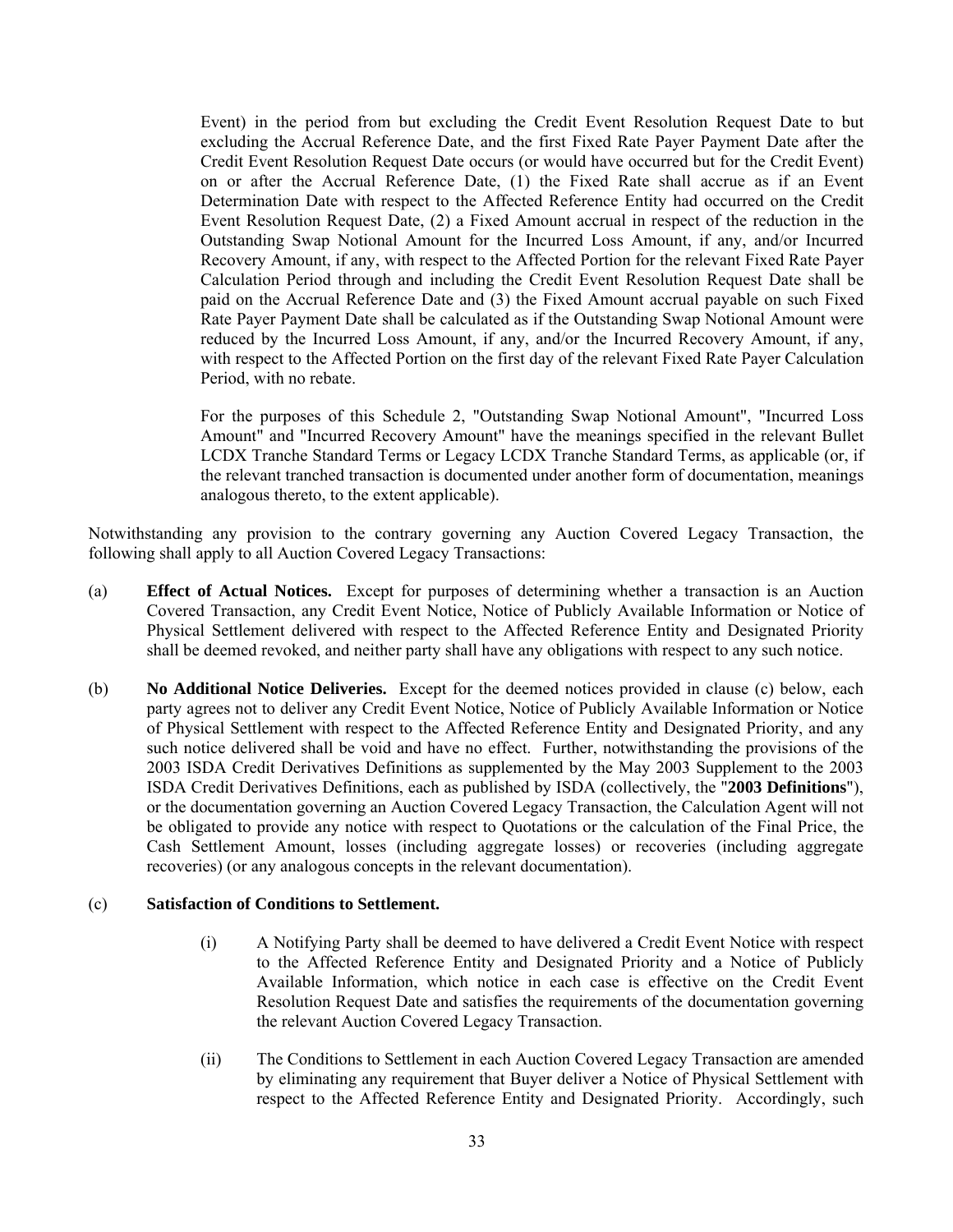Conditions to Settlement are deemed satisfied on the Credit Event Resolution Request Date.

#### (d) **Settlement Terms.**

- (i) With respect to any Legacy LCDS Covered Transaction or Legacy LCDX Covered Untranched Transaction, such Auction Covered Legacy Transaction or the Affected Portion, as applicable, shall settle as if the Settlement Method specified in the documentation governing such Auction Covered Legacy Transaction or Affected Portion were Cash Settlement, subject to the following:
	- (A) The Final Price will be the Auction Final Price determined as described in these LCDS Auction Settlement Terms, with the Auction Final Price Determination Date as the Single Valuation Date.
	- (B) The Cash Settlement Amount will be determined as provided in Section 7.3 of the 2003 Definitions.
	- (C) The Cash Settlement Date shall be the Auction Settlement Date.
- (ii) With respect to any Legacy LCDS Covered Tranche Transaction, the Affected Portion shall settle according to terms related to Auction Settlement specified in the documentation governing such Legacy LCDS Covered Tranche Transaction using the Auction Final Price determined pursuant to these LCDS Auction Settlement Terms as the Auction Price, except that the Cash Settlement Date shall be the Auction Settlement Date.
- (e) **Auction Cancellation.** If an Auction Cancellation Date occurs, subsections (b), (c)(ii) and (d) above shall be rescinded and have no further effect. For the avoidance of doubt, if an Auction Cancellation Date occurs, a party may deliver a Notice of Physical Settlement or any other relevant notice with respect to any Auction Covered Legacy Transaction in accordance with the relevant documentation and settle any Auction Covered Legacy Transaction in accordance with the relevant documentation.
- (f) **Bespoke LCDS Tranche Transactions.** To the extent the documentation governing any Legacy LCDS Covered Tranche Transaction differs from the Legacy LCDX Tranche Standard Terms, including by specifying that Cash Settlement shall be the exclusive Settlement Method, the terms of this Schedule 2 shall be construed in respect of such Legacy LCDS Covered Tranche Transaction taking into account any such differences to effectuate the parties' intent that, other than in the case of the occurrence of an Auction Cancellation Date, the Auction Final Price determined pursuant to these LCDS Auction Settlement Terms be used to determine the amounts payable and/or other rights and obligations of the parties with respect to the Affected Portion of such Legacy LCDS Covered Tranche Transaction.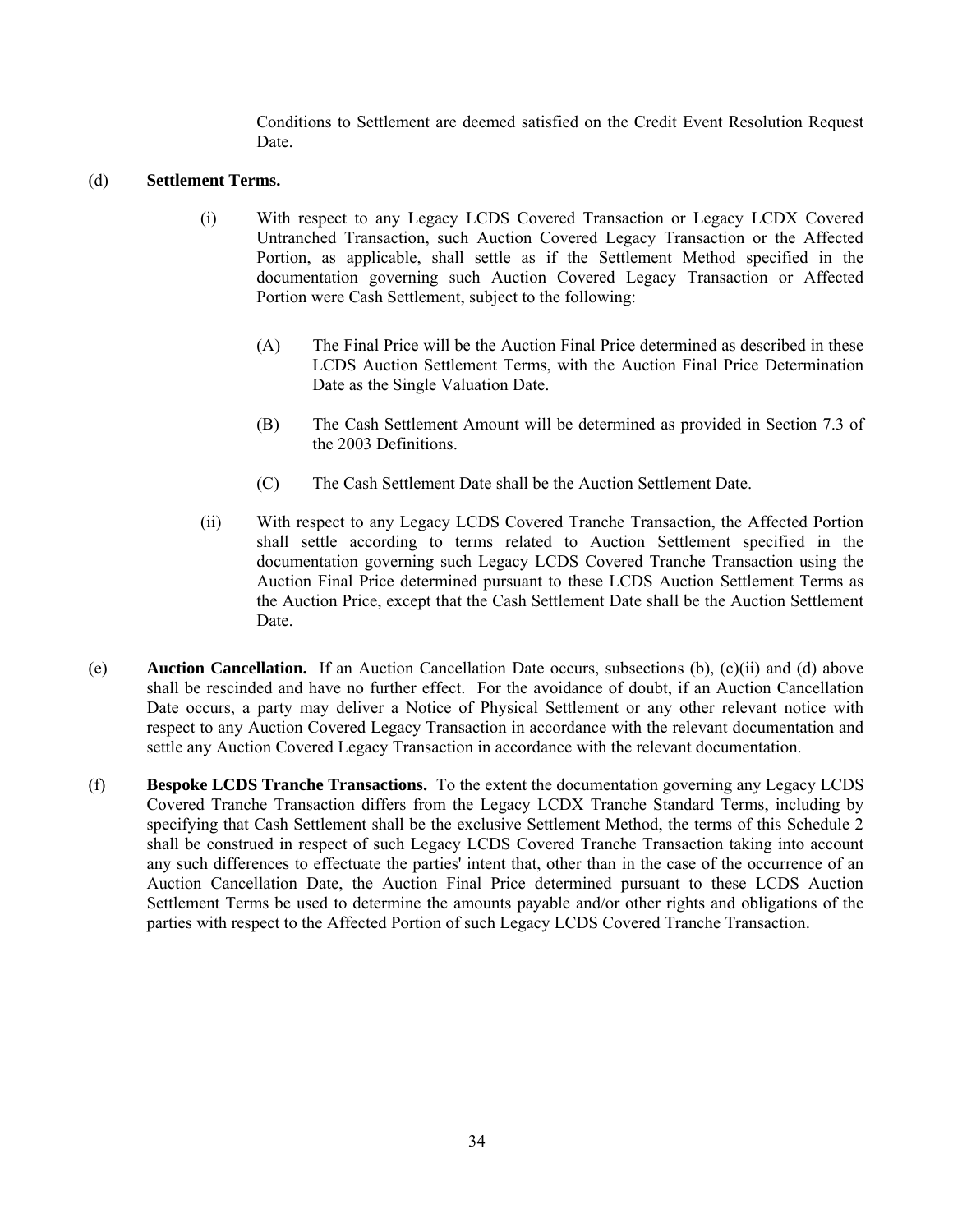EXHIBIT 1 to 2013 SuperMediaDex Media West, Inc. First Lien Loans LCDS and Bullet LCDS Auction Settlement Terms

#### **Form of Participating Bidder Letter**

**[Letterhead of Participating Bidder]** 

**[Date]** 

**Markit Group Limited** 

**Send to: cea@markit.com** 

**Creditex Securities Corporation** 

**Send to: CEA@creditex.com** 

**International Swaps and Derivatives Association, Inc.** 

**Send to: ceba@isda.org** 

Dear Sirs,

We write to inform you that we wish to be a "Participating Bidder" with respect to the Auction occurring pursuant to (and as defined in) the 2013 SuperMediaDex Media West, Inc. First Lien Loans LCDS and Bullet LCDS Auction Settlement Terms, as published by the International Swaps and Derivatives Association, Inc. (the "**LCDS Auction Settlement Terms**"). Capitalized terms used in this Participating Bidder Letter but not defined herein shall have the meanings specified in the LCDS Auction Settlement Terms.

We hereby notify you that it is our intention that, pursuant to the LCDS Auction Settlement Terms, any Dealer Physical Settlement Request we submit will, at the time of submission, be, to the best of our knowledge and belief, on the same side of the market as, and will not exceed, our Market Position.

By signing and returning this Participating Bidder Letter to you, we represent, as of the date of this Participating Bidder Letter, that:

- (a) from time to time we regularly trade, or one of our Affiliates regularly trades, in one or more obligations of the types of obligations listed as Deliverable Obligations in the secondary loan market and/or we regularly trade, or one of our Affiliates regularly trades, loan credit default swaps with respect to entities like SuperMediaDex Media West, Inc.;
- (b) none of our Affiliates has previously submitted a Participating Bidder Letter to you or is otherwise a Participating Bidder; and
- (c) we are not subject to any requirement that would make it impossible or illegal for us to deliver or accept delivery of any of the Deliverable Obligations.

In addition, we agree that neither Administrator shall be liable to us for any indirect, special or consequential damages resulting from our participation in the Auction (including any Adjustment Amounts involving our Bid or Offer), and that each Administrator's maximum cumulative liability for direct and any other damages arising out of our participation in the Auction (including any Adjustment Amounts) is limited to USD10,000 in the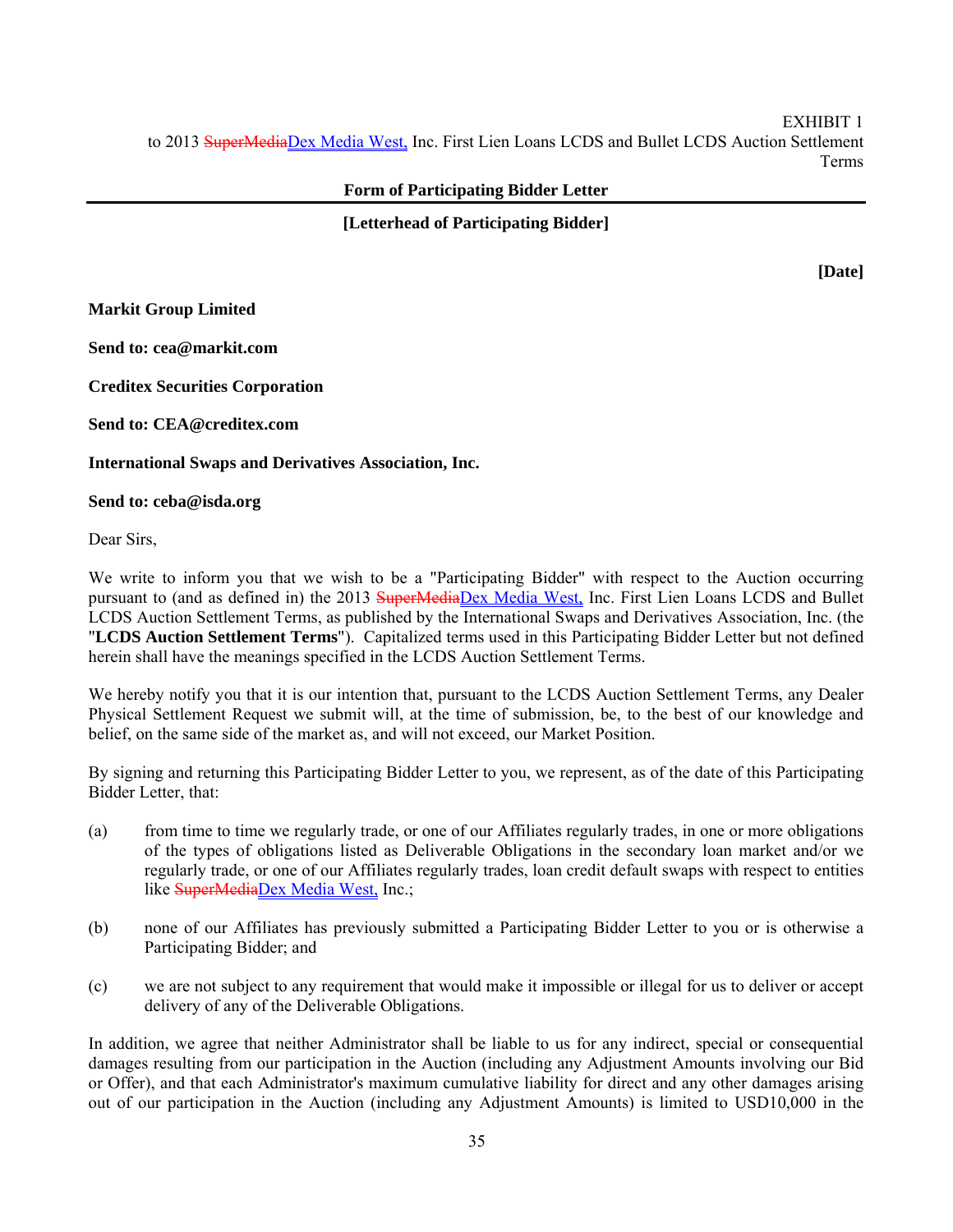aggregate per Administrator, other than damages resulting from gross negligence or wilful misconduct on the part of the relevant Administrator or breach of the representations made to the Participating Bidders in the letter from Creditex Securities Corporation to the Participating Bidders in respect of the LCDS Auction Settlement Terms.

We agree to abide by the LCDS Auction Settlement Terms, including, for the avoidance of doubt, Section 15 thereof.

We also agree to pay to ISDA (i) to the extent not already paid in advance to ISDA, our share of any fees payable by ISDA to the Administrators or to ISDA's legal advisors in connection with the administration of the Auction or the development of the relevant lists of Deliverable Obligations and (ii) any Adjustment Amounts payable by us pursuant to the LCDS Auction Settlement Terms (any such fees together with any such Adjustment Amounts, "**Auction Costs**"). We agree to pay any Auction Costs to ISDA within twenty-one (21) days of receipt of a written invoice submitted by ISDA for such Auction Costs.

Our contact details for purposes of this Participating Bidder Letter are:

| Name:      | $  \bullet  $                                                                             |
|------------|-------------------------------------------------------------------------------------------|
| Address:   | $\lceil \bullet \rceil$                                                                   |
| Telephone: | $\lceil \bullet \rceil$                                                                   |
| Fax:       | $\lceil \bullet \rceil$                                                                   |
| E-mail:    | $\lceil \bullet \rceil$                                                                   |
|            | Our contact details for purposes of receiving any invoices relating to Auction Costs are: |
| Name:      | $  \bullet  $                                                                             |

| Address:   | ● |
|------------|---|
| Telephone: | ● |
| Fax:       | ● |
| E-mail:    | ● |

We acknowledge that our participating in the Auction as a Participating Bidder is subject to a Quorum Majority of Participating Dealers approving such participation in accordance with Section 2.3(b)(ii) of the Bullet Auction Rules.

This letter and any non-contractual obligations arising out of it will be governed by and construed in accordance with New York law.

We agree that any dispute arising out of, concerning or relating in any way to, this letter's interpretation, administration or performance, including our rights and liabilities under it, will be resolved before the Civil Branch of the Supreme Court of the State of New York, New York County, or if diversity of citizenship and the then-required amount in dispute be satisfied, the United States District Court for the Southern District of New York. We waive any objections to *in personam* jurisdiction by the aforesaid courts and consent to their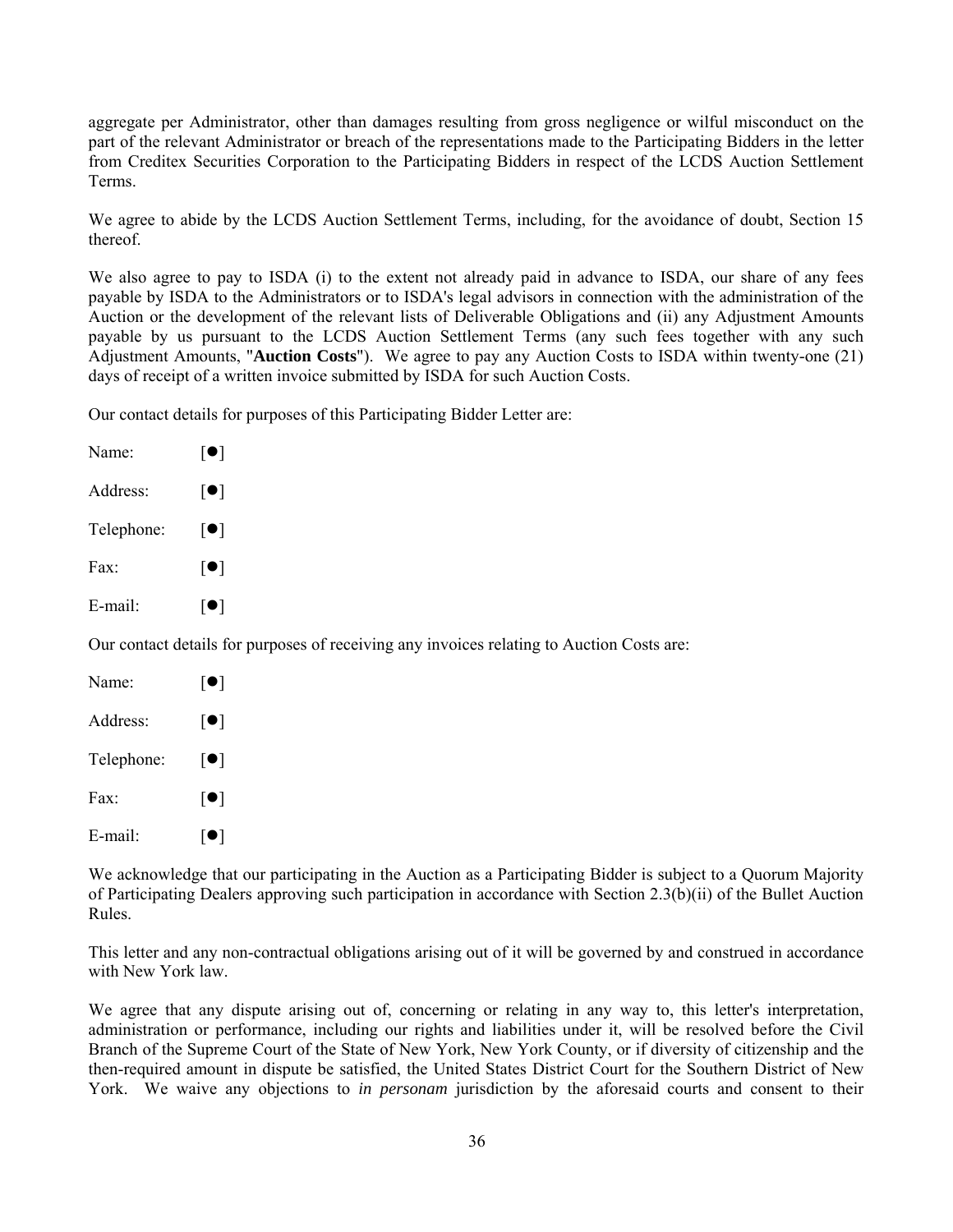respective jurisdiction. Such relevant court shall apply New York law to resolution of such dispute, without regard to New York's conflict-of-laws principles.

We consent to the publication of a conformed copy of this Participating Bidder Letter by ISDA and to the disclosure by ISDA of the contents of this letter.

Yours faithfully,

# [PARTICIPATING BIDDER]<sup>1</sup>

By: **By** and **By** and **By** and **By** and **By** and **By** and **By** and **By** and **By** and **By** and **By** and **By** and **By** and **By** and **By** and **By** and **By** and **By** and **By** and **By** and **By** and **By** and **By** and **By** and **B** 

| Name:      |  |  |
|------------|--|--|
| Title:     |  |  |
| Signature: |  |  |

Specify legal name of Participating Bidder.

 $\frac{1}{1}$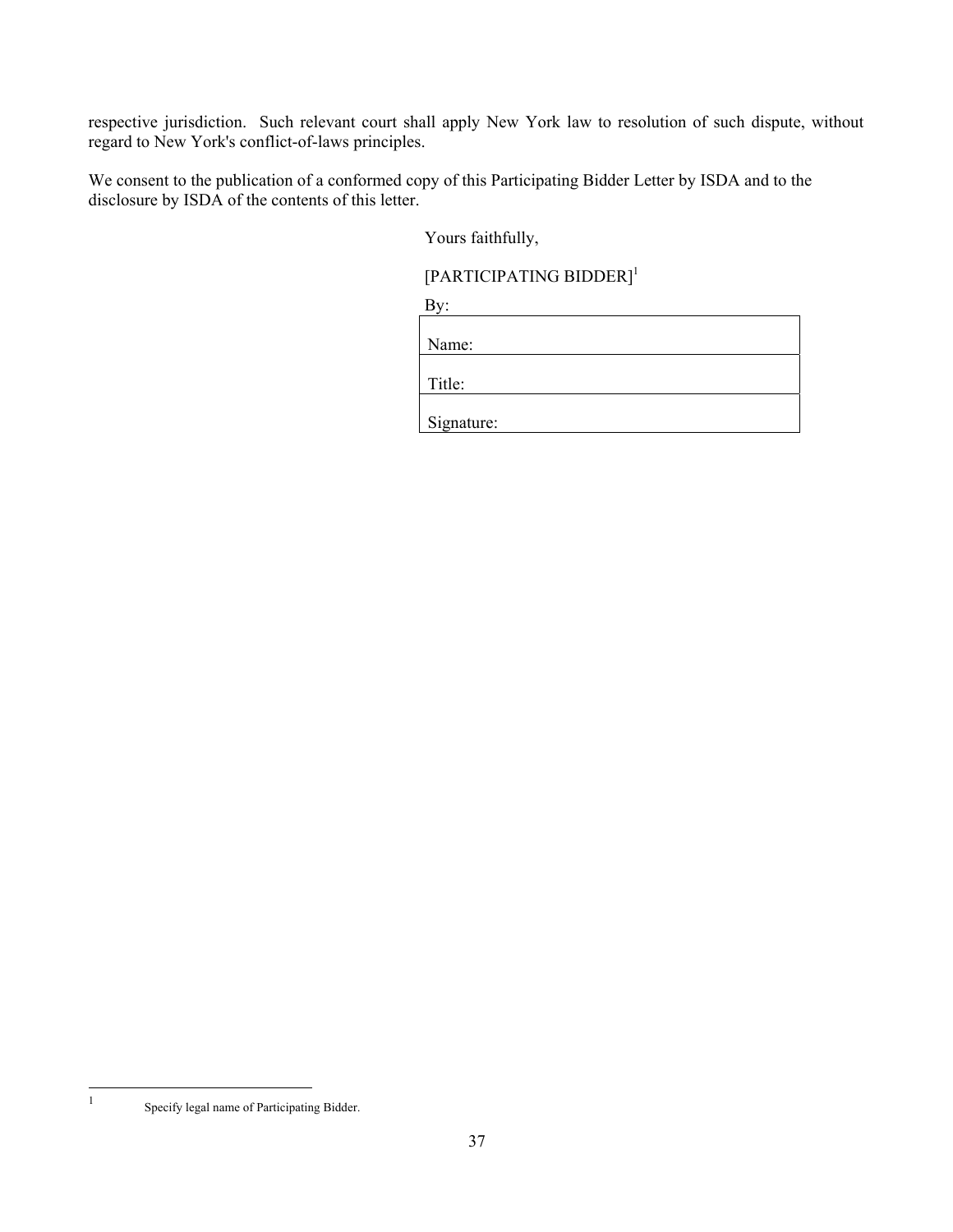# **Form of Customer Physical Settlement Request Letter**

## **[Letterhead of Customer]**

**[Date]** 

# **Send to: [Participating Bidder]**

Dear Sirs,

We write to inform you that we wish to submit a Customer Physical Settlement Request as defined in the 2013 SuperMediaDex Media West, Inc. First Lien Loans LCDS and Bullet LCDS Auction Settlement Terms, as published by the International Swaps and Derivatives Association, Inc. (the "**LCDS Auction Settlement Terms**"). Capitalized terms used in this letter but not defined herein have the meanings specified in the LCDS Auction Settlement Terms.

By signing and returning this Customer Physical Settlement Request Letter to you, we represent and agree that:

- (a) A Governing Master Agreement has been entered into or otherwise put in place between you, or one of your Affiliates, and us;
- (b) the Customer Physical Settlement Request set out below is, to the best of our knowledge and belief,
	- [(i) on the same side of the market as and not in excess of our Dealer-Specific Market Position, and
	- $(ii)<sup>2</sup>$  on the same side of the market as and (when aggregated with all Customer Physical Settlement Requests submitted by us or our Affiliates to one or more Participating Bidders) not in excess of our Market Position; and
- (b) we are not, as of the date of this Customer Physical Settlement Request Letter, subject to any requirement that would make it impossible or illegal for us to Deliver or accept Delivery of any of the Deliverable Obligations.

The Customer Physical Settlement Request is a Physical Settlement [Buy][Sell] Request of [*Relevant Currency and amount*].

We agree that you may verify our Dealer-Specific Market Position by requesting information from any of your Affiliates in respect of any Auction Covered Transactions and/or any Auction-Linked Cash Settled Transactions we have entered into with such Affiliate

We acknowledge and agree that the acceptance of this Customer Physical Settlement Request is contingent on satisfaction of your internal credit approvals.

Delete as applicable.

 $\frac{1}{2}$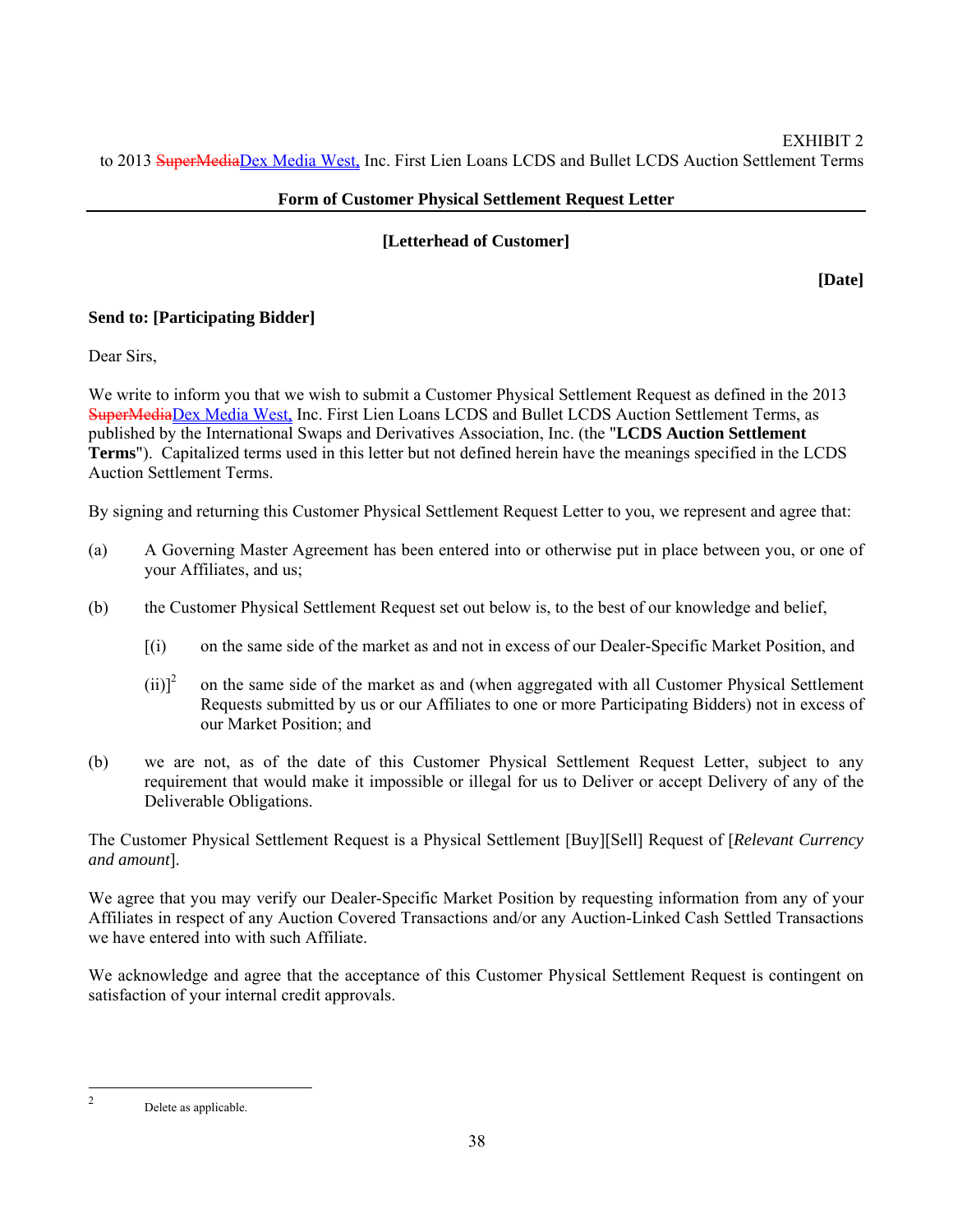Our contact details for purposes of this Customer Physical Settlement Request Letter are:

- Name:  $[\bullet]$
- Address:  $[•]$
- Telephone:  $[\bullet]$
- Fax:  $[•]$
- E-mail:  $[\bullet]$

Yours faithfully,

[CUSTOMER]<sup>3</sup>

By:

| Name:      |  |  |  |
|------------|--|--|--|
| Title:     |  |  |  |
| Signature: |  |  |  |

 $\frac{1}{3}$ 

Specify legal name of customer.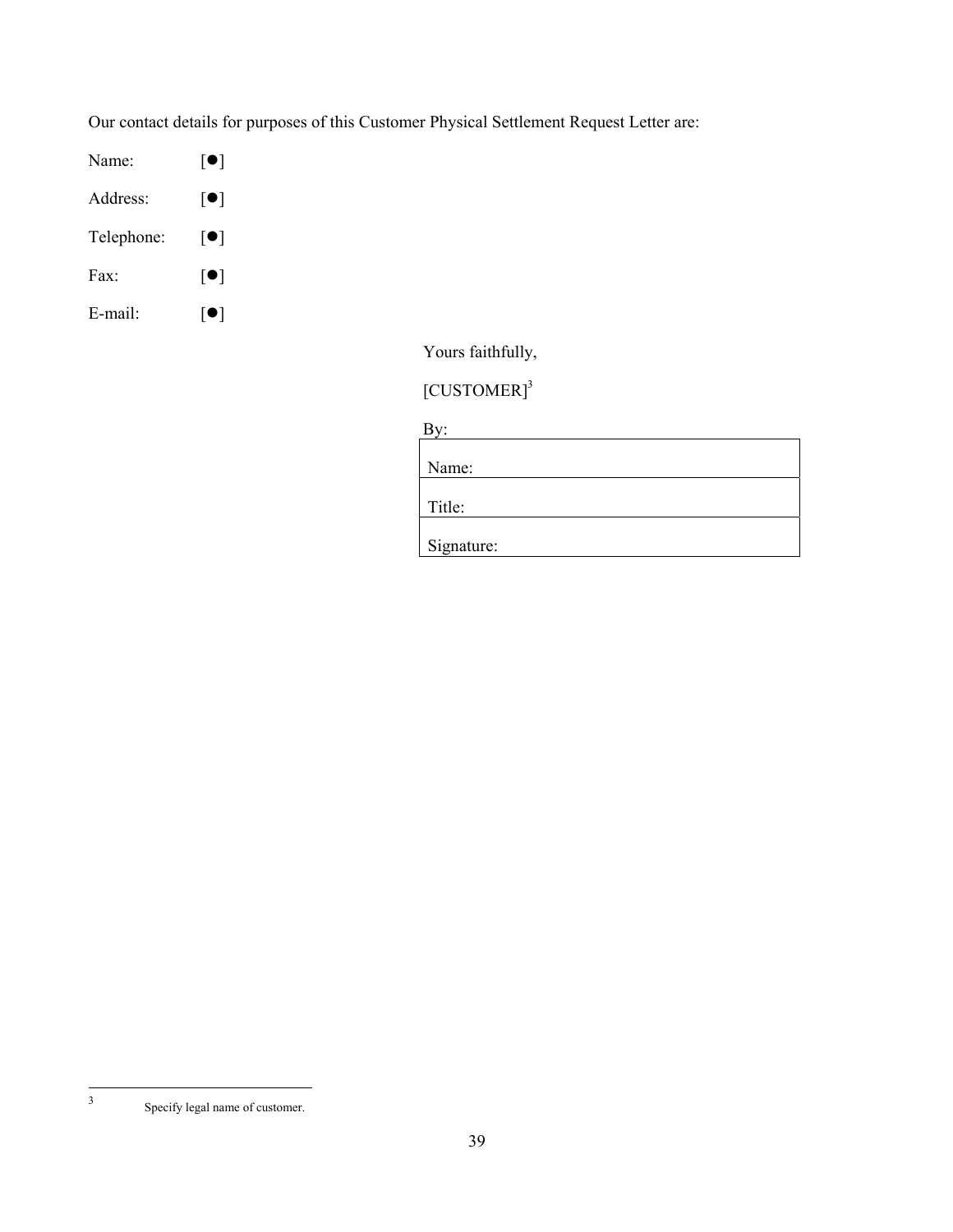#### **Form of Notice of Physical Settlement**

- Attention: [client contact]
- By Fax: [facsimile]
- By Phone: [telephone]

[Recipient of Notice of Physical Settlement]

Dear Sirs

# **NOTICE OF PHYSICAL SETTLEMENT**

Credit Derivative Transaction Details:4 Representative Auction-Settled Transaction, formed pursuant to the 2013 SuperMediaDex Media West, Inc. First Lien Loans LCDS and Bullet LCDS Auction Settlement Terms, published by the International Swaps and Derivatives Association, Inc. (the "**LCDS Auction Settlement Terms**") entered into between [SELLER], as Seller (i.e., the party identified by the Auction Administrators as having an obligation to accept Delivery of Deliverable Obligations), and [BUYER] as Buyer (i.e., the party identified by the Auction Administrators as having the obligation to Deliver Deliverable Obligations), and for which the Floating Rate Payer Calculation Amount is [*Relevant Currency and amount*] 5 .

Reference is made to the Credit Derivative Transaction described above (the "**Transaction**").

- (1) Pursuant to the LCDS Auction Settlement Terms, the Credit Event Resolution Request Date for the Transaction is the date specified as such in Schedule 1 to the LCDS Auction Settlement Terms.
- (2) Any capitalized term not otherwise defined in this Notice of Physical Settlement will have the meaning, if any, assigned to such term in the LCDS Auction Settlement Terms or, if no meaning is specified therein, in the Definitions.
- (3) We hereby confirm that we will settle the Transaction and require performance by you in accordance with the terms relating to Physical Settlement in the Definitions, as modified by the Bullet LCDS Standard Terms. Subject to the terms of the Transaction, we will deliver to you according to the terms of the LCDS

 $\frac{1}{4}$  These Transactions Details will need to be adjusted appropriately where this form is used with respect to a transaction between a customer and a Participating Bidder.

<sup>5</sup> The Quotation Amount of the Transaction identified by Auction Administrators or, in the case of a Representative Auction-Settled Transaction between a Participating Bidder and a customer, the amount specified by such Participating Bidder.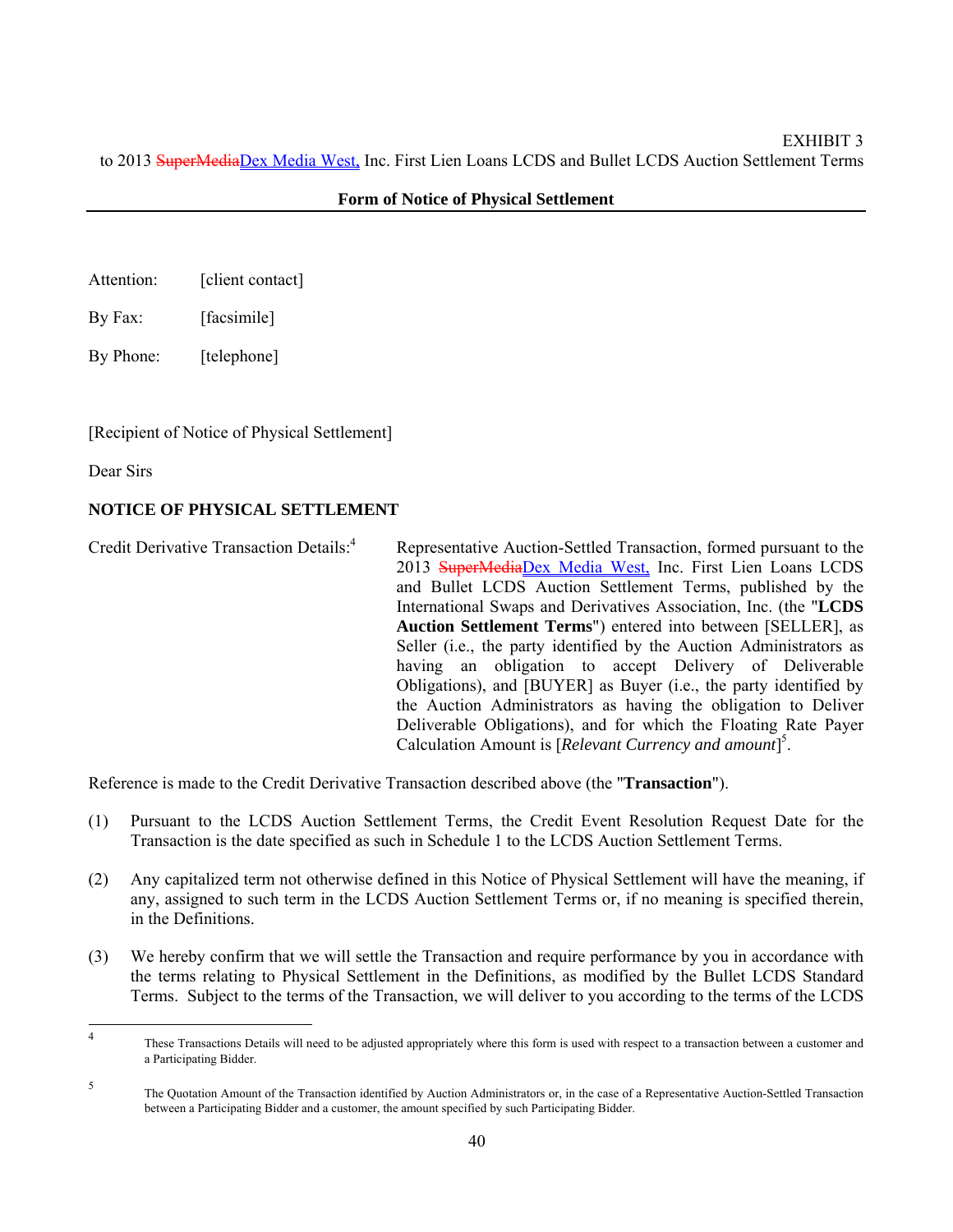Physical Settlement Terms the following Deliverable Obligation(s) against payment of the amount determined pursuant to the Bullet LCDS Standard Terms and the LCDS Physical Settlement Terms using the Auction Final Price of  $[**•**]$  percent as the Reference Price:

| <b>Outstanding</b><br>Principal<br><b>Balance</b> | <b>Description</b> | <b>Initial</b><br>Amount       | <b>Maturity</b>                | <b>Initial Spread</b> | <b>MLID</b>          |
|---------------------------------------------------|--------------------|--------------------------------|--------------------------------|-----------------------|----------------------|
| $\left[ \bullet \right]$                          | Term Loan          | <b>USD</b><br>2750903.74<br>mm | Dec 31,<br>2015Oct 24,<br>2014 | $LIBOR +$<br>800450   | ML4001747<br>1001764 |

(4) This letter and any non-contractual obligations arising out of, or in connection with, it shall be governed by and interpreted in accordance with the law that governs, or is deemed to govern, the master agreement that the Transaction supplements, forms a part of, and is subject to.

Very truly yours,

 $\lceil \cdot \rceil$ 

By:\_\_\_\_\_\_\_\_\_\_\_\_\_\_\_\_\_\_\_\_\_\_\_\_\_\_\_\_\_\_\_

Name:

Title: